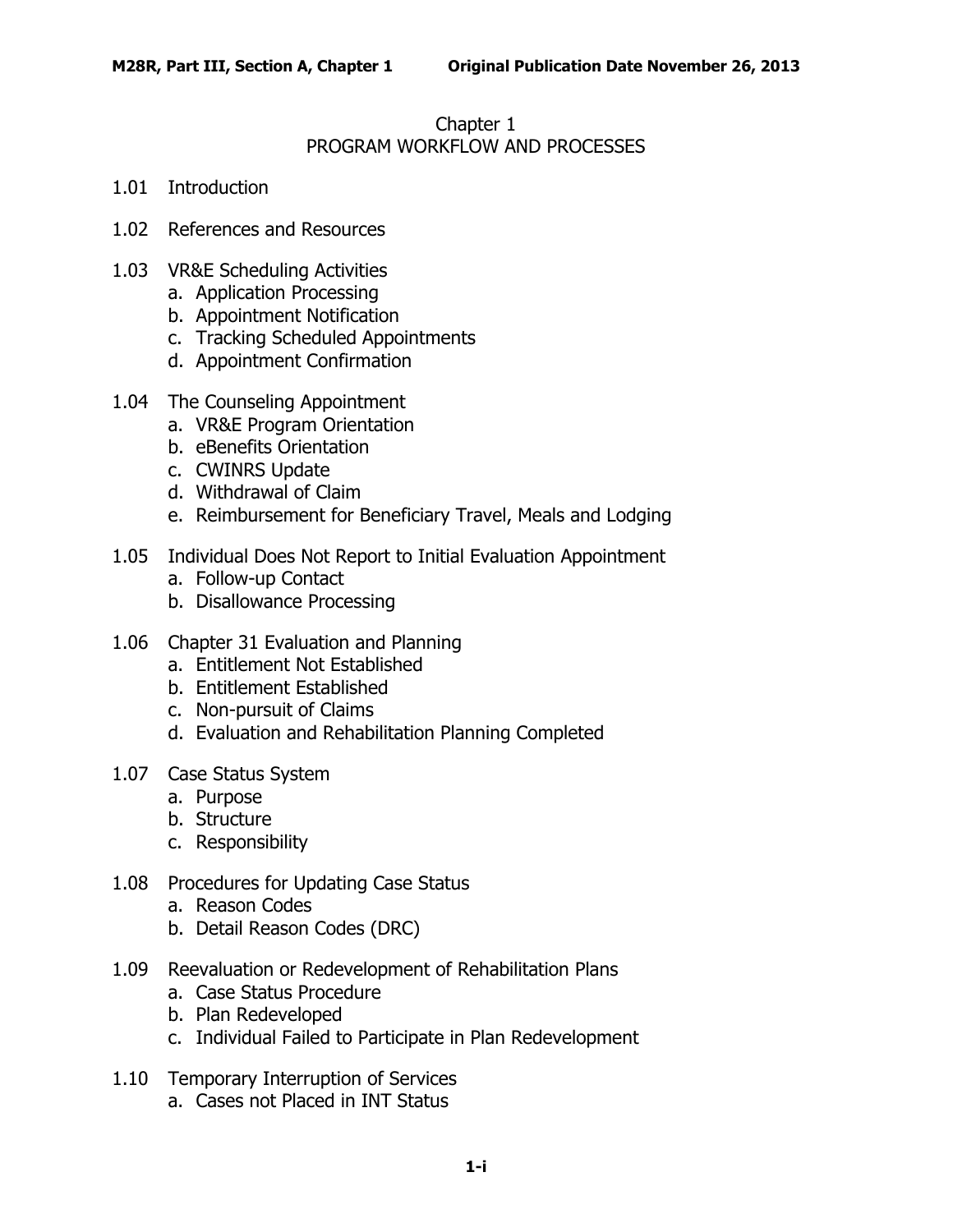b. [Cases Placed in INT Status](#page-45-0) Appendix O. VA Forms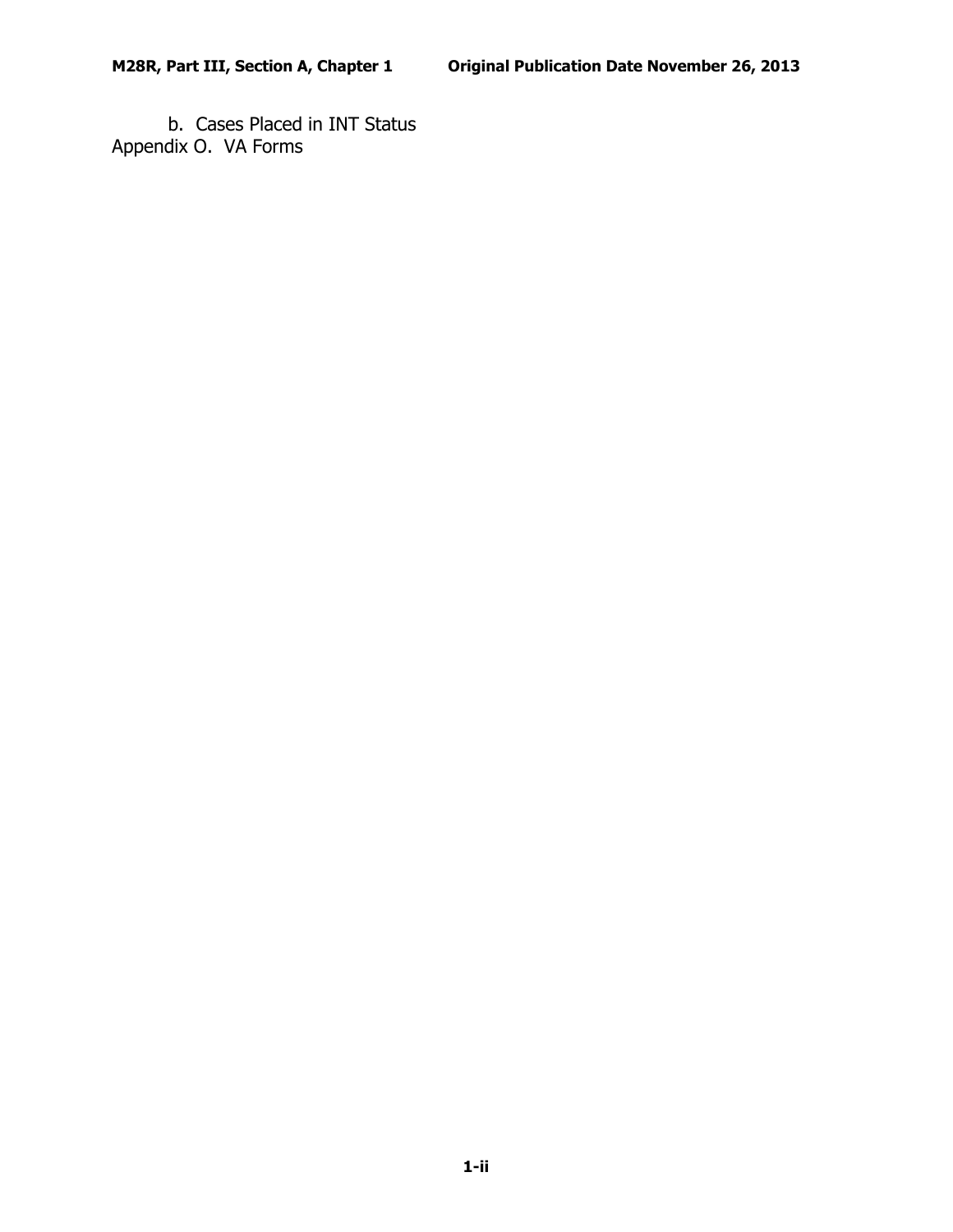### Chapter 1 PROGRAM WORKFLOW AND PROCESSES

# <span id="page-2-0"></span>1.01 Introduction

(Change Date July 2, 2014)

The provision of a rehabilitation program follows a standard progression from the point an individual submits a claim for Chapter 31 benefits until his/her claim is discontinued. This chapter provides the administrative and case management processes involved in the provision of rehabilitation services through the Department of Veterans Affairs (VA) Vocational Rehabilitation and Employment (VR&E) program. Additionally, the chapter provides references to statutory and regulatory guidance on these issues.

The term "individual" will be used in this chapter to refer to processes that apply to Veterans, Servicemembers and dependents. The terms "Veteran", Servicemember" or "dependent" will be used when the processes apply to those specific populations.

<span id="page-2-1"></span>1.02 References and Resources (Change Date February 19, 2019)

| Law:            | Rehabilitation Act of 1973, Amended<br>38 United States Code (U.S.C) 3117                                                                                                                                                                                                                                                                                                                                                                                                                                                                                     |
|-----------------|---------------------------------------------------------------------------------------------------------------------------------------------------------------------------------------------------------------------------------------------------------------------------------------------------------------------------------------------------------------------------------------------------------------------------------------------------------------------------------------------------------------------------------------------------------------|
| Regulations:    | 38 Code of Federal Regulations (CFR) 21.48<br>38 CFR 21.180-21.198<br>38 CFR 21,283<br>38 CFR 21,362<br>38 CFR 21.376                                                                                                                                                                                                                                                                                                                                                                                                                                         |
| VA Forms (VAF): | VAF 21-686c, Declaration of Status of Dependents<br>VAF 28-1900, Disabled Veterans Application for Vocational<br>Rehabilitation<br>VAF 28-1902b, Counseling Record - Narrative Report<br>VAF 28-1902n, Counseling Record - Supplemental Sheet<br>VAF 28-1902w, Rehabilitation Needs Inventory<br>VAF 119, Report of Contact<br>VAF 3542, Authorization to Report - Voucher for Mileage<br>Allowance<br>VAF 20-0998, Your Rights to Seek Further Review of our<br>Decision (Note - this form replaced all versions of VAF 4107<br>effective February 19, 2019) |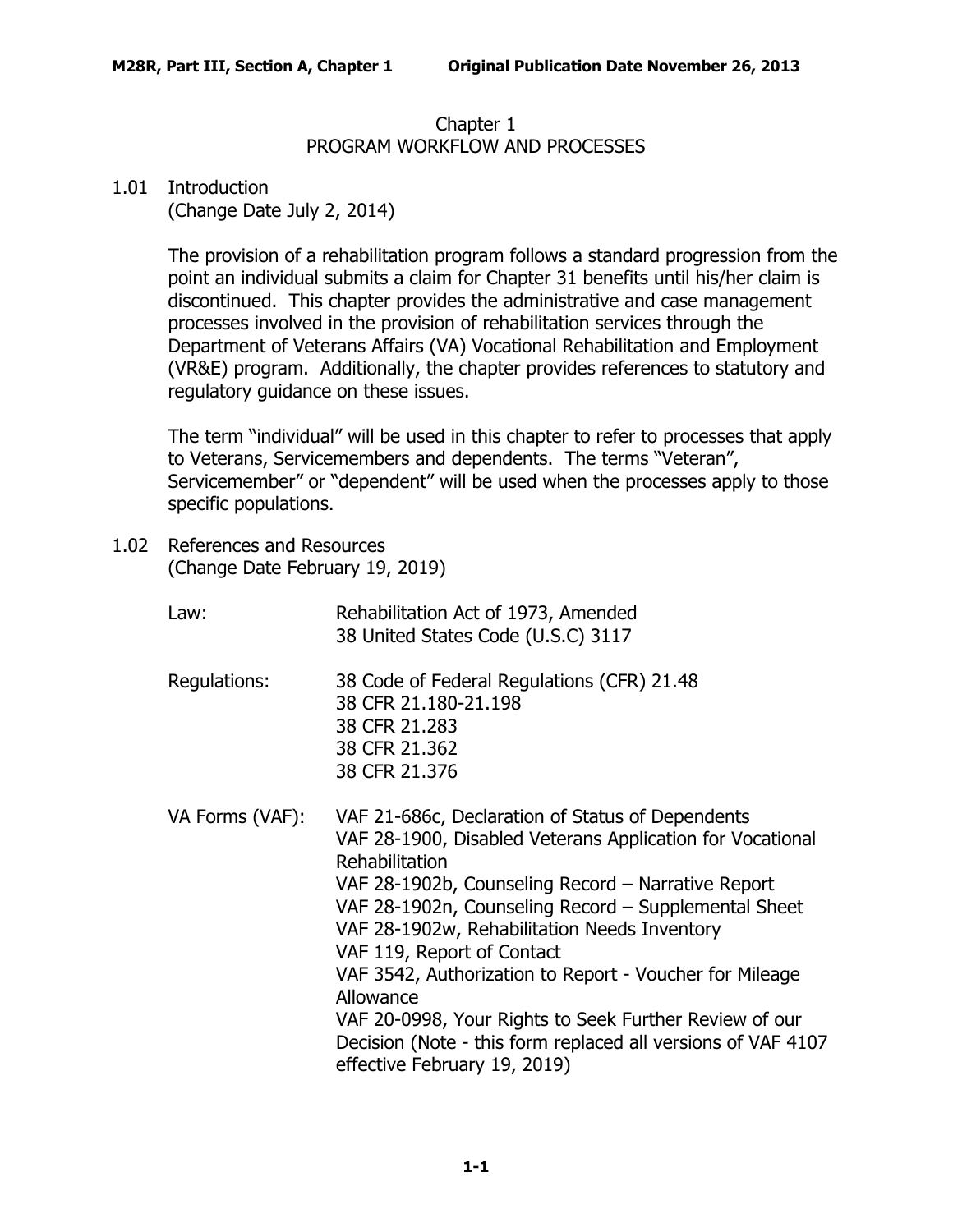Websites: www.eBenefits.va.gov

www.va.gov/vaforms

- <span id="page-3-1"></span><span id="page-3-0"></span>1.03 VR&E Scheduling Activities
	- a. Application Processing (Change Date July 2, 2014)

All applications must be processed immediately upon receipt using the automated General Eligibility Determination (GED) process. However, claims received to reapply for Chapter 31 benefits after an individual has been declared rehabilitated or considered to have achieved maximum rehabilitation gain (MRG) will not be processed until a determination that the previous rehabilitation or MRG decision has been overturned. Control Code (CC) 795 must be established to track these claims.

Original claims without disability ratings are established with CC 095, while claims with disability ratings are established with CC 295. Upon completion of a GED for CC 095 and CC 295, a CC 719 is established. Claims may be disallowed if eligibility or disability ratings cannot be established. Timeliness for the evaluation and planning activities is monitored using these control codes.

Refer to M28R, Part IV, Section A, Chapter 2 for details on application processing.

<span id="page-3-2"></span>b. Appointment Notification (Change Date July 2, 2014)

> Once application processing is completed, the VR&E Officer (VREO) must ensure that the individual is scheduled immediately for his/her initial evaluation appointment. Scheduling appointments may be delegated to program support staff. Scheduling appointments includes the following activities:

1. Establishing Appointment (Change Date July 11, 2017)

The appointment for an individual's initial evaluation and orientation must be scheduled as soon as the CC 719 is established. A VR&E staff member must ensure that the individual's initial evaluation appointment is scheduled in Corporate WINRS (CWINRS).

If the VR&E staff member opts to call the applicant to schedule the initial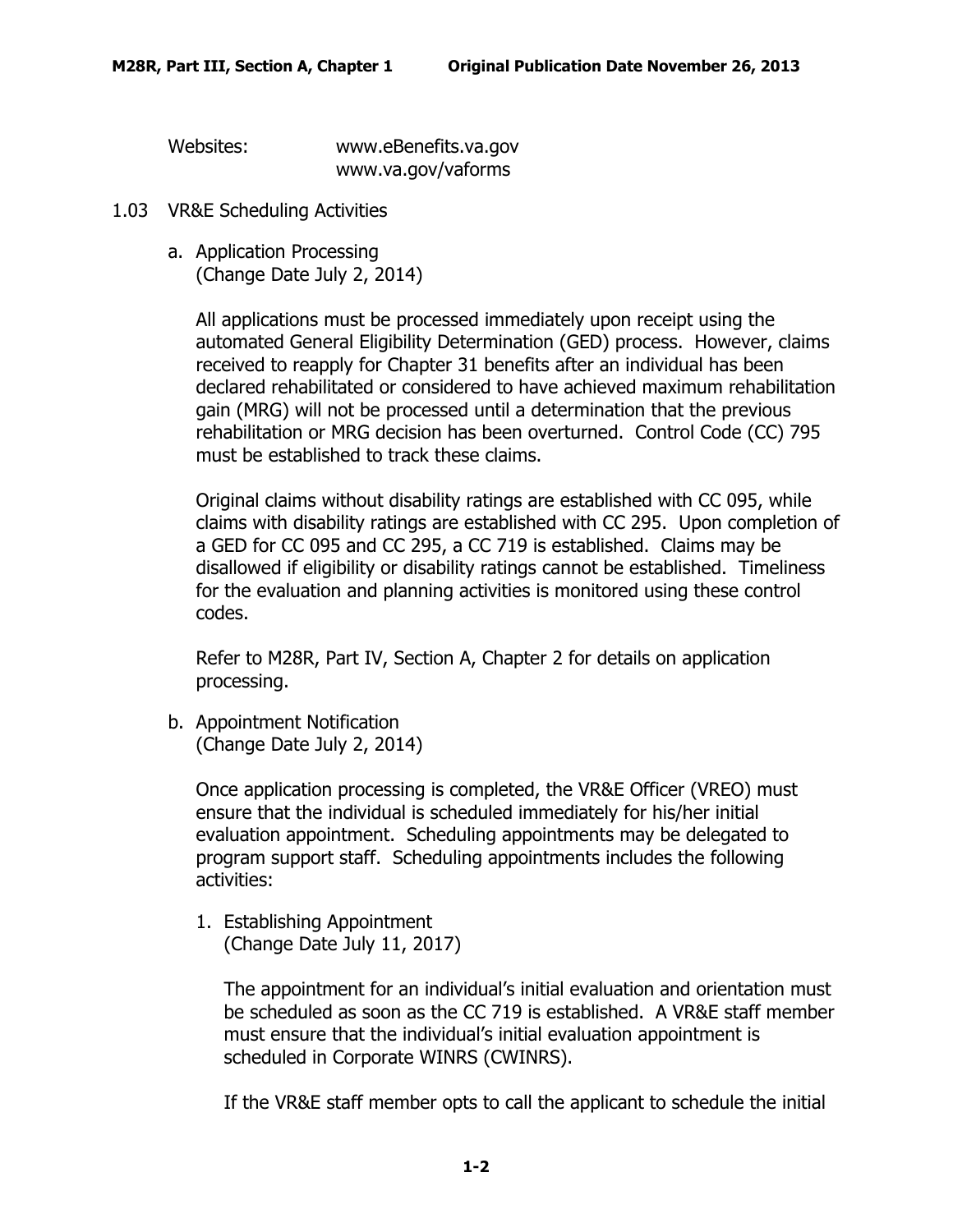evaluation and the applicant reports they are no longer interested in pursuing their VR&E claim, the VR&E staff member must document the contact in a CWINRS note and may proceed with disallowance. There is no need to send the 10-day letter.

If the VR&E staff member opts to notify the applicant of his/her appointment in writing, then notification letter, VR-03, Initial Evaluation Appointment with Vocational Rehabilitation Counselor (VRC), must be generated through CWINRS. The letter informs the individual of the date, time, and place of his/her appointment. The letter also provides the individual with general information about eBenefits. The letter must be sent to the individual and a copy must be filed in the Veteran's VR&E record.

2. Forms Sent with Appointment Letter (Change Date July 2, 2014)

It is suggested that two forms be enclosed with the notification letter. These forms allow the individual time to complete the forms prior to his/her appointment. The individual may also be informed that the forms are available online at www.va.gov/vaforms and may be filled out electronically, printed, and presented at the scheduled meeting. The forms are:

(a) VAF 28-1902w, Rehabilitation Needs Inventory (RNI) (Change Date July 2, 2014)

The information in the RNI is necessary in assisting the VRC in making a determination for the individual's entitlement to VR&E benefits and services. The information that must be recorded in the form includes the following:

- Personal Data
- Military History
- Civilian Employment
- Education and Training History
- Medical and Disability Conditions
- (b) VAF 21-686c, Declaration of Status of Dependents (Change Date July 2, 2014)

This form is necessary for determining eligibility of the individual's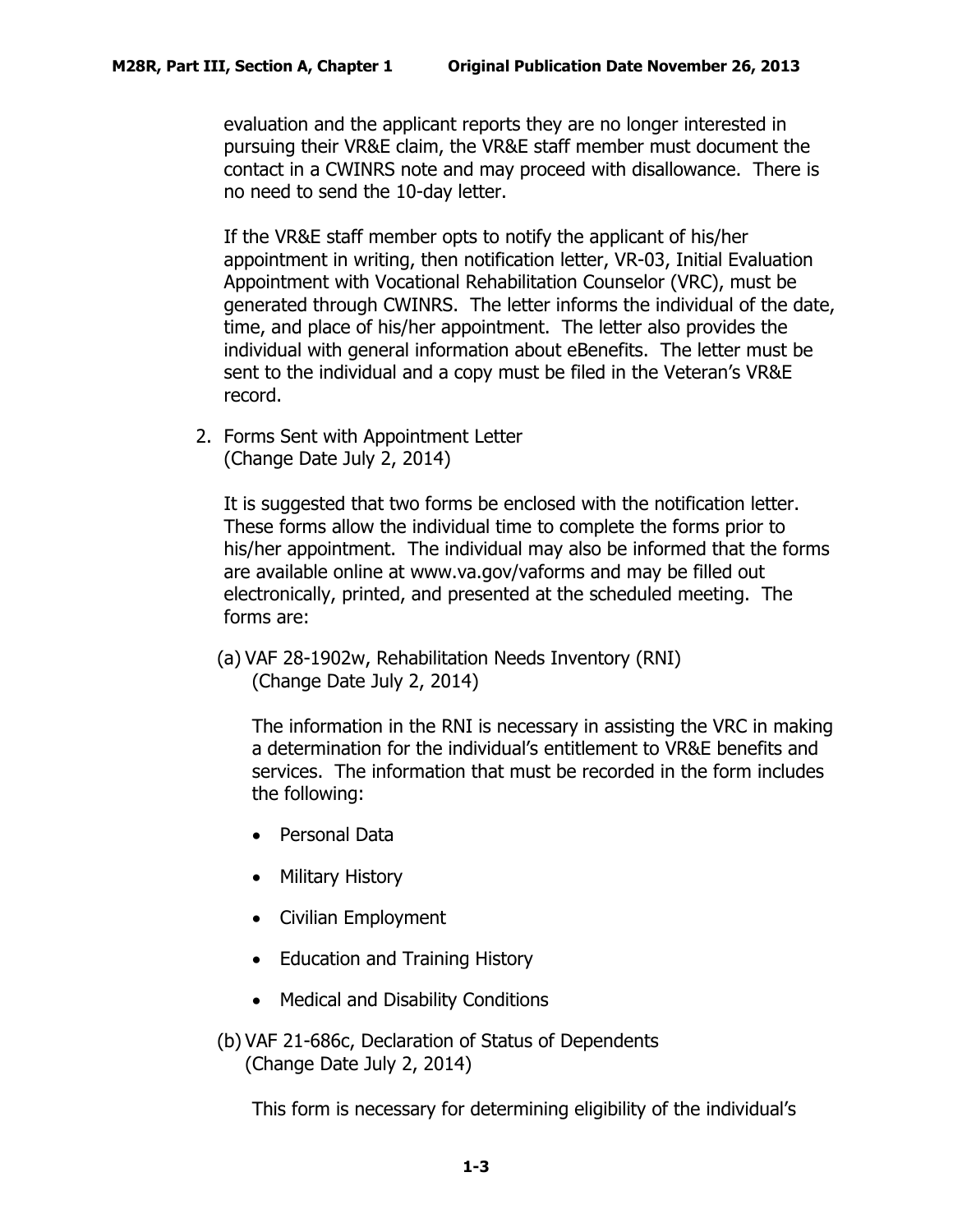dependent status. The information includes the following:

- Marital Status
- Current and Previous Marriages
- Dependent Information

Information on dependents includes the name(s) of unmarried children, date of birth, social security number, and name and address of person having custody of the child(ren).

See Appendix O, VA Forms, for information on how to access this form, as well as all other forms referenced in this chapter.

<span id="page-5-0"></span>c. Tracking Scheduled Appointments (Change Date July 2, 2014)

CWINRS keeps a log of the individual's scheduled appointments, and generated letters and forms. This tracking mechanism may be viewed in CWINRS via the "View Case History" under the Case Status and Manager Log, Appointment Log and Document Log.

<span id="page-5-1"></span>d. Appointment Confirmation (Change Date July 2, 2014)

> Prior to the individual's scheduled appointment, a VR&E staff member may attempt to contact the individual by telephone to confirm the appointment, if time permits. The contact must be documented in the Veteran's VR&E record; on a VAF 119, Report of Contact; or in CWINRS Notes.

- <span id="page-5-3"></span><span id="page-5-2"></span>1.04 The Counseling Appointment
	- a. VR&E Program Orientation (Change Date July 2, 2014)

When the individual reports to the appointment, he/she must be provided with a thorough understanding of the VR&E program and a comprehensive evaluation to determine if he/she is entitled to vocational rehabilitation services. The individual must sign VAF 28-0800, VR&E Program Orientation. The VRC must give one copy to the individual and file the other copy in the VR&E record.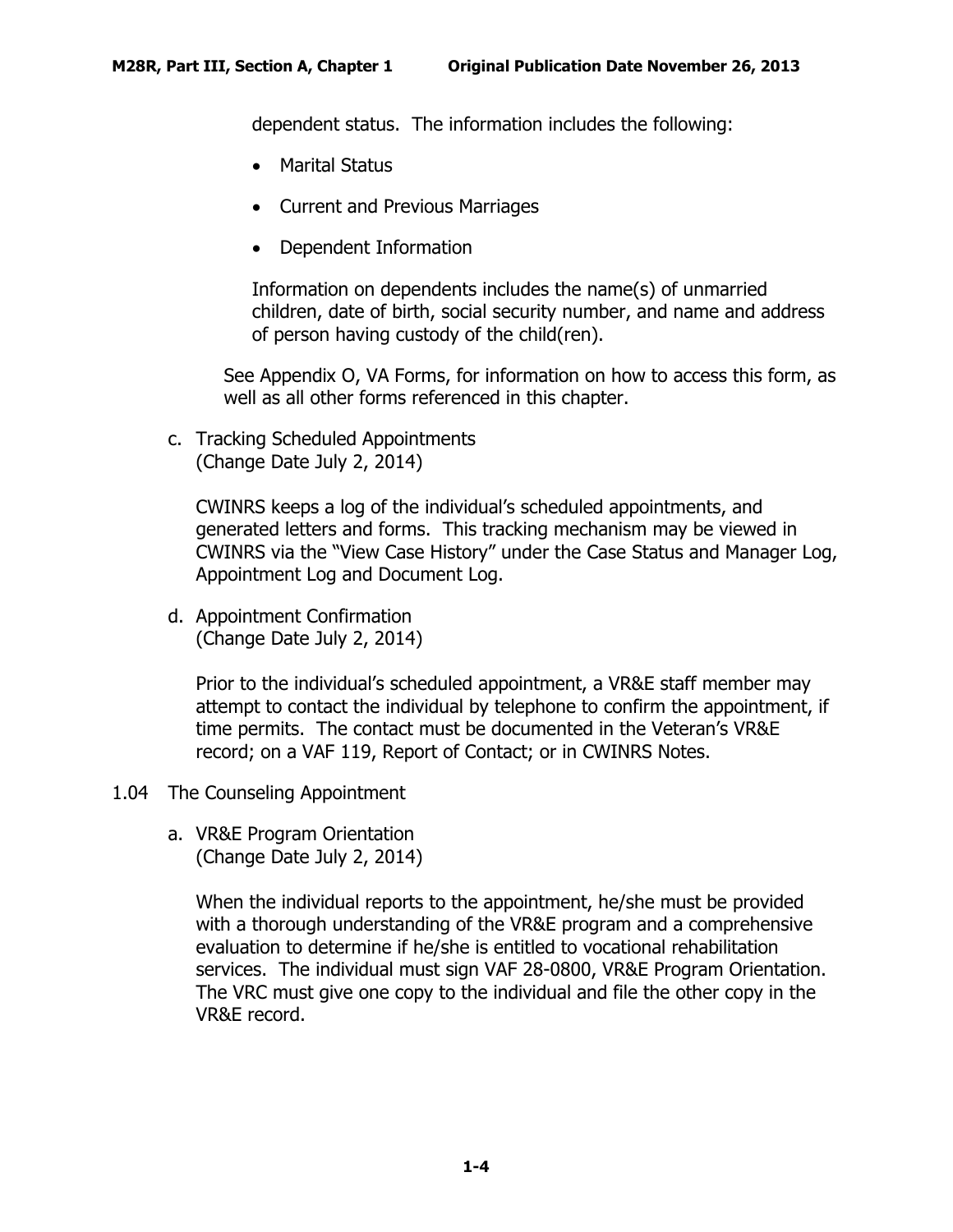<span id="page-6-0"></span>b. eBenefits Orientation (Change Date July 2, 2014)

All orientation and outreach presentations conducted by VR&E staff must contain information on eBenefits (www.eBenefits.va.gov). This includes the VR&E program orientation provided in response to an application for Chapter 31 benefits, counseling appointments conducted in response to applications for Chapter 36 benefits, or dependent's education benefits under Chapter 18 or Chapter 35. This also includes outreach briefings conducted by an Employment Coordinator (EC) or VRC, including VRCs supporting the Integrated Disability Evaluation System (IDES) and VetSuccess on Campus (VSOC) initiatives.

VRCs are required to provide individuals with information and guidance on accessing and enrolling in eBenefits, as well as an overview of the services available using the "Employment Center". The link for "Resume Builder" is located in the left navigation menu.

The VRC is required to offer assistance to the individual to enroll in eBenefits, or upgrade to a Premium account, as needed. The VRC must document the provision of eBenefits orientation, education, and assistance in the corresponding VR&E record using VAF 28-1902b, VAF 28-1902n, VAF 28- 8606, or in a CWINRS note, if the individual has a CWINRS record. CWINRS notes do not need to be printed.

Refer to M28R.IV.A.4 for additional information on eBenefits enrollment and available services.

<span id="page-6-1"></span>c. CWINRS Update (Change Date July 2, 2014)

> The VRC must update CWINRS when the individual reports for his/her initial evaluation and/or orientation. Applicant (APP) status must be closed using the date the individual reports to his/her appointment using the Reason Code (RC) 02. Evaluation and Planning (EP) status must be opened using the same date APP status is closed.

<span id="page-6-2"></span>d. Withdrawal of Claim (Change Date July 2, 2014)

> The individual may not withdraw his/her claim under any circumstances. If the individual reports to his/her initial evaluation appointment with the VRC, the VRC must render a decision for entitlement based on the information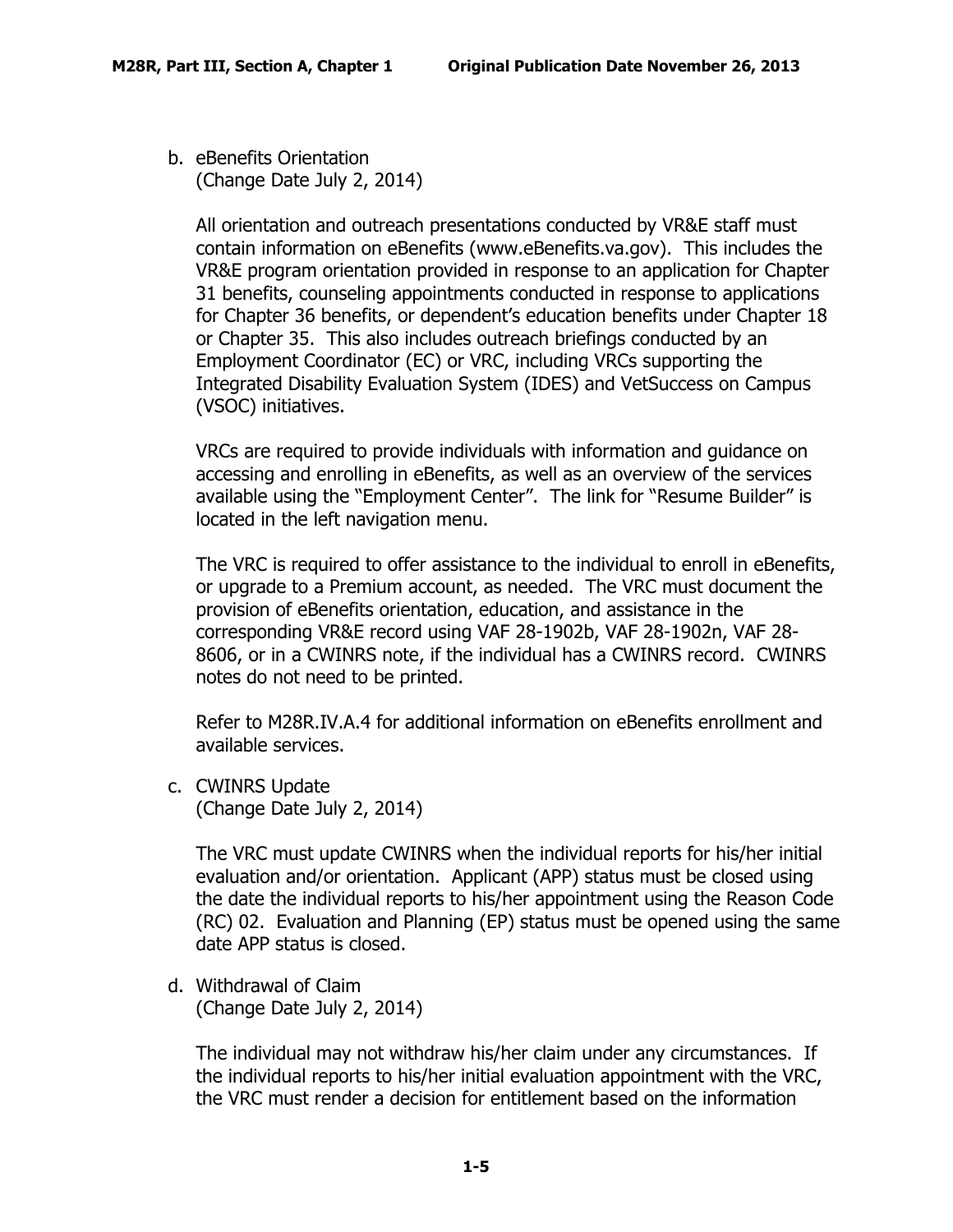available at the time.

<span id="page-7-0"></span>e. Reimbursement for Beneficiary Travel, Meals and Lodging (Change Date February 14, 2017)

When the individual resides outside the local area of the VA office, a properly executed VAF 20-0968 may be sent prior to the appointment date. This form will also be used to claim meal and lodging expenses incurred enroute to and from the regional office. The cost of meals, lodging and miscellaneous expenses may be reimbursed after the fact in accordance with General Services Administration (GSA) per diem limits using VAF 20-0968 when reimbursing actual necessary travel expenses. When the individual reports for counseling or evaluation, the VRC must certify on VAF 20-0968 that the individual reported for his/her scheduled appointment.

Refer to M28R.V.B.6, Travel Expenses, for detailed discussion on authorizing and processing beneficiary travel.

- <span id="page-7-2"></span><span id="page-7-1"></span>1.05 Individual Does Not Report to Initial Evaluation Appointment
	- a. Follow-up Contact (Change Date July 11, 2017)

If the individual does not attend the initial evaluation appointment, the VRC must send a letter to the individual that advises him/her to contact the VR&E Office within 10 days from the date of the letter to determine if he/she wants to reschedule his/her appointment. Follow-up via telephone following a missed initial evaluation appointment is not required. However, follow-up by telephone may serve as a VR&E Office best practice.

- If the individual expresses a wish to reschedule, he/she must be given a new appointment.
- If the individual reports via telephone or email he/she is not interested in pursuing the claim, the VRC may proceed with disallowance. There is no need to wait for the 10-day period to expire if notification was sent.
- If the individual does not respond to the 10-day letter, the VRC must deny the claim for failure to pursue and proceed with disallowance.
- <span id="page-7-3"></span>b. Disallowance Processing (Change Date July 2, 2014)

An official entitlement determination is required for all claims for Chapter 31 benefits. A formal disallowance of Chapter 31 claim is required when the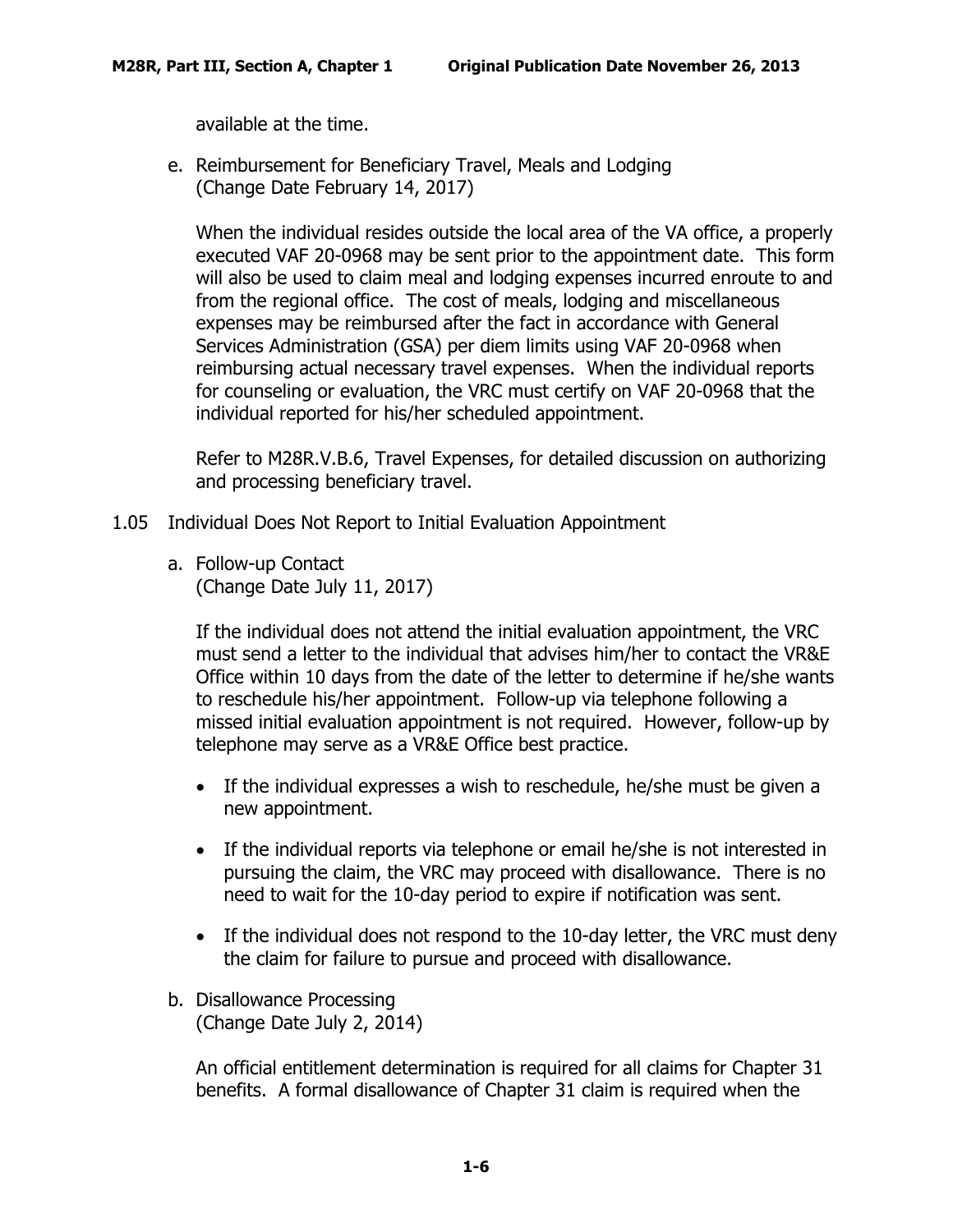individual does not meet the criteria for entitlement or fails to pursue his/her application for Chapter 31 benefits.

See M28R, Part IV, and Section B for procedural guidance on the entitlement determination process.

1. CWINRS Actions (Change Date July 2, 2014)

The VRC must update CWINRS case status by closing APP status with RC 03 using the date of the decision and open Discontinued (DIS) status using the same date APP status is closed.

2. Notification of Disallowance (Change Date February 19, 2019)

When follow-up efforts fail to result in rescheduling of the initial evaluation appointment, the VRC must notify the individual, in writing, that all actions on his/her claim have been closed. The date of the notification letter must coincide with the date the claim has been processed for disallowance. And the CC 719 is cleared.

Effective February 19, 2019, the notification letter must contain the following:

- Issues adjudicated.
- Evidence considered.
- Statutes and regulations considered.
- Identification of findings favorable to the Veteran.
- Findings as to which elements have not been satisfied, leading to the closure.
- Notice of how to obtain a copy or access the evidence used when making the decision.
- Notice of the criterial that must be satisfied to grant the claim.
- Notice of appellate rights and all procedures to seek further review, via VAF 20-0998.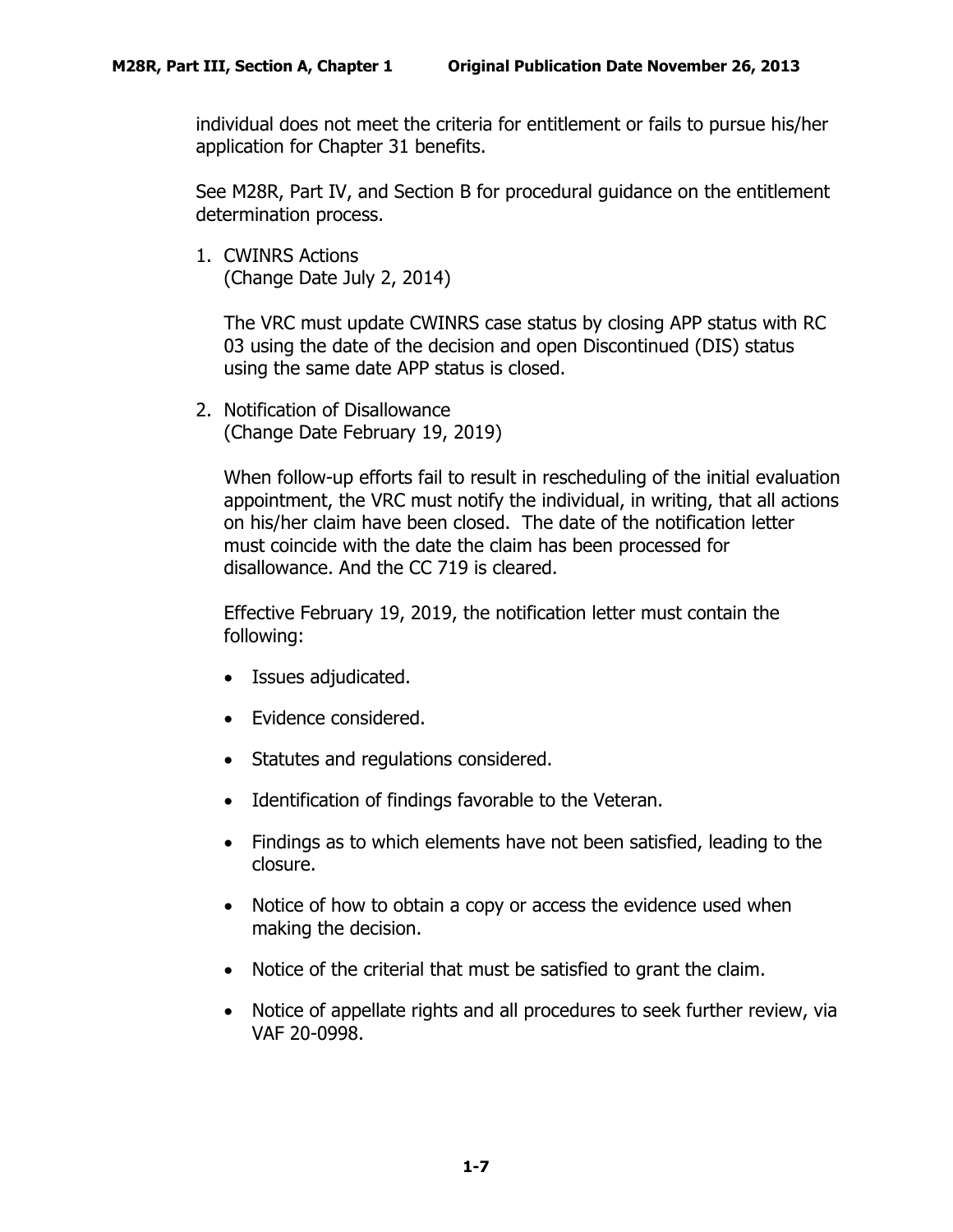<span id="page-9-0"></span>1.06 Chapter 31 Evaluation and Planning (Change Date July 2, 2014)

> When the individual reports to his/her initial evaluation appointment, the VRC must close APP status with RC 02 using the date the individual reports to the scheduled appointment and open Evaluation and Planning (EP) status using the same date APP status is closed.

> The VRC conducts a comprehensive evaluation during EP status. An official entitlement determination is required for all claims for Chapter 31 benefits and services if the individual attends the initial evaluation with the VRC. Comprehensive evaluations and entitlement determinations are documented on VAF 28-1902b.

<span id="page-9-1"></span>a. Entitlement Not Established (Change Date July 2, 2014)

> This category includes individuals who have completed the evaluation process and have been determined not entitled to vocational rehabilitation services. This also includes individuals who did not complete the evaluation process and were determined not entitled to Chapter 31 benefits because the evidence at hand was insufficient, after duty to assist was fully rendered.

Closing of these cases requires processing a formal disallowance of the individual's claim when he/she is determined not entitled to Chapter 31 benefits.

1. Disallowance Processing (Change Date July 2, 2014)

> Update CWINRS case status by closing APP status using one of the RC listed below:

- RC 10 No Employment Handicap (EH).
- RC 11 Has EH, but 48-month entitlement has been exhausted and does not meet the criteria for Serious Employment Handicap (SEH).
- RC 12 Has EH, but 12-year eligibility has expired and does not meet the criteria for SEH, or has a 10% service-connected disability (SCD) rating and does not meet the criteria for SEH.
- RC 21 Reason(s) for prior discontinuance not removed.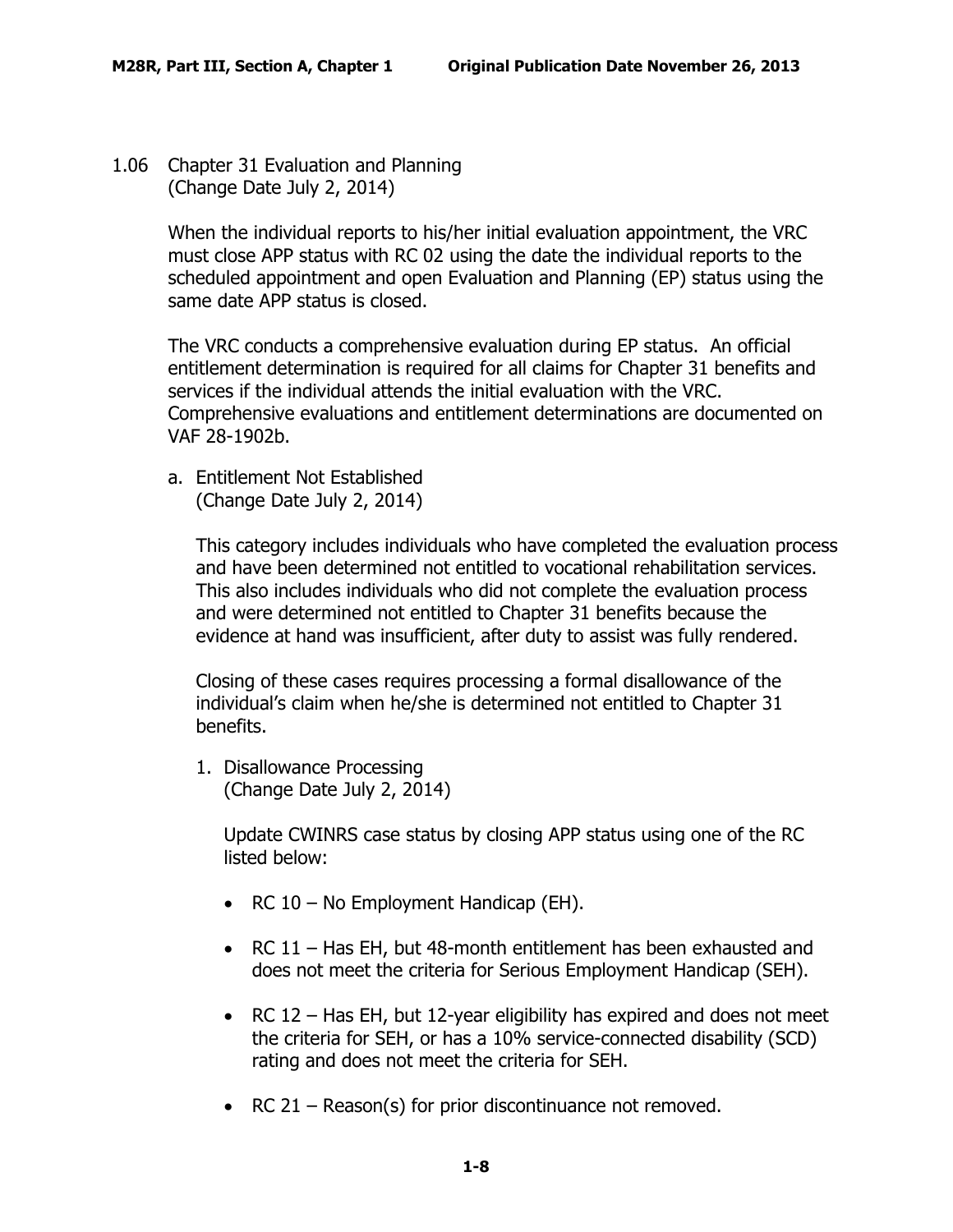Use the date of the decision and open DIS status using the same date APP status is closed.

2. Notification of Disallowance (Change Date February 19, 2019)

When individual is determined not entitled to Chapter 31 benefits and services, he/she must be notified by letter that all actions on his/her claim have been suspended. The date of the notification letter must coincide with the date the claim has been processed for disallowance and the CC 719 is cleared using the disallowance action.

Effective February 19, 2019, the notification letter must contain the following:

- Issues adjudicated.
- Evidence considered.
- Statutes and regulations considered.
- Identification of findings favorable to the Veteran.
- Findings as to which elements have not been satisfied, leading to the closure.
- Notice of how to obtain a copy or access the evidence used when making the decision.
- Notice of the criterial that must be satisfied to grant the claim.
- Notice of appellate rights and all procedures to seek further review, via VAF 20-0998.
- <span id="page-10-0"></span>b. Entitlement Established (Change Date July 2, 2014)

This category includes individuals determined entitled to Chapter 31 benefits and services. When a VRC determines that an individual is entitled to Chapter 31 services, the VRC must provide a written notification to the individual regarding the entitlement decision. A copy of the notification letter must be filed in the VR&E record. The VRC must take the following action to update CWINRS:

The VRC must update the Claims Processing tab in CWINRS by clicking on the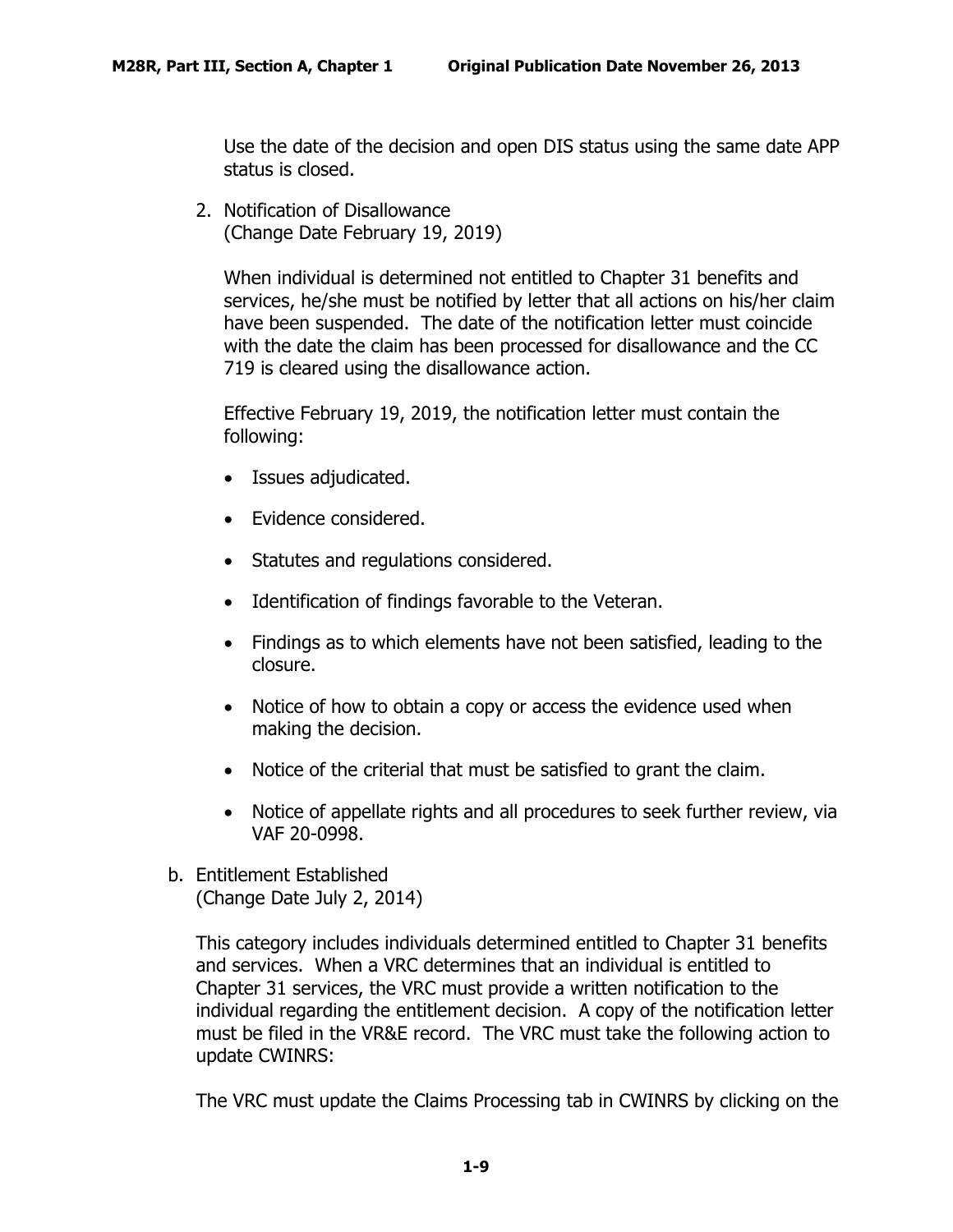'Update Disposition' button and manually entering the data in the required fields:

- Began Initial Evaluation Date reported to the initial evaluation.
- First Appointment Date of first scheduled appointment.
- Date Eval/Plan Closed Date EP status is closed.
- (Contract) Provider, if used Name of the service provider.
- Date Referred to Contractor Date of referral.
- Date Due Back Anticipated date of work completion.
- Date Returned to VA Actual date of receipt of completed work.
- Rehab Claim Disposition Decision for entitlement (entitled or not entitled).
- Entitlement Determination Notification Date Date of notification letter.
- Plan Type Select "IWRP", "IEEP", or "IEAP".
- Pre-Rehab Salary individual's wage or salary during the initial evaluation.
- SEH Indicator "Y" for Yes and "N" for No.
- <span id="page-11-0"></span>c. Non-pursuit of Claims (Change Date February 19, 2019)

This category includes individuals who do not pursue their claims for vocational rehabilitation after entitlement to services has been established. If the individual reports for his/her initial evaluation and has been found entitled to Chapter 31 benefits, but does not return for a scheduled follow-up appointment(s), the VRC must attempt to motivate the individual to continue with the evaluation process. The VRC must initially try to reach the individual by telephone, email and/or postal mail.

If the individual cannot be reached, the VRC must send the individual a notification letter informing him/her that he/she has 30 days from the date of the letter to respond. The individual must also be informed that if he/she do not respond within the 30-day period, his/her claim will be suspended. The VRC must provide the individual with his/her appellate rights.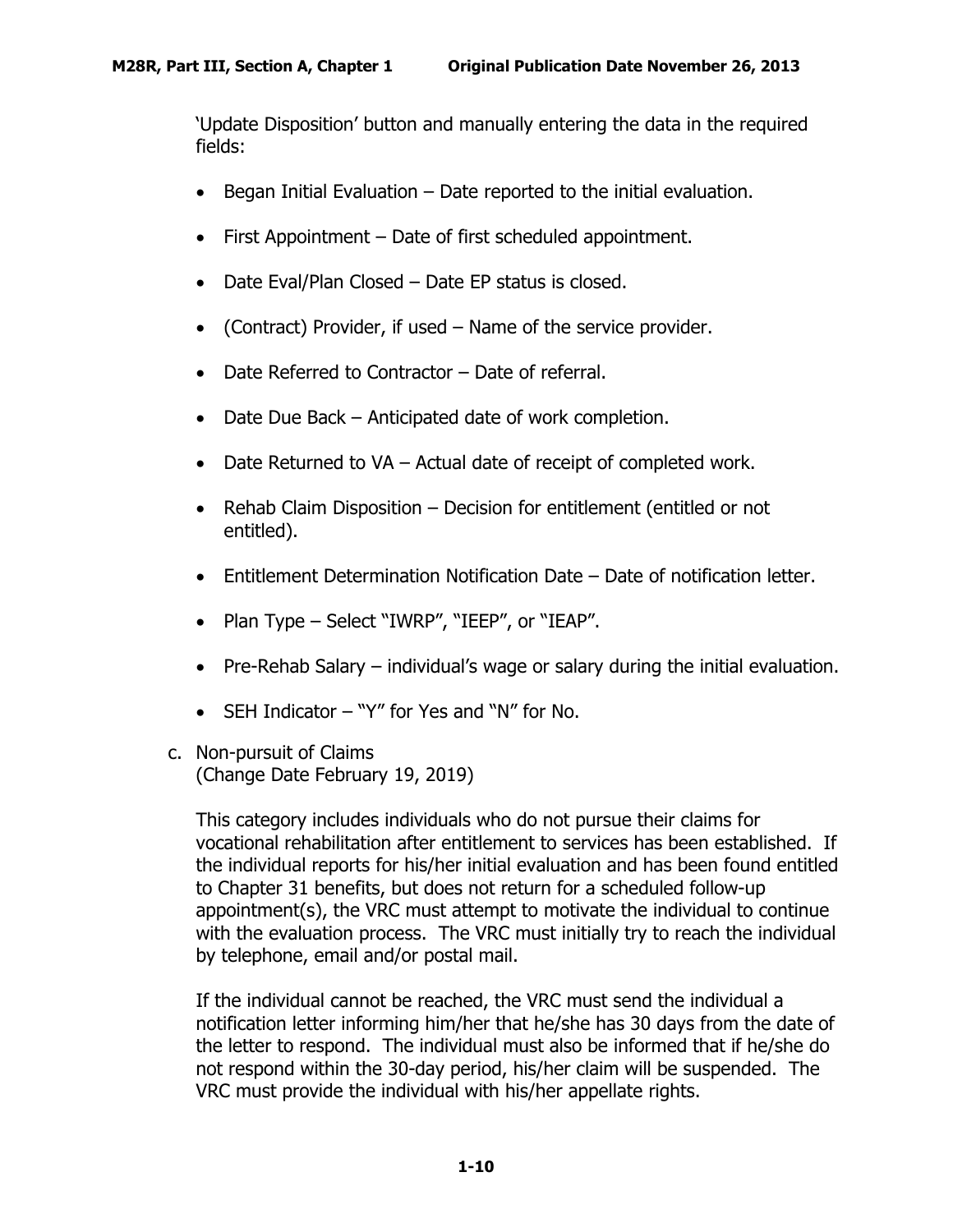If the individual responds to the notification letter, the individual must be rescheduled for an appointment to continue the evaluation process. If the individual does not respond to the notification letter after the 30-day period, the VRC must:

- Close EP status with RC 03 using the date of the decision and open DIS status using the same date EP status is closed.
- Send the individual notification letter, VR-58, stating that his/her claim has been suspended and that the claim will remain suspended until he/she requests re-opening of the claim by submitting a new application, VAF 28- 1900.
- Provide the individual with his/her appellate rights, VAF 20-0998.
- <span id="page-12-0"></span>d. Evaluation and Rehabilitation Planning Completed
	- 1. Vocational Goal is Feasible (Change Date July 2, 2014)

After a comprehensive vocational assessment and exploration, the VRC and the individual must jointly develop an individualized plan with the assistance of the Employment Coordinator (EC), as needed. The plan may be one of the following:

- Individualized Written Rehabilitation Pan (IWRP) or combination IWRP/Individualized Employment Assistance Plan (IEAP)
- IEAP for an individual who meets the criteria for employment services only under 38 U.S.C. 3117
- (a) Plan Completion Process in CWINRS (Change Date July 2, 2014)

The plan must be completed under the Rehab tab in CWINRS. Click on the 'Add Plan' button and enter the required data on the following fields:

- Program Goal Description of the employment goal.
- DOT Entry DOT code.
- Primary Intermediate Objective Services to be provided (completion of a specific type of training for an IWRP; employment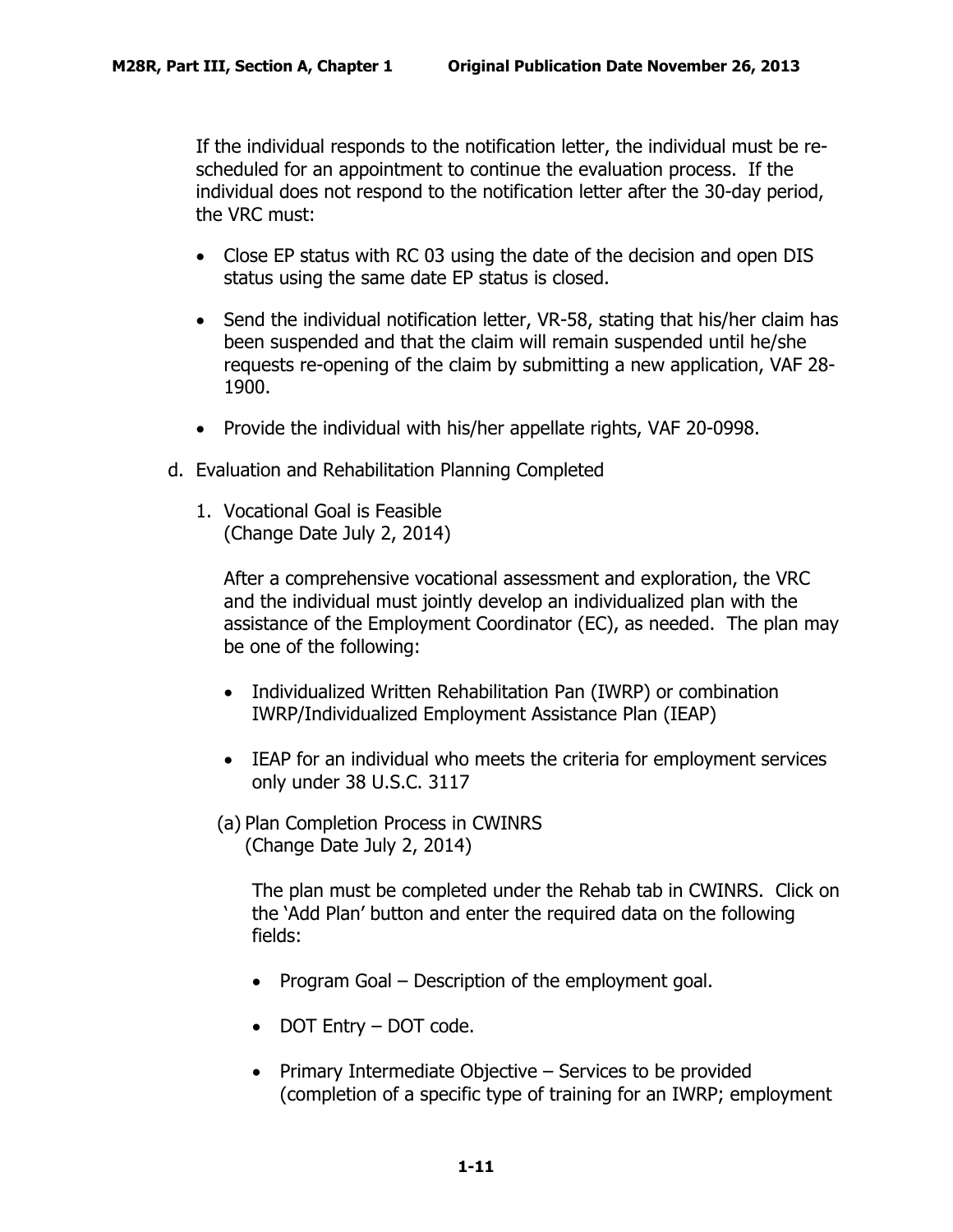services for an IEAP).

- Supervision Level A schedule for case management appointments and progress review (Level I, Level II or Level III for IWRP; Level III for IEAP).
- Self-employment Goal Yes or No.
- Service Provider School, facility, company, or individual.
- Point of Contact Name of the liaison from the service provider.
- Phone Phone number for the point of contact.
- Service Duration Anticipated start and completion dates for the delivery of planned services.
- Type of Plan Select "IWRP" or "IEAP".
- Cost Limit Calendar year program costs (costs exceeding \$25,000 need justification and approval).
- Review Date Date of the annual review of the plan.
- Track Selection Select "Reemployment," "Rapid access to employment," "Employment through long–term services," or "Selfemployment."
- (b) Update CWINRS (Change Date July 2, 2014)

Once the plan is completed, the VRC and the individual must sign the plan. At that time, the VRC must take the following action to update CWINRS:

- (1) Close Evaluation and Planning (EP) status using the appropriate reason code. The effective date to close the EP status is the date the VRC and the individual sign the plan. Open the appropriate case status using the same date that EP status is closed.
- (2)If the case is being transferred to another case manager, the VRC must update the 'Employee Responsible' field in CWINRS by clicking the 'CM' button at the bottom of the main screen and selecting the appropriate case manager in the drop box.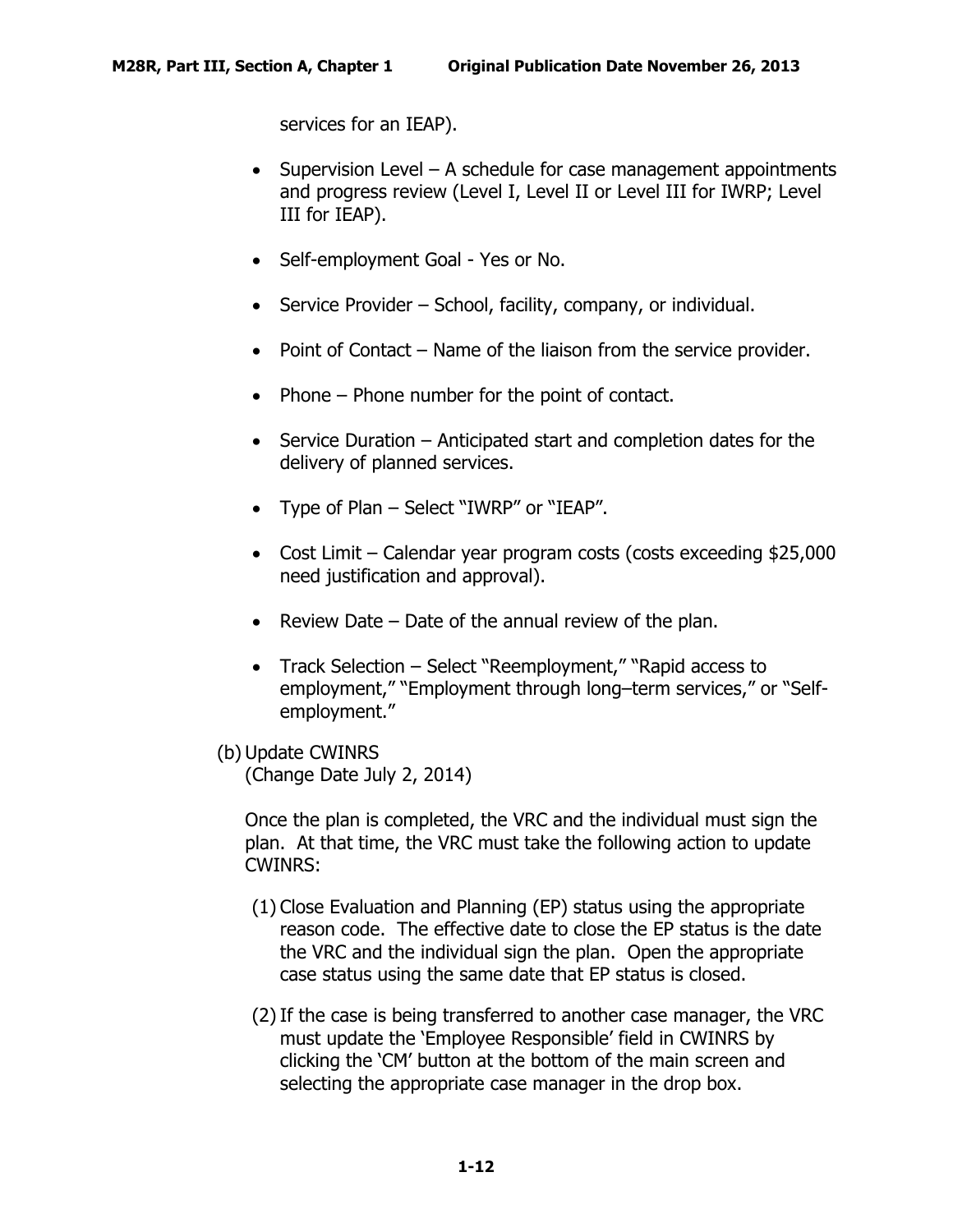NOTE: All case status movements must be processed in CWINRS. Do not use the REFRESH command to process case status movements.

2. Vocational Goal Feasibility is Uncertain or Cannot be Determined (Change Date July 2, 2014)

If after a comprehensive vocational assessment and exploration, the feasibility of a vocational goal remains uncertain, the VRC and the individual must jointly develop an Individualized Extended Evaluation Plan (IEEP). The EC may be consulted as needed when developing the IEEP. Refer to M28R.IV.C.3 for additional guidance on developing and administering an IEEP.

(a) Plan Completion Process in CWINRS (Change Date July 2, 2014)

> The plan must be completed under the Rehab tab in CWINRS. Click on the 'Add Plan' button and enter the required data. The following data field must also be filled in as listed below:

- Program Goal Description of the employment goal under evaluation.
- DOT Entry DOT code.
- Primary Intermediate Objective evaluative services to be provided.
- Supervision Level A schedule for case management appointments and progress review. Select Level II or III.
- Self-employment Goal Select "No".
- Service Provider Facility, company, or individual.
- Point of Contact Name of the liaison from the service provider.
- Phone Phone number for the point of contact.
- Service Duration Anticipated start and completion dates for the delivery of planned services.
- Type of Plan Select "IEEP".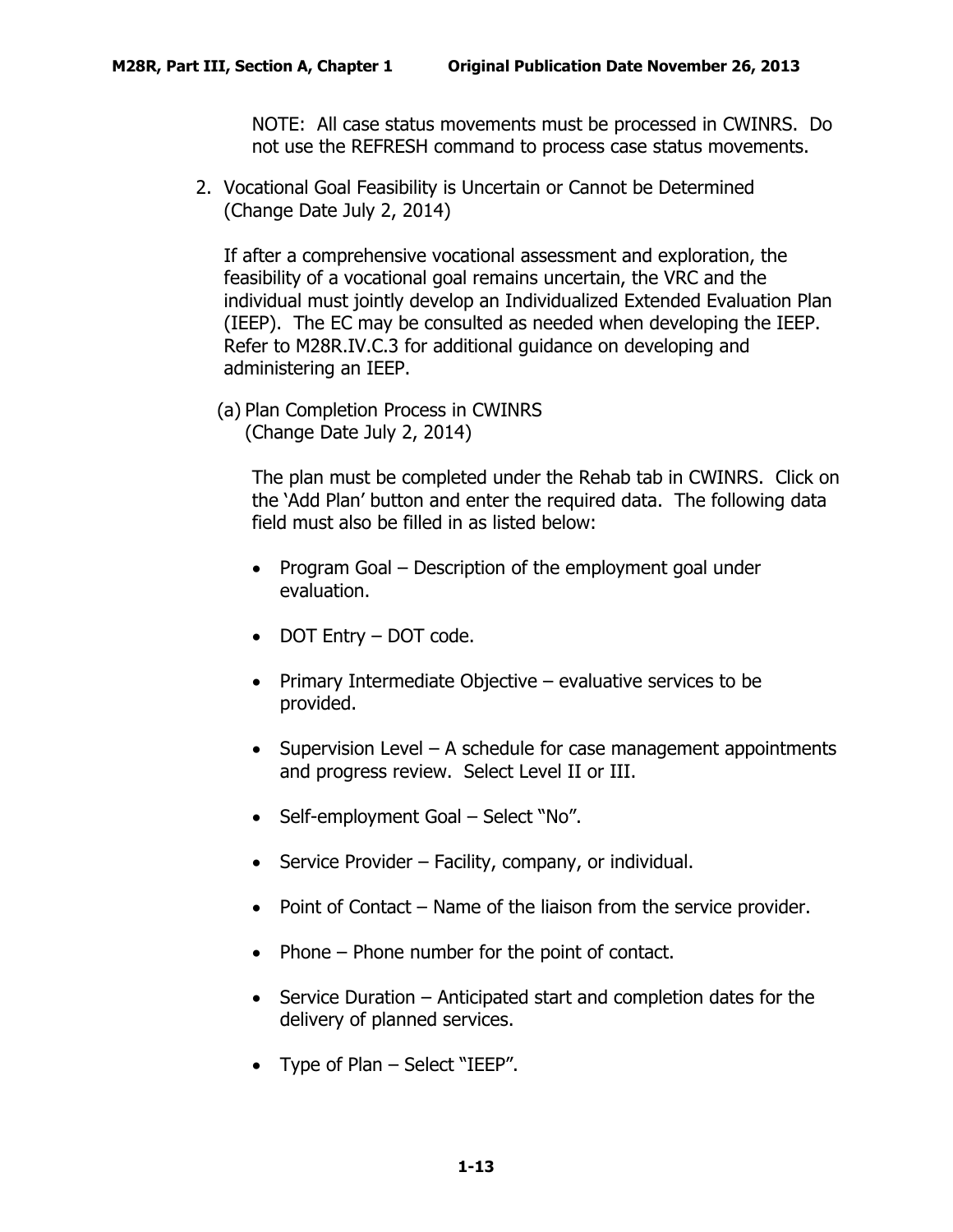- Cost Limit Calendar year program costs (costs exceeding \$25,000 need justification and approval).
- Review Date Date of the annual review of the plan.
- Track Selection Select "Employment through long-term services".
- (b) Update CWINRS

(Change Date July 2, 2014)

Once the plan is completed, the VRC and the individual must sign the plan. At that time, the VRC must take the following action to update CWINRS:

- (1) Close EP status using RC 06 for IEEP. The effective date to close the EP status is the date the VRC and the individual sign the plan. Open extended evaluation (EE) case status using the same date that EP status is closed.
- (2)If the case is being transferred to another case manager, the VRC must update the 'Employee Responsible' field in CWINRS by clicking the 'CM' button at the bottom of the main screen and selecting the appropriate case manager in the drop box.

NOTE: All case status movements must be processed in CWINRS. Do not use the REFRESH command to process case status movements.

3. Vocational Goal is not Feasible (Change Date July 2, 2014)

After a comprehensive independent living assessment is completed, the VRC and the individual must jointly develop an Individualized Independent Living Plan (IILP). Refer to M28R.IV.C.9 for additional guidance on the development and administration of an IILP.

(a) Plan Completion Process in CWINRS (Change Date July 2, 2014)

> The plan must be completed under the Rehab tab in CWINRS. Click on the 'Add Plan' button and enter the required data. The following data field must also be filled in as listed below:

- Program Goal Independent Living Goal.
- DOT Entry DOT code "000".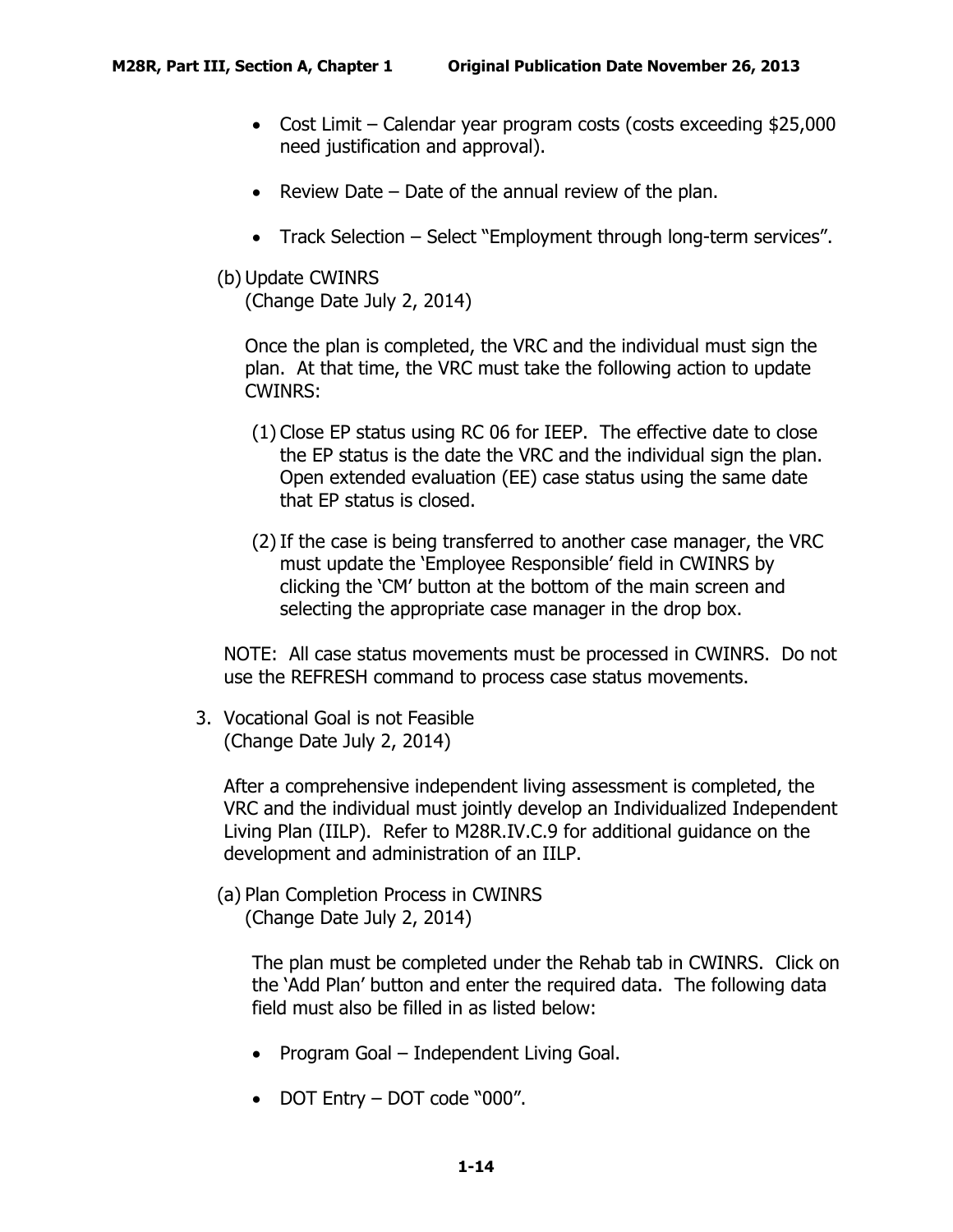- Primary Intermediate Objective Independent Living services to be provided.
- Supervision Level A schedule for case management appointments and progress review. Select Level III.
- Self-employment Goal Select "No".
- Service Provider Facility, company, or individual.
- Point of Contact Name of the liaison from the service provider.
- Phone Phone number for the point of contact.
- Service Duration Anticipated start and completion dates for the delivery of planned services.
- Type of Plan Select "IILP".
- Cost Limit Calendar year program costs (follow IILP cost approval requirements in M28R.IV.C.9).
- Review Date Date of the annual review of the plan.
- Track Selection Select "Independent Living".

The VRC must submit the IILP to the VREO for review and concurrence prior to implementing the plan. In some cases, higher approval level is required. Refer to M28R, Part IV, Section C, Chapter 9 for detailed guidelines on approval levels for IILPs.

(b) Update CWINRS

(Change Date July 2, 2014)

After the IILP is concurred by the VREO, and the VRC and individual sign the plan, the VRC must take the following action to update CWINRS:

- (1) Close EP status using RC 08 for IILP. The effective date to close the EP status is the date the VRC and the individual sign the IILP. Open e Independent Living (IL) status using the same date EP status is closed.
- (2)If the case is being transferred to another case manager, the VRC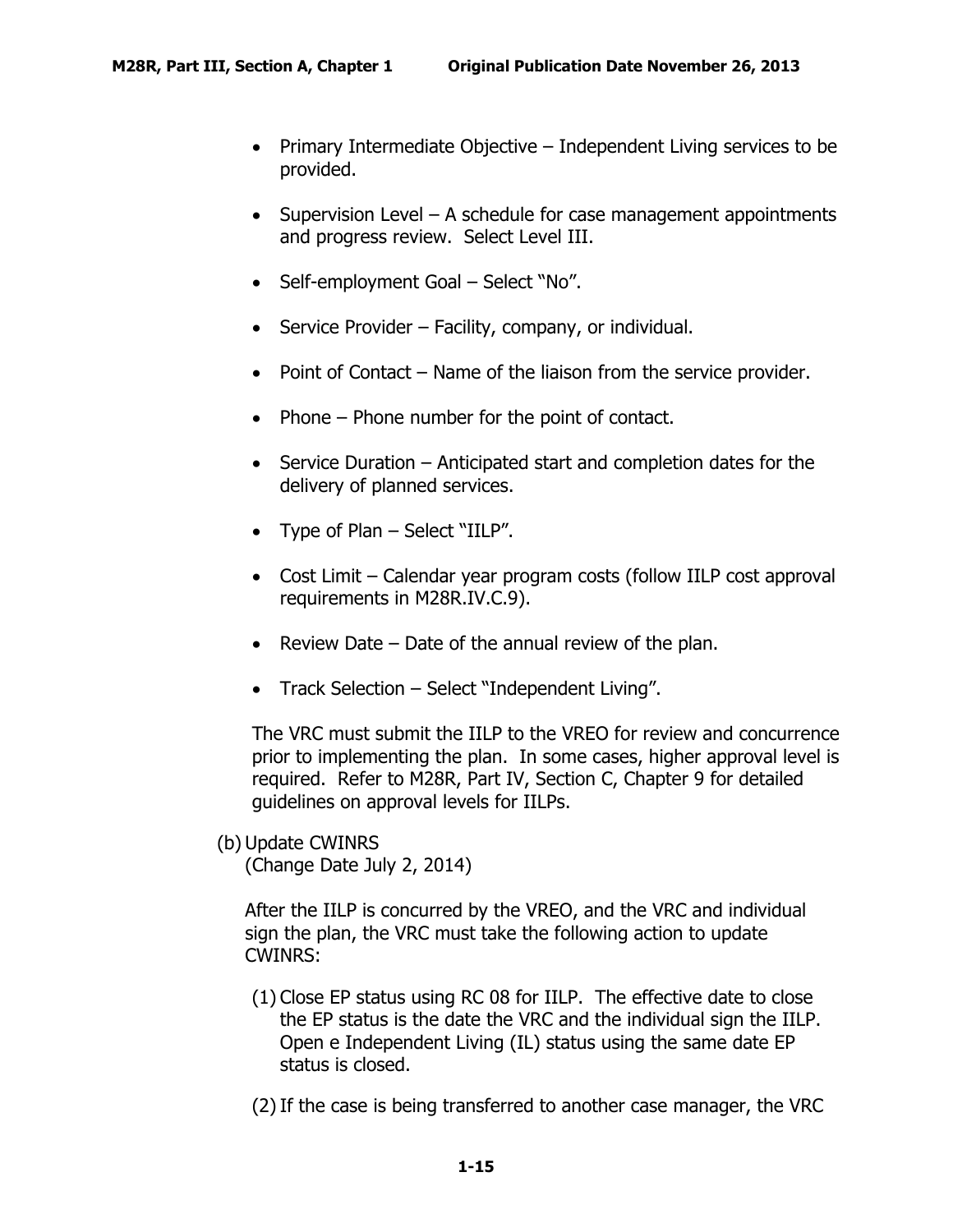must update the 'Employee Responsible' in CWINRS by clicking the 'CM' button at the bottom of the main screen and selecting the appropriate case manager in the drop box.

NOTE: The effective date is the date the IILP is signed by the VRC and the individual. It is not the date approved by the VREO and must not be backdated. All case status movements must be completed in CWINRS.

- <span id="page-17-1"></span><span id="page-17-0"></span>1.07 Case Status System
	- a. Purpose

(Change Date July 2, 2014)

The VR&E case status system is designed to ensure that each VR&E office delivers timely and high-quality rehabilitation services to participants of the VR&E program. The case status system furnishes information concerning an individual's progress in completing the various phases of his/her vocational rehabilitation program and provides the mechanism to track the actions taken at each phase of the individual's rehabilitation program. In addition, it provides the data necessary for management, such as budget formulation, including justification for staffing levels, and oversight of the VR&E program.

<span id="page-17-2"></span>b. Structure

(Change Date March 31, 2014)

The VR&E case status system is composed of the following:

- Applicant (APP) Status (01)
- Evaluation and Planning (EP) Status (02)
- Extended Evaluation (EE) Status (03)
- Independent Living (IL) Status (04)
- Rehabilitation to the Point of Employability (RTE) Status (05)
- Job Ready (JR) Status (06)
- Rehabilitated (REH) Status (07)
- Interrupted (INT) Status (08)
- Discontinued (DIS) Status (09)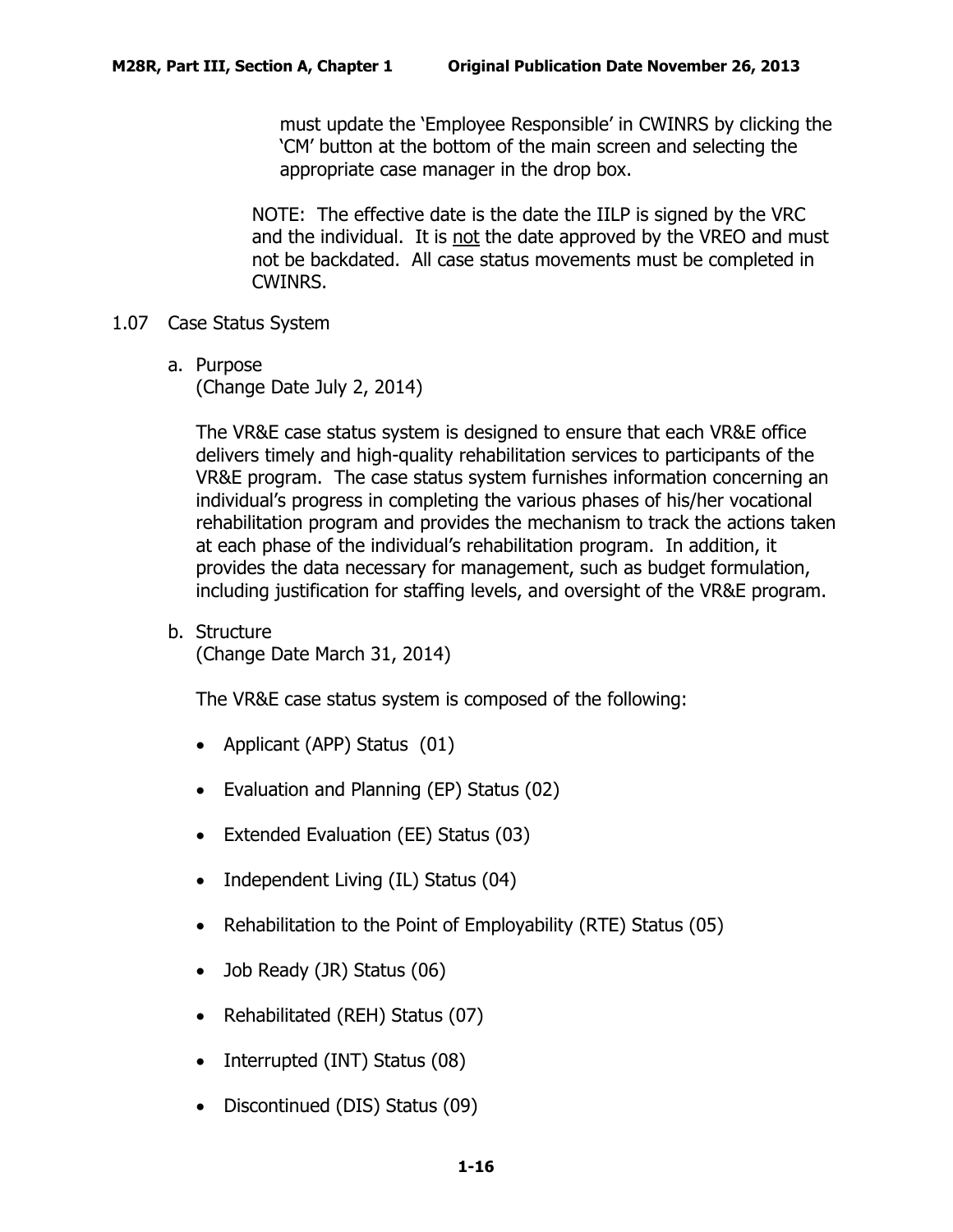<span id="page-18-0"></span>c. Responsibility (Change Date July 2, 2014)

> An individual's progress in his/her rehabilitation program is tracked through the case status movement. It is the responsibility of the assigned case manager to update the statuses appropriately in CWINRS.

<span id="page-18-1"></span>1.08 Procedures for Updating Case Status (Change Date July 2, 2014)

> An individual's rehabilitation program is assigned to appropriate statuses in order to determine progress in his/her program. The nine case statuses identify specific phases of the individual's program participation. A case is moved or updated by closing the current status and opening a new status. For this purpose, the word "close" is used synonymously with "end." Likewise, the word "open" is used synonymously with "begin." The VRC must ensure that the effective date of the "close" status is the same as the effective date of the subsequent "open" status. Additionally, any changes in case status require a specific reason code that provides the basis or explanation for the change in case status. The VREO must ensure strict adherence to implementing these procedures for consistency of data entry, accuracy in generated reports and safeguarding data integrity.

The table below provides the conditions and actions necessary to properly update and maintain Chapter 31 case statuses. A supplemental table is also added to provide the Detail Reason Codes (DRC) for specifically assigned RC.

<span id="page-18-2"></span>a. Reason Codes

The chart below provides the conditions and actions necessary to properly update and maintain Chapter 31 case statuses: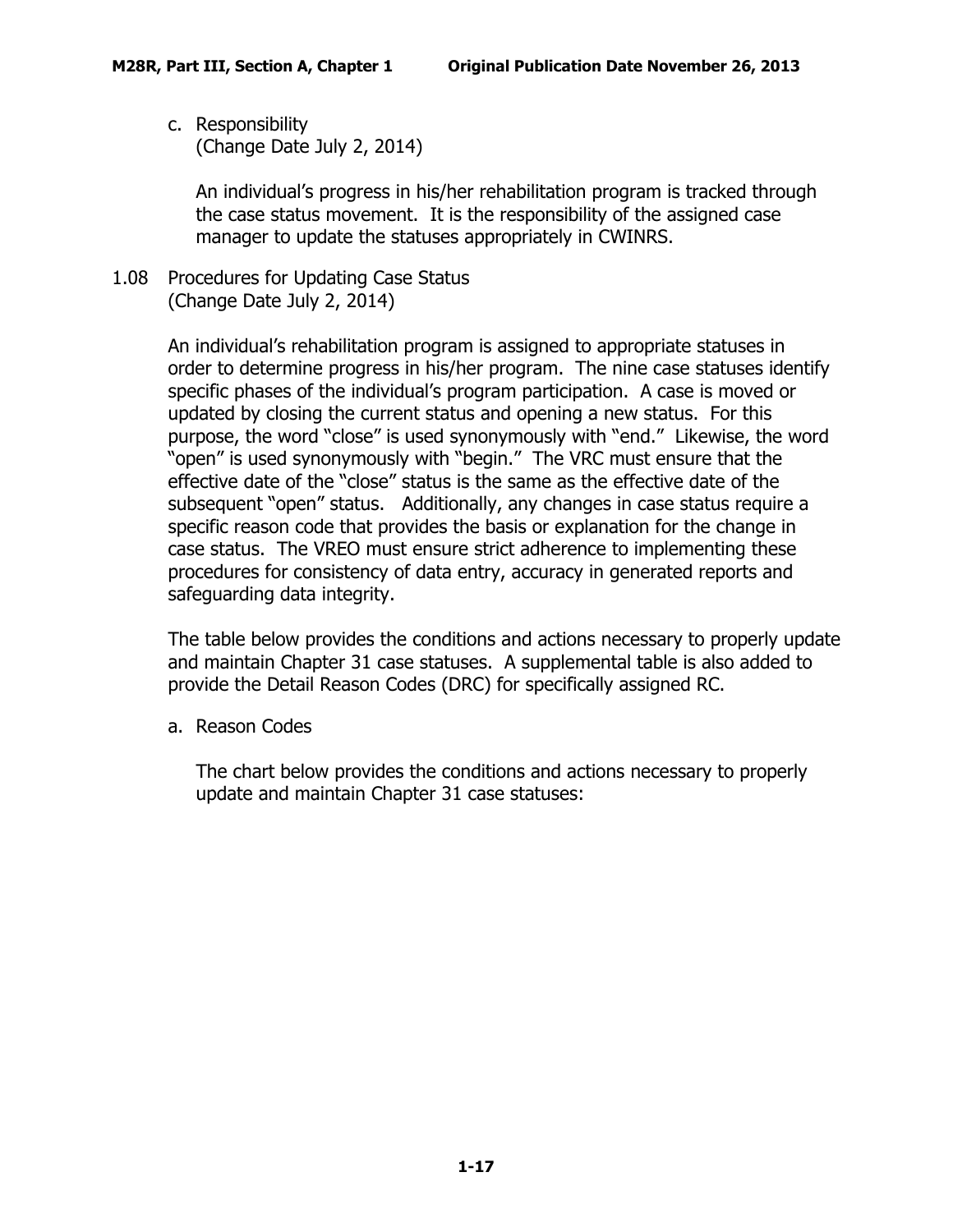1. Case in Applicant (APP) Status (01) (Change Date February 19, 2019)

| Condition                                                                                                                                                                                                     | Action                                                                                                                                                                                                                                          |
|---------------------------------------------------------------------------------------------------------------------------------------------------------------------------------------------------------------|-------------------------------------------------------------------------------------------------------------------------------------------------------------------------------------------------------------------------------------------------|
| Claim is disallowed because individual does<br>not meet the eligibility criteria for a rating<br>of 10 percent or more, a memo rating of 20<br>percent or more, or eligibility based on PL<br>110-181 (NDAA). | Close case status with RC 01 using<br>the date of the decision and open<br>DIS status using the same date APP<br>status is closed.                                                                                                              |
|                                                                                                                                                                                                               | Notify individual of the<br>discontinuance in writing and<br>provide VAF 20-0998.                                                                                                                                                               |
| Individual reports for initial evaluation<br>and/or initial orientation session.                                                                                                                              | Close status with RC 02 using the<br>date the individual reports to<br>his/her evaluation and/or initial<br>orientation session and open EP<br>status using the same date APP<br>status is closed.                                              |
| Individual fails to report for initial<br>evaluation appointment.                                                                                                                                             | Send the individual a 10-day follow-<br>up letter. If individual does not<br>respond after the 10-day period,<br>close status with RC 03 using the<br>date of the decision, and open DIS<br>status using the same date APP<br>status is closed. |
|                                                                                                                                                                                                               | A DRC must be selected to provide<br>the reason for using RC 03.                                                                                                                                                                                |
|                                                                                                                                                                                                               | Notify applicant of the disposition in<br>writing and provide VAF 20-0998.                                                                                                                                                                      |
| Veteran's SCD rating is reduced to a non-<br>compensable level, or severed, or claim is<br>declared ineligible such as in the event that<br>the GED processing incorrectly granted<br>eligibility.            | Close status with RC 39 using the<br>date the reduction, severance, or<br>decision of service-connection is<br>discovered and open DIS status<br>using the same date APP status is<br>closed.                                                   |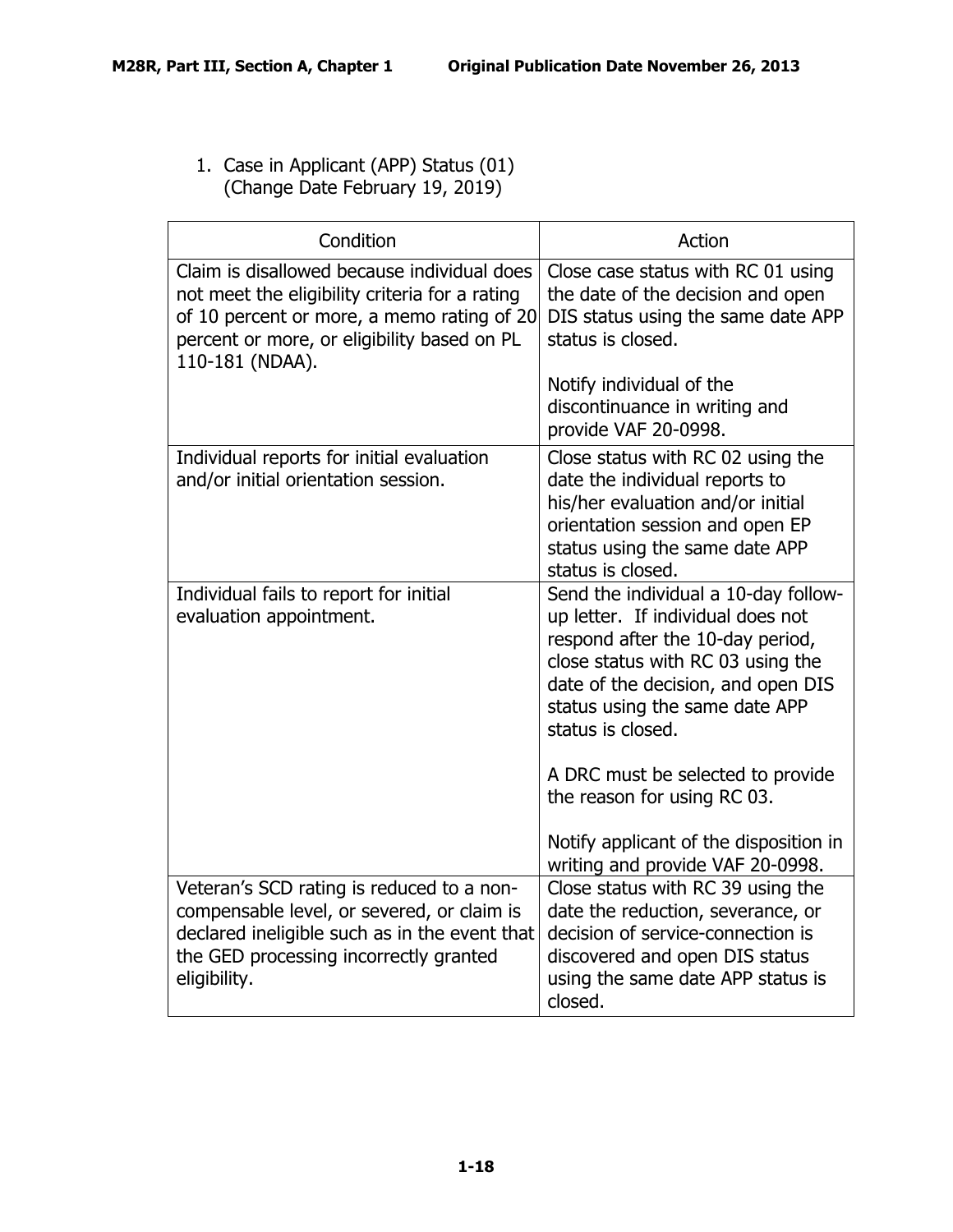| Condition                        | Action                                                                                                                                         |
|----------------------------------|------------------------------------------------------------------------------------------------------------------------------------------------|
| Individual's death is confirmed. | Close status with RC 99 using date<br>the individual's death is discovered<br>and open DIS status using the<br>same date APP status is closed. |

## 2. Case in Evaluation and Planning (EP) Status (02) (Change Date February 19, 2019)

| Condition                                                                                                                                                                                                                                                                    | Action                                                                                                                                                                                                        |
|------------------------------------------------------------------------------------------------------------------------------------------------------------------------------------------------------------------------------------------------------------------------------|---------------------------------------------------------------------------------------------------------------------------------------------------------------------------------------------------------------|
| NOTE: Keep EP status open while conducting vocational exploration and follow-up<br>counseling activities.                                                                                                                                                                    |                                                                                                                                                                                                               |
| Evaluation is completed; individual is<br>entitled to Chapter 31 benefits, but he/she<br>does not pursue claim by developing an<br>IEEP, IWRP, IEAP, or IILP, or he/she<br>declined services, including when the<br>individual elects to use his/her Chapter 33<br>benefits. | Send individual a notification letter<br>with 30-day due process before<br>taking the adverse action. Do not<br>move case to INT status during due<br>process period.<br>If individual does not respond after |
|                                                                                                                                                                                                                                                                              | the 30-day period, close status with<br>RC 03 using the date of the<br>decision and open DIS status using<br>the same date EP status is closed.                                                               |
|                                                                                                                                                                                                                                                                              | A DRC must be selected to provide<br>the reason for using RC 03.                                                                                                                                              |
|                                                                                                                                                                                                                                                                              | Notify applicant of the<br>discontinuance in writing and<br>provide VAF 20-0998.                                                                                                                              |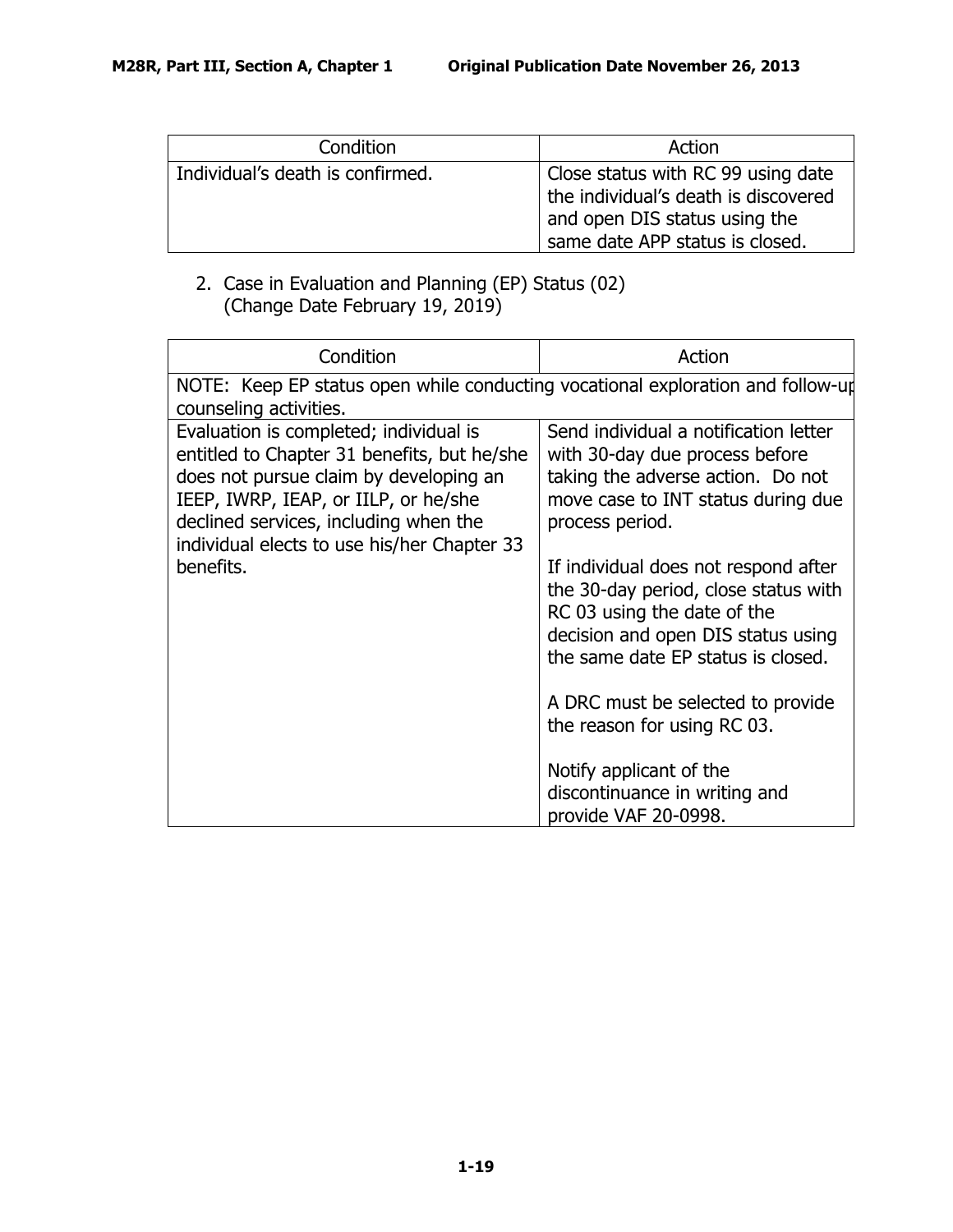| Condition                                                                                                                                                                                                  | Action                                                                                                                                                                                                                                                      |
|------------------------------------------------------------------------------------------------------------------------------------------------------------------------------------------------------------|-------------------------------------------------------------------------------------------------------------------------------------------------------------------------------------------------------------------------------------------------------------|
| IWRP or IWRP/IEAP developed and signed<br>by the VRC and the individual.<br>NOTE: For all employment plans, including                                                                                      | Close status with RC 05 using the<br>date the IWRP is signed by both<br>parties, and open RTE status using<br>the same date EP status is closed.                                                                                                            |
| self-employment and direct employment,<br>develop IWRP/IEAP and provide job<br>readiness services in RTE status.                                                                                           | The CWINRS Claims Disposition tab<br>must be updated prior to case<br>status movement.                                                                                                                                                                      |
|                                                                                                                                                                                                            | NOTE: The close and open date<br>procedures are the same in cases<br>involving retroactive subsistence<br>allowance payments. Therefore,<br>the Master Record may reflect a<br>pay status, which is earlier than the<br>"close" or "open" case status date. |
| IEEP developed and signed by VRC and the<br>individual.                                                                                                                                                    | Close status with RC 06 using the<br>date the IEEP is signed by both<br>parties and open EE status using<br>the same date EP status is closed.                                                                                                              |
|                                                                                                                                                                                                            | The CWINRS Claims Disposition tab<br>must be updated prior to case<br>status movement.                                                                                                                                                                      |
| IEAP developed for prior voc rehab<br>participant who qualifies for a plan of solely<br>employment assistance under 38 U.S.C.<br>3117 and signed by VRC and the Veteran.                                   | Close status with RC 07 using the<br>date the IEAP is signed by both<br>parties and open JR status using<br>the same date EP status is closed.<br>This is the only time a case will go                                                                      |
| NOTE: The Veteran must meet the criteria<br>for EH, have at least a 10% SCD rating,<br>and be employable in a suitable occupation<br>to be found entitled to a program of solely<br>employment assistance. | directly from EP status to JR status.<br>The CWINRS Claims Disposition tab<br>must be updated prior to case<br>status movement.                                                                                                                             |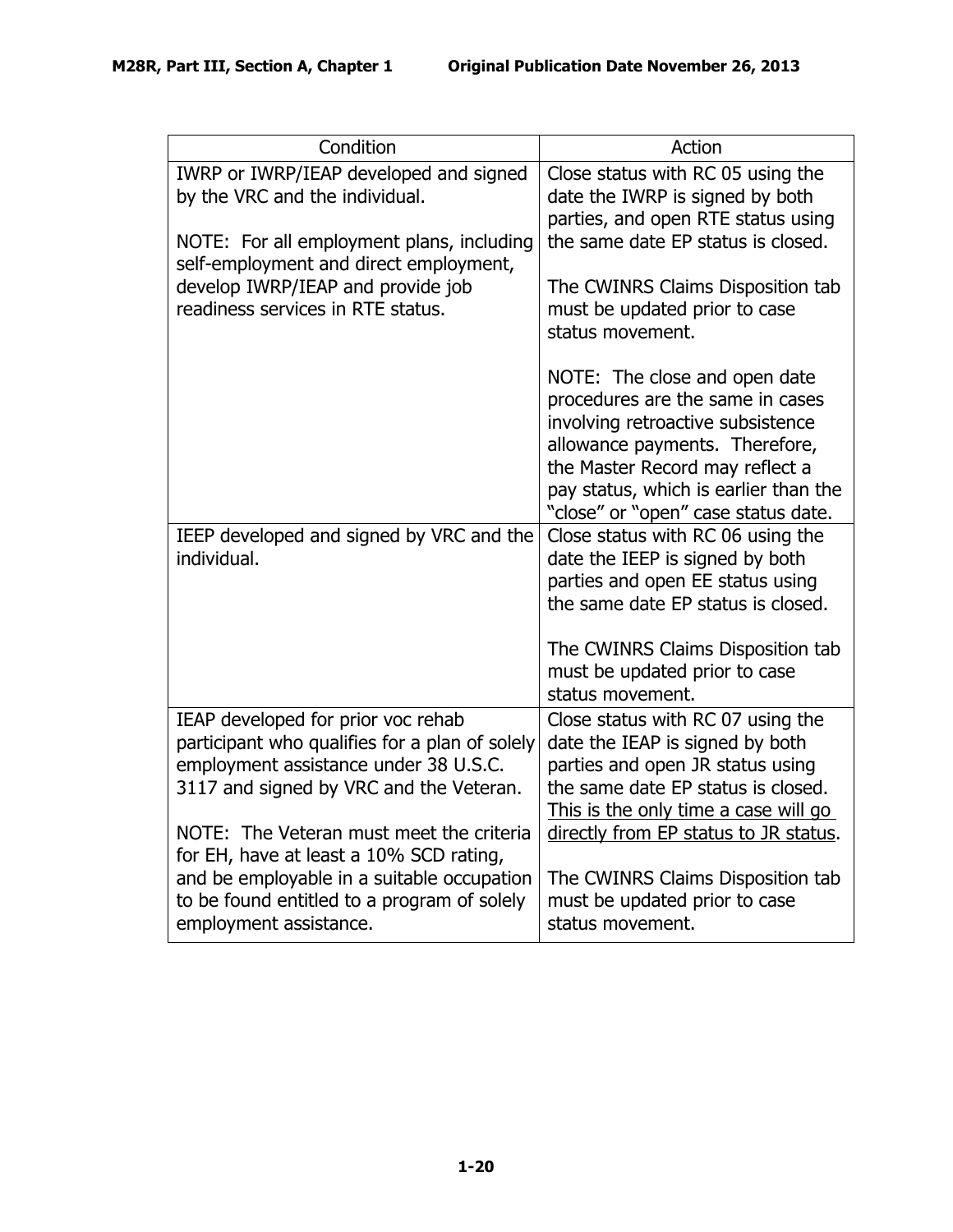| Condition                                                                                                                                                                                                             | Action                                                                                                                                                           |
|-----------------------------------------------------------------------------------------------------------------------------------------------------------------------------------------------------------------------|------------------------------------------------------------------------------------------------------------------------------------------------------------------|
| IILP developed, approved by VREO, and<br>signed by VRC and the individual.<br>NOTE: Case remains in EP status pending                                                                                                 | Close status with RC 08 using the<br>date the approved IILP is signed<br>by the VRC and the individual and<br>open IL status using the same date                 |
| approvals, including all required approvals<br>by the Director of VR&E Service.                                                                                                                                       | EP status is closed.                                                                                                                                             |
|                                                                                                                                                                                                                       | The CWINRS Claims Disposition tab<br>must be updated prior to case<br>status movement.                                                                           |
| Individual's achievement of a vocational<br>goal is determined not currently reasonably<br>feasible and he/she does not need, is not<br>eligible for, or cannot participate in a plan<br>of IL services at this time. | Notify the individual of the<br>discontinuance in writing and<br>provide VAF 20-0998. Case must<br>remain in EP status during due<br>process period.             |
| NOTE: VREO approval is required prior to<br>closure of case.                                                                                                                                                          | After 30 days, close status with RC<br>09 using the date of the decision<br>and open DIS status using the<br>same date EP status is closed.                      |
|                                                                                                                                                                                                                       | NOTE: After discontinuance,<br>provide individual with the required<br>follow up at 6 months and 12<br>months to evaluate if their<br>circumstances have changed |
|                                                                                                                                                                                                                       | sufficiently to warrant a re-<br>evaluation of feasibility. Follow-up<br>can be done via phone or letter and<br>documented in a CWINRS note.                     |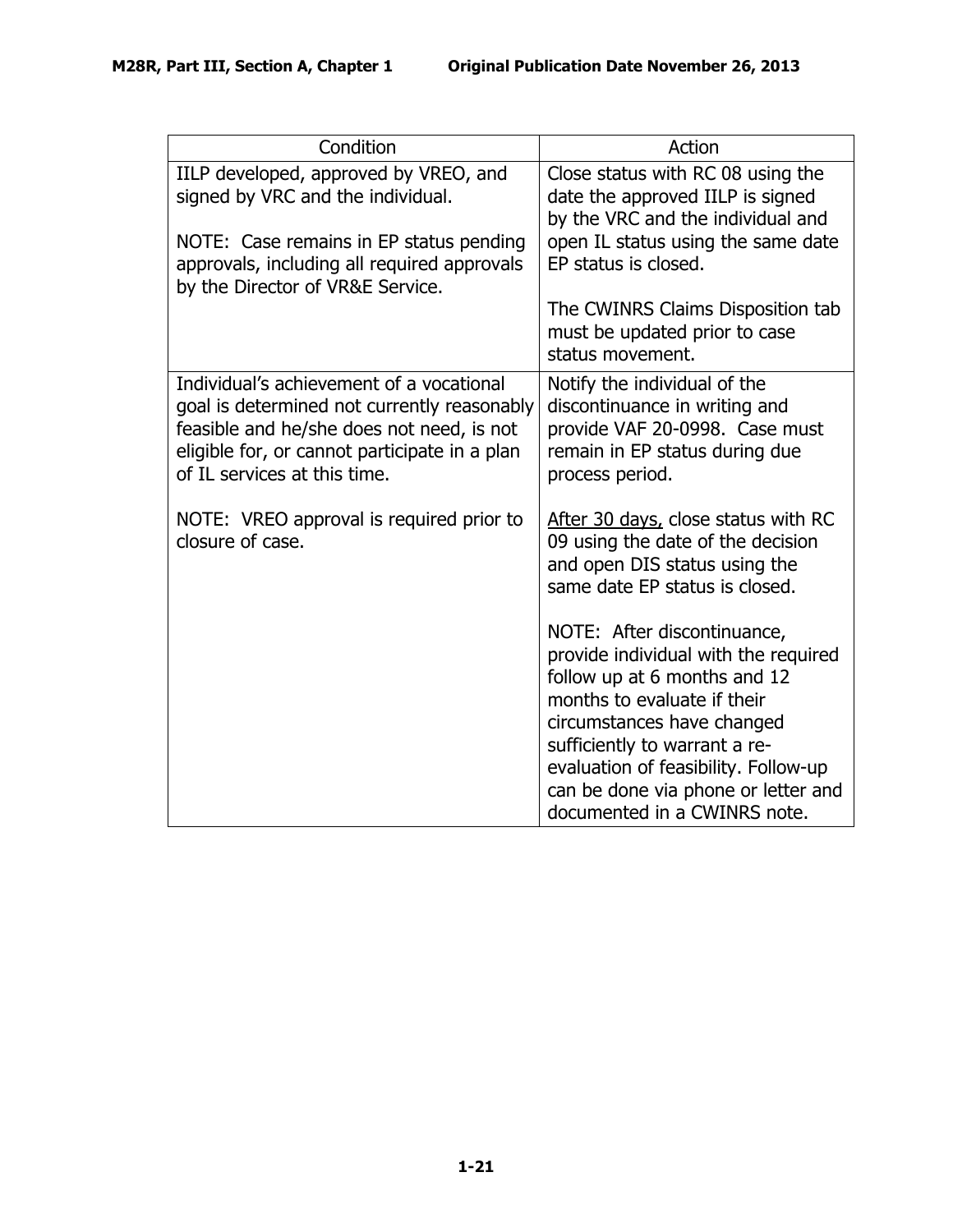| Condition                                                                                                                                                                                                                  | Action                                                                                                                       |
|----------------------------------------------------------------------------------------------------------------------------------------------------------------------------------------------------------------------------|------------------------------------------------------------------------------------------------------------------------------|
| Individual is determined to have no<br>employment handicap (EH).                                                                                                                                                           | Close status with RC 10 using the<br>date of the decision and open DIS<br>status using the same date EP<br>status is closed. |
|                                                                                                                                                                                                                            | Notify individual of the<br>discontinuance in writing and<br>provide VAF 20-0998.                                            |
| Veteran is determined to have an EH, but<br>no serious employment handicap (SEH) and<br>his/her 48-month entitlement has been<br>exhausted.                                                                                | Close status with RC 11 using the<br>date of the decision and open DIS<br>status using the same date EP<br>status is closed. |
|                                                                                                                                                                                                                            | Notify individual of the<br>discontinuance in writing and<br>provide VAF 20-0998.                                            |
| Veteran is determined to have an EH, but<br>no SEH and his/her 12-year eligibility period<br>has expired, or the individual has been<br>granted 10% combined SCD rating, but<br>he/she does not meet the criteria for SEH. | Close status with RC 12 using the<br>date of the decision and open DIS<br>status using the same date EP<br>status is closed. |
|                                                                                                                                                                                                                            | Notify individual of the<br>discontinuance in writing and<br>provide VAF 20-0998.                                            |
| Individual has a prior VR&E case that was<br>moved to APP from DIS status, and the<br>reason(s) for prior discontinuance have not<br>been removed.                                                                         | Close status with RC 21 using the<br>date of the decision and open DIS<br>status using the same date EP<br>status is closed. |
|                                                                                                                                                                                                                            | Notify individual of the<br>discontinuance in writing and<br>provide VAF 20-0998.                                            |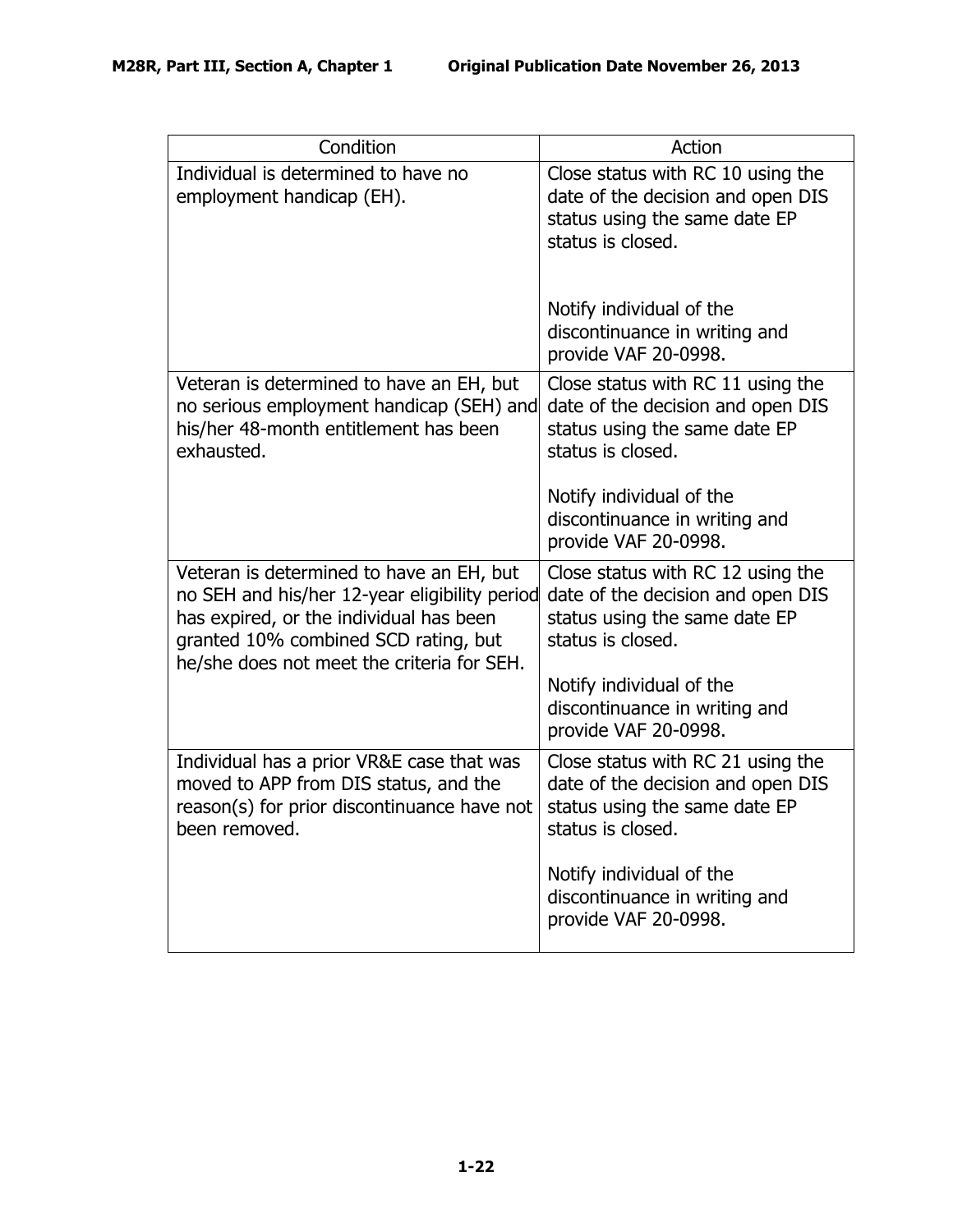| Condition                                                                                                                                                                                                            | Action                                                                                                                                                       |
|----------------------------------------------------------------------------------------------------------------------------------------------------------------------------------------------------------------------|--------------------------------------------------------------------------------------------------------------------------------------------------------------|
| Veteran's SCD rating is reduced to a non-<br>compensable level, or severed, or individual<br>is found to otherwise be ineligible such as<br>in the event that the GED processing<br>incorrectly granted eligibility. | Close status with RC 39 using<br>effective date of the severance of<br>service-connection and open DIS<br>status using the same date EP<br>status is closed. |
|                                                                                                                                                                                                                      | Notify individual of the<br>discontinuance in writing and<br>provide VAF 20-0998.                                                                            |
| Individual's death is confirmed.                                                                                                                                                                                     | Close status with RC 99 using date<br>the individual's death is verified and<br>open DIS status using the same<br>date EP status is closed.                  |

3. Case in Extended Evaluation (EE) Status (03) (Change Date February 19, 2019)

| Condition                                                                                                                                                                                                                                                                                                                       | Action                                                                                                                                                                                                                                  |
|---------------------------------------------------------------------------------------------------------------------------------------------------------------------------------------------------------------------------------------------------------------------------------------------------------------------------------|-----------------------------------------------------------------------------------------------------------------------------------------------------------------------------------------------------------------------------------------|
| Individual does not initiate IEEP services<br>and does not respond to motivational<br>contact attempts.<br>NOTE: This includes when individual elects<br>to use his/her Chapter 33 benefits or other<br>VA educational benefits, and attempts to<br>motivate individual to participate in Chapter<br>31 have been unsuccessful. | Close status with RC 03, using the<br>date of the decision and open INT<br>status using the same date EE<br>status is closed. Select applicable<br>DRC.<br>Notify individual of the interruption<br>in writing and provide VAF 20-0998. |
| Individual completes IEEP services. A<br>vocational goal is feasible and rehabilitation<br>to the point of employability is needed.                                                                                                                                                                                             | Develop IWRP. Close status with<br>RC 05, and open RTE status using<br>the date the plan is signed by VRC<br>and individual.                                                                                                            |
| Individual's achievement of a vocational<br>goal is determined not currently reasonably<br>feasible and an evaluation for IL services<br>will be conducted.                                                                                                                                                                     | Close status with RC 15 using the<br>date of the decision and open INT<br>status using the same date EE<br>status is closed.                                                                                                            |
|                                                                                                                                                                                                                                                                                                                                 | Case will remain in INT status<br>during development of IILP.                                                                                                                                                                           |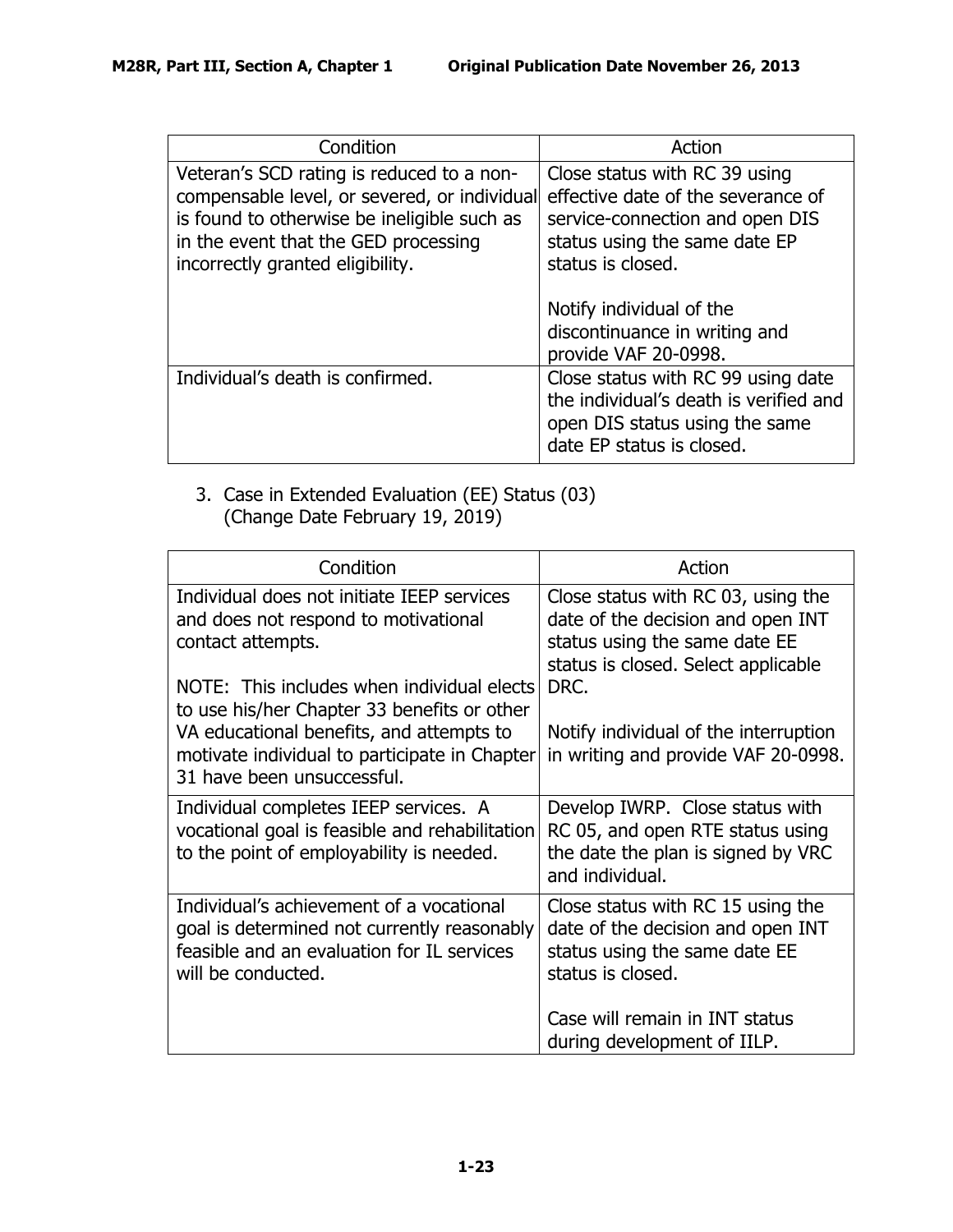| Condition                                                                                                                                                                                                                                                     | Action                                                                                                                                                                                                                          |
|---------------------------------------------------------------------------------------------------------------------------------------------------------------------------------------------------------------------------------------------------------------|---------------------------------------------------------------------------------------------------------------------------------------------------------------------------------------------------------------------------------|
| VA or individual interrupts IEEP services.                                                                                                                                                                                                                    | Close status with RC 16 using the<br>date of the decision and open INT<br>status using the same date EE<br>status is closed.<br>Notify individual of the interruption<br>in writing and provide VAF 20-0998.                    |
| Veteran's service-connected disability rating<br>is severed, or claim is declared invalid.<br>NOTE: If Veteran's SCD rating is reduced<br>to a non-compensable level, or 0 percent,<br>he/she may continue receiving EE services<br>until the case is closed. | Close status with RC 39 using the<br>last day of the month in which<br>severance of service-connection is<br>final (or date of discovery,<br>whichever is later) and open INT<br>status using same date EE status is<br>closed. |
|                                                                                                                                                                                                                                                               | Notify Veteran of the interruption in<br>writing and provide VAF 20-0998.                                                                                                                                                       |
| Individual's death is confirmed.                                                                                                                                                                                                                              | Close status with RC 99 using date<br>the individual's death is verified and<br>open DIS the same date the status<br>is closed.                                                                                                 |

# 4. Case in Independent Living (IL) Status (04) (Change Date February 19, 2019)

| Condition                                                                                               | Action                                                                                                                                                                                           |
|---------------------------------------------------------------------------------------------------------|--------------------------------------------------------------------------------------------------------------------------------------------------------------------------------------------------|
| Individual does not initiate IL services and<br>does not respond to motivational contact<br>attempts.   | Close status with RC 03, using the<br>date of the decision and open INT<br>status using the same date IL<br>status is closed. Select applicable<br>DRC.<br>Notify individual of the interruption |
|                                                                                                         | in writing and provide VAF 20-0998.                                                                                                                                                              |
| Plan redevelopment is needed for IWRP<br>services. A vocational goal has become<br>reasonably feasible. | Develop IWRP. Close status with RC<br>05, and open RTE status using the<br>date the plan is signed by VRC and<br>individual.                                                                     |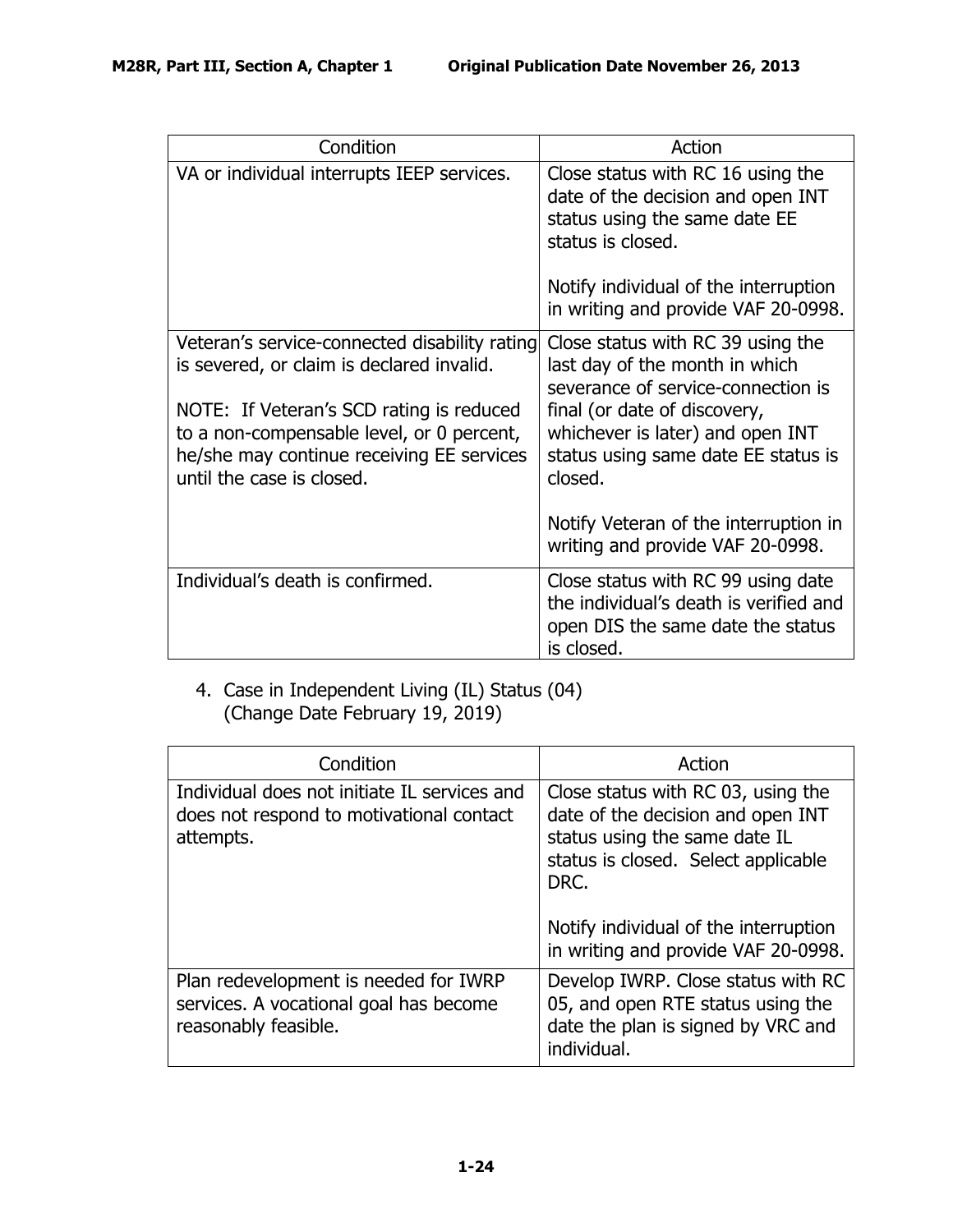| Condition                                                                                                                                                                                                                                                                                        | Action                                                                                                                                                                                                                          |
|--------------------------------------------------------------------------------------------------------------------------------------------------------------------------------------------------------------------------------------------------------------------------------------------------|---------------------------------------------------------------------------------------------------------------------------------------------------------------------------------------------------------------------------------|
| Plan redevelopment is needed for IEEP<br>services to re-evaluate feasibility of a<br>vocational goal.                                                                                                                                                                                            | Develop IEEP. Close status with RC<br>06, and open EE status using the<br>date the plan is signed by VRC and<br>individual.                                                                                                     |
| Plan redevelopment or amendment is<br>needed for additional IILP services. A<br>vocational goal remains infeasible.<br>NOTE: VREO must concur with plan<br>amendments. Follow IILP cost approval<br>requirements in M28R.IV.C.9.                                                                 | Redevelop plan or amend plan<br>objectives in IL status. No case<br>status movement should occur<br>when amending the intermediate<br>objectives of an IILP.                                                                    |
| VA or individual interrupts IL services.                                                                                                                                                                                                                                                         | Close status with RC 16 using the<br>date of the decision and open INT<br>status using the same date IL<br>status is closed.<br>Notify individual of the interruption<br>in writing and provide VAF 20-0998.                    |
| Individual achieves IILP goal and maintains<br>goal for 60 days,<br>Or, individual did not achieve IILP goal, but<br>he/she has attained a substantial increase<br>in the level of independence from IL<br>services provided; has maintained the<br>increased level of independence for at least | Close status with RC 17 using the<br>date of the decision and open REH<br>status using the same date IL<br>status is closed.<br>NOTE: VREO must concur with case<br>closure.                                                    |
| 60 days; and further assistance is unlikely<br>to significantly increase his/her level of<br>independence.                                                                                                                                                                                       | Notify individual of the closure in<br>writing and provide VAF 20-0998.                                                                                                                                                         |
| Veteran's SCD rating is severed, or claim is<br>declared invalid.<br>NOTE: If Veteran's SCD rating is reduced<br>to a non-compensable level, or 0 percent,<br>he/she may continue receiving IL services<br>until the case is closed.                                                             | Close status with RC 39 using the<br>last day of the month in which<br>severance of service-connection is<br>final (or date of discovery,<br>whichever is later) and open INT<br>status using same date IL status is<br>closed. |
|                                                                                                                                                                                                                                                                                                  | Notify individual of the interruption<br>in writing and provide VAF 20-0998.                                                                                                                                                    |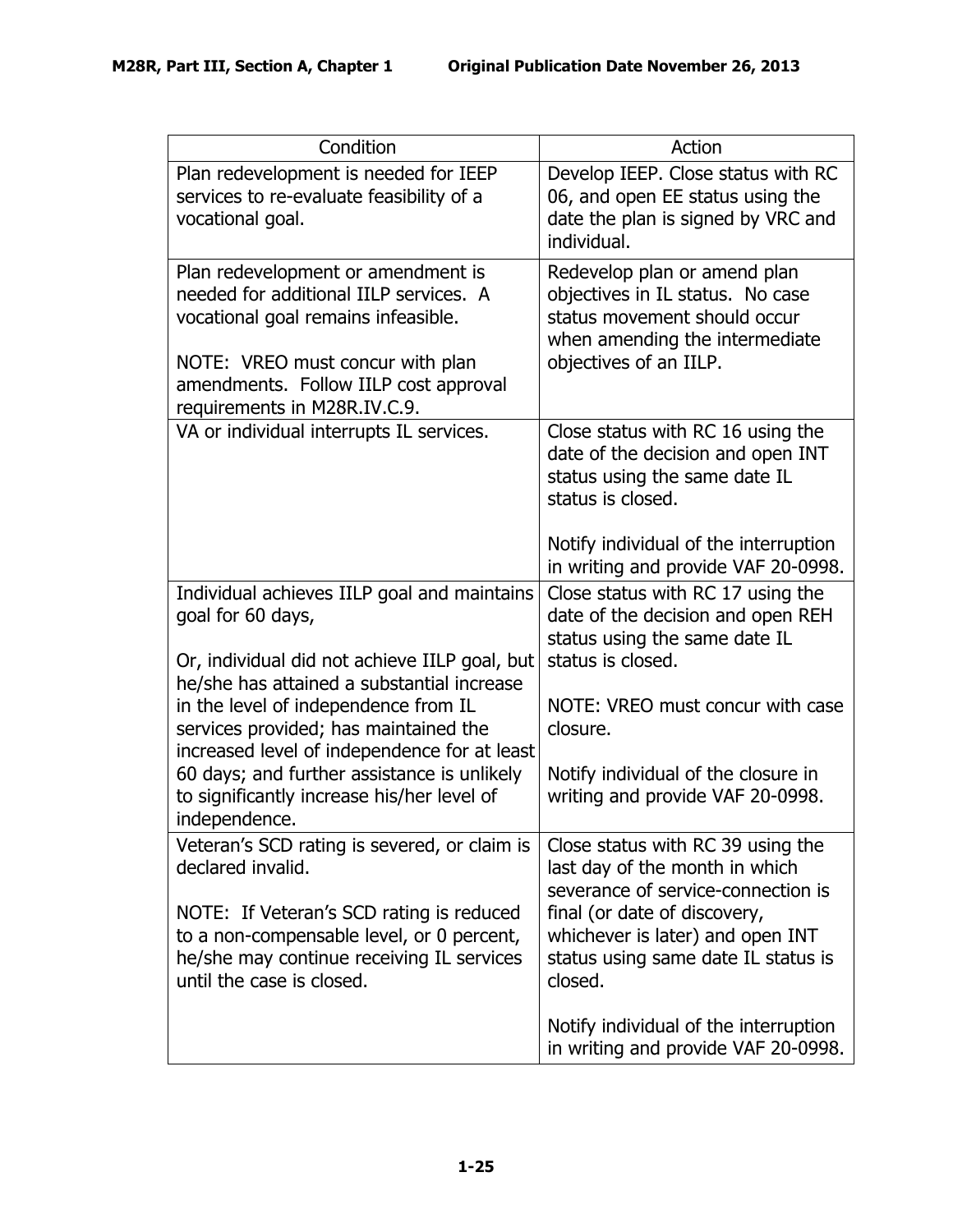| Condition                        | Action                                                                                                                                        |
|----------------------------------|-----------------------------------------------------------------------------------------------------------------------------------------------|
| Individual's death is confirmed. | Close status with RC 99 using date<br>the individual's death is discovered<br>and open DIS status using the<br>same date IL status is closed. |

# 5. Case in Rehabilitation to Employment (RTE) Status (05) (Change Date February 19, 2019)

| Condition                                     | Action                                |
|-----------------------------------------------|---------------------------------------|
| Individual does not initiate services and     | Close status with RC 03, using the    |
| does not respond to motivational contact      | date of the decision and open INT     |
| attempts.                                     | status using the same date RTE        |
|                                               | status is closed. Select applicable   |
| NOTE: This includes when individual elects    | DRC.                                  |
| to use his/her Chapter 33 benefits or other   |                                       |
| VA educational benefits, and attempts to      | Notify individual of the interruption |
| motivate individual to participate in Chapter | in writing and provide VAF 20-0998.   |
| 31 have been unsuccessful.                    |                                       |
| Plan redevelopment is needed for IEEP         | Develop IEEP. Close status with RC    |
| services to re-evaluate feasibility of a      | 06, and open EE status using the      |
| vocational goal.                              | date the plan is signed by VRC and    |
|                                               | individual.                           |
|                                               |                                       |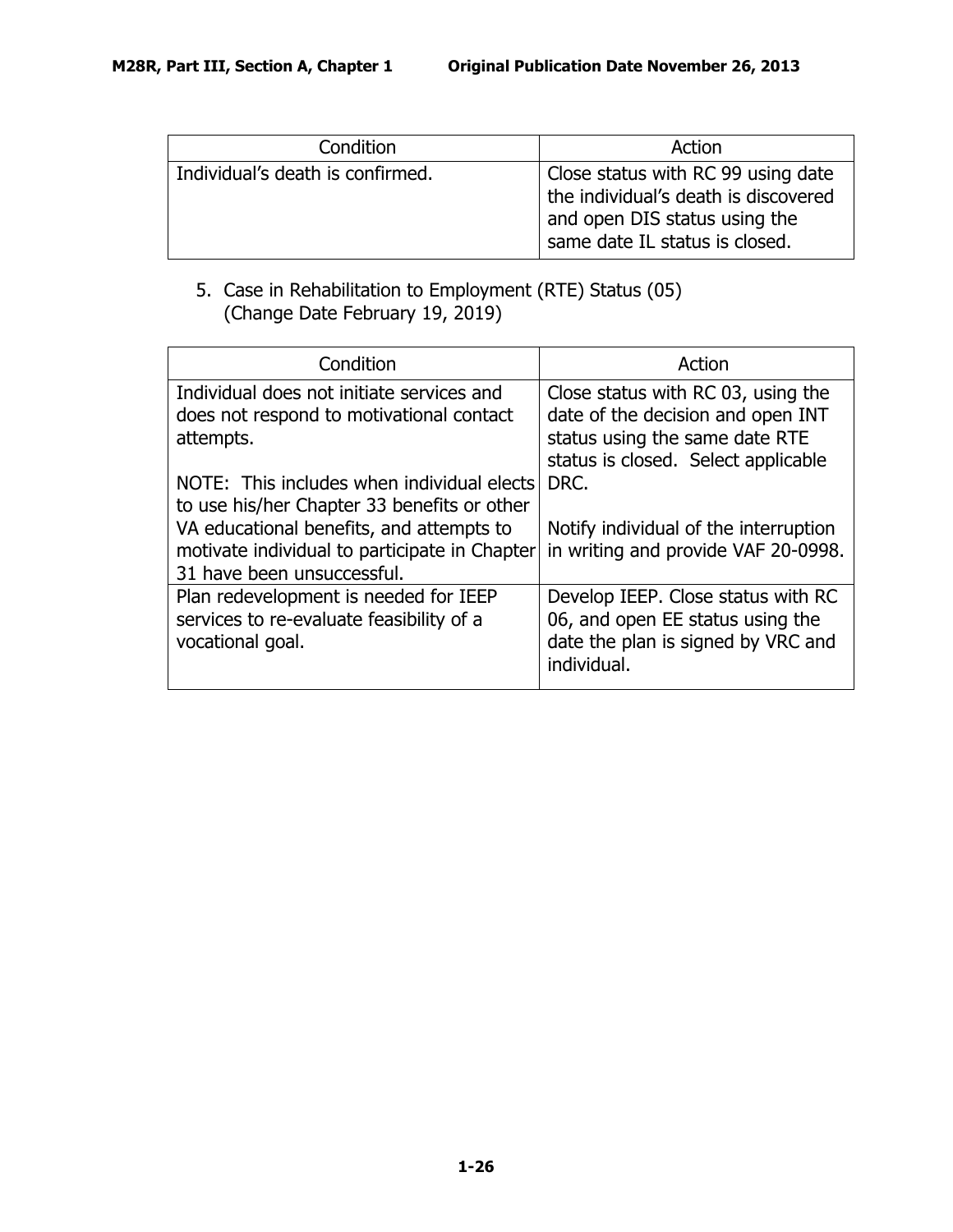| Condition                                                                                                     | Action                                                                                                                                                                                                                                                                                                                                                                                                                                                                                                             |
|---------------------------------------------------------------------------------------------------------------|--------------------------------------------------------------------------------------------------------------------------------------------------------------------------------------------------------------------------------------------------------------------------------------------------------------------------------------------------------------------------------------------------------------------------------------------------------------------------------------------------------------------|
| Veteran's 48-month entitlement has been<br>exhausted, and he/she does not meet the<br>criteria for extension. | Close status with RC 11 using the<br>date after the entitlement was<br>exhausted ("none" date), or the<br>date exhausted entitlement and<br>ineligibility for extension is<br>confirmed and open INT status<br>using the same date RTE status is<br>closed.                                                                                                                                                                                                                                                        |
|                                                                                                               | Notify Veteran of the interruption in<br>writing and provide VAF 20-0998.                                                                                                                                                                                                                                                                                                                                                                                                                                          |
|                                                                                                               | NOTE: If the IWRP includes<br>services and assistance that are<br>either provided or coordinated by a<br>case manager, the case shall<br>remain in RTE status, even though<br>subsistence is not authorized.<br>Training may be part of the IWRP,<br>with costs being paid by a state or<br>federal vocational rehabilitation<br>program, the individual, or another<br>resource. However, case should<br>not remain in RTE status beyond<br>the individual's 12-year eligibility<br>period, unless an SEH exists. |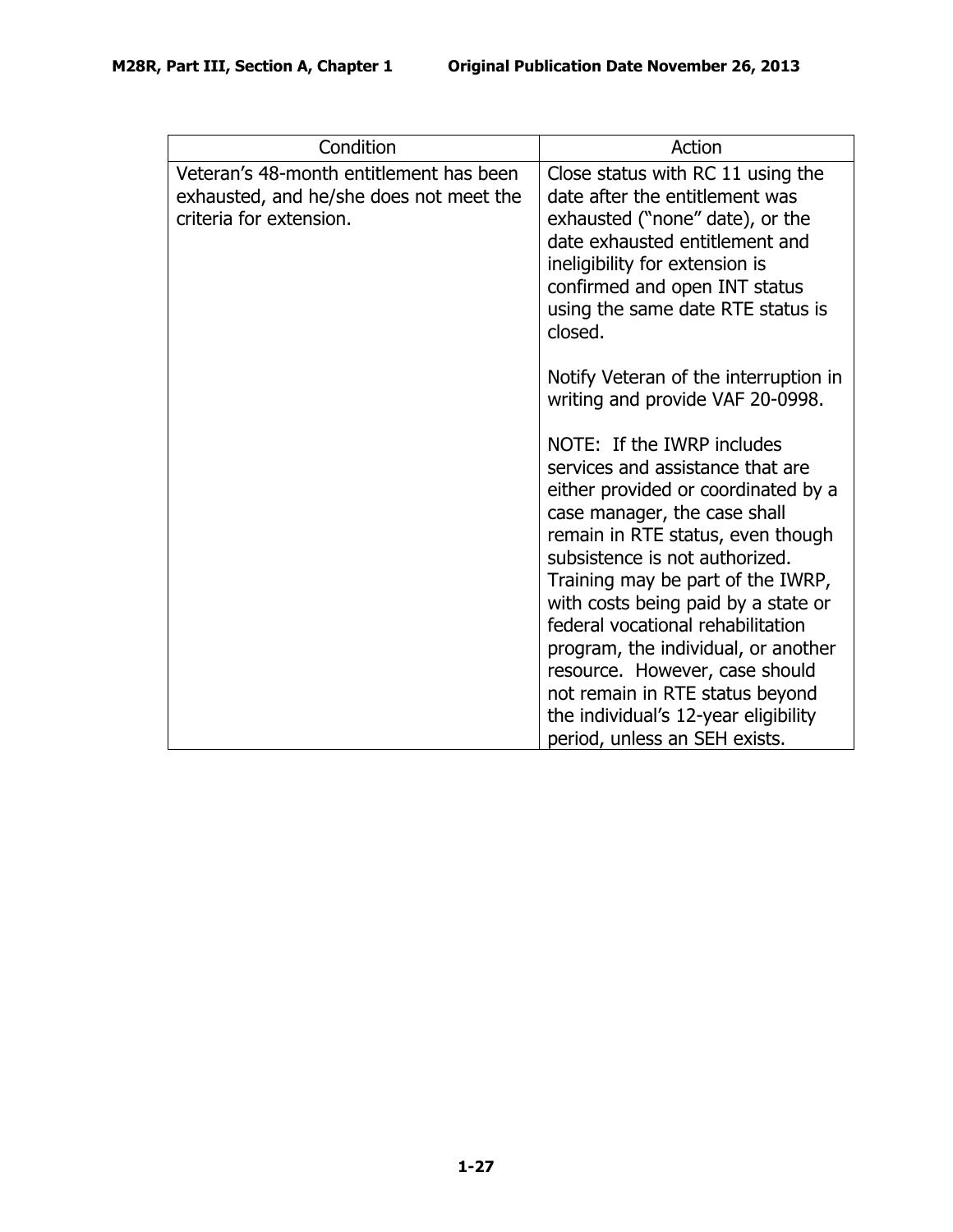| Condition                                                                                                                                                    | Action                                                                                                                                                                                                                                        |
|--------------------------------------------------------------------------------------------------------------------------------------------------------------|-----------------------------------------------------------------------------------------------------------------------------------------------------------------------------------------------------------------------------------------------|
| Veteran's 48-month entitlement has been<br>exhausted, does not meet the criteria for<br>extension, but has been declared job ready.                          | Close status with RC 11 using the<br>date after the entitlement was<br>exhausted ("none" date), or the<br>date the individual is notified of this<br>change in case status and open JR<br>status using the same date RTE<br>status is closed. |
| Veteran's 12-year eligibility period has<br>expired and he/she does not meet the<br>criteria for SEH and has been declared job<br>ready.                     | Close status with RC 12 using date<br>after the eligibility termination date<br>(ETD) expired and open JR status<br>using the same date RTE status is<br>closed.<br>NOTE: Do not pay Employment<br>Adjustment Allowance (EAA).                |
| Veteran's 12-year eligibility period has<br>expired and he/she does not meet the<br>criteria for SEH, and does not meet the<br>criteria for job-readiness.   | Close status with RC 12 using the<br>date of the decision and open INT<br>status using the same date RTE<br>status is closed.<br>Notify individual of the interruption                                                                        |
|                                                                                                                                                              | in writing and provide VAF 20-0998.                                                                                                                                                                                                           |
| Individual's achievement of a vocational<br>goal is determined not currently reasonably<br>feasible, and an evaluation for IL services<br>will be conducted. | Close status with RC 15 using the<br>date of the decision and open INT<br>status using the same date RTE<br>status is closed.                                                                                                                 |
|                                                                                                                                                              | Case will remain in INT status<br>during development of IILP.                                                                                                                                                                                 |
|                                                                                                                                                              | Notify individual of the interruption<br>in writing and provide VAF 20-0998.                                                                                                                                                                  |
| VA or individual interrupts rehabilitation<br>services.                                                                                                      | Close status with RC 16 using the<br>date of the decision and open INT<br>status using the same date RTE<br>status is closed.                                                                                                                 |
|                                                                                                                                                              | Notify individual of the interruption<br>in writing and provide VAF 20-0998.                                                                                                                                                                  |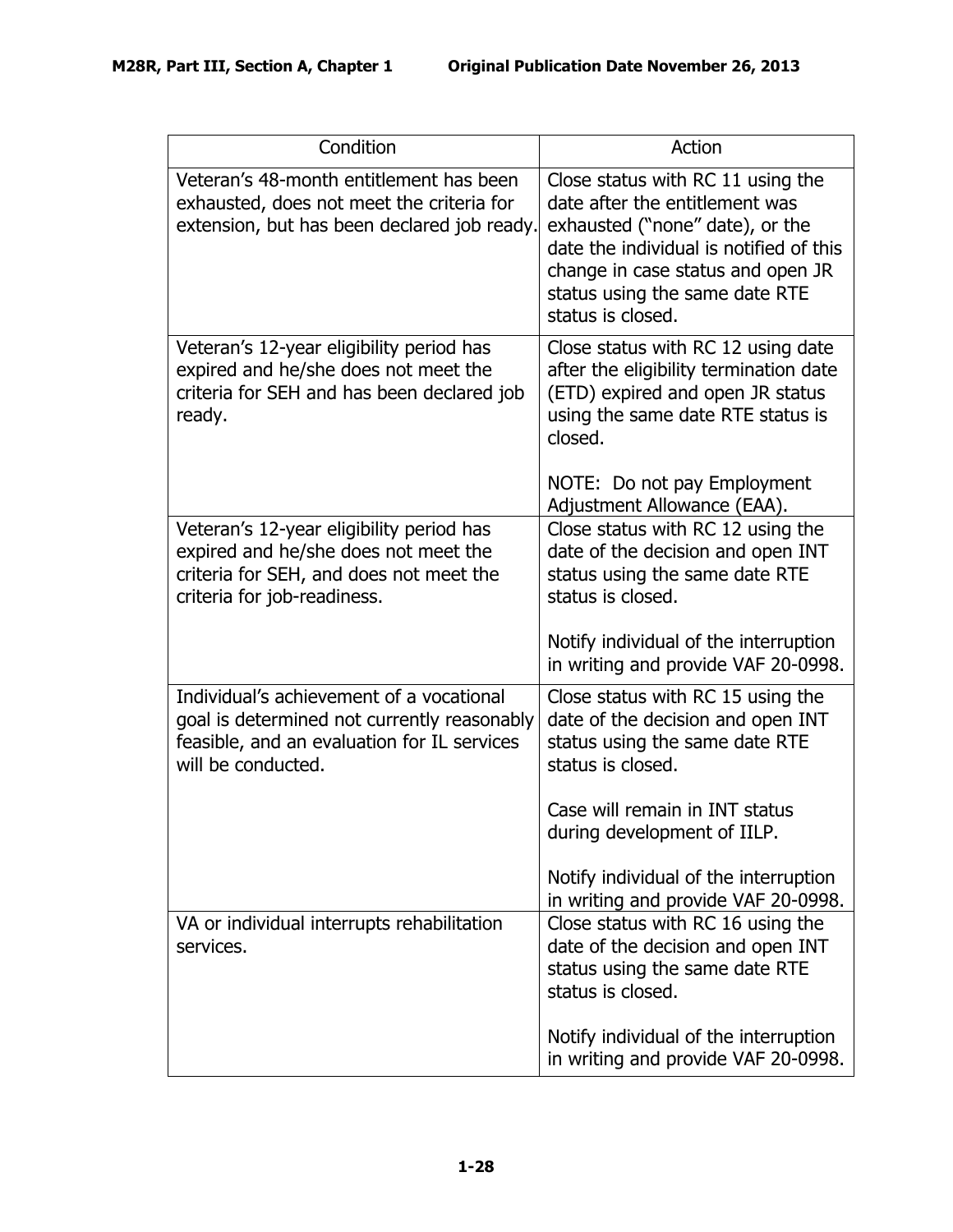| Condition                                                                                                                                                                                                                                                                                                                    | Action                                                                                                                                                                                            |
|------------------------------------------------------------------------------------------------------------------------------------------------------------------------------------------------------------------------------------------------------------------------------------------------------------------------------|---------------------------------------------------------------------------------------------------------------------------------------------------------------------------------------------------|
| Individual completes IWRP objectives, and<br>he/she has been declared job-ready.                                                                                                                                                                                                                                             | Close status with RC 18 using date<br>of the decision and open JR status<br>using the same date RTE status is<br>closed.                                                                          |
| Individual elects not to continue his/her<br>program, but has completed a sufficient<br>portion of the services outlined in the IWRP<br>that clearly establishes he/she is generally<br>employable as a trained worker in the<br>occupational goal of the IWRP, and he/she<br>has been declared job ready.                   | Close status with RC 19 using date<br>of the decision and open JR status<br>using the same date RTE status is<br>closed.                                                                          |
| Individual does not complete all the<br>objectives of the IWRP, but is employed in<br>the IWRP goal, with wages and benefits<br>commensurate with the wages and other<br>benefits received by workers in the same<br>occupation, he/she has been declared job<br>ready, and does not want to continue<br>receiving services. | Close status with RC 20 using date<br>of decision and open JR using the<br>same date RTE status is closed.                                                                                        |
| Individual is currently employable in a<br>suitable job. He/she has gained enough<br>rehabilitative benefit from VR&E services to<br>qualify for suitable employment, yet the<br>case does not meet the criteria for closure<br>as "rehabilitated" in accordance with 38<br>CFR 21.283.                                      | Close status with RC 34, select DRC<br>34 A - Veteran employable Ch 31<br>services contributed, using date of<br>the decision and open INT status<br>using the same date RTE status is<br>closed. |
|                                                                                                                                                                                                                                                                                                                              | Notify individual of the interruption<br>in writing and provide VAF 20-0998.                                                                                                                      |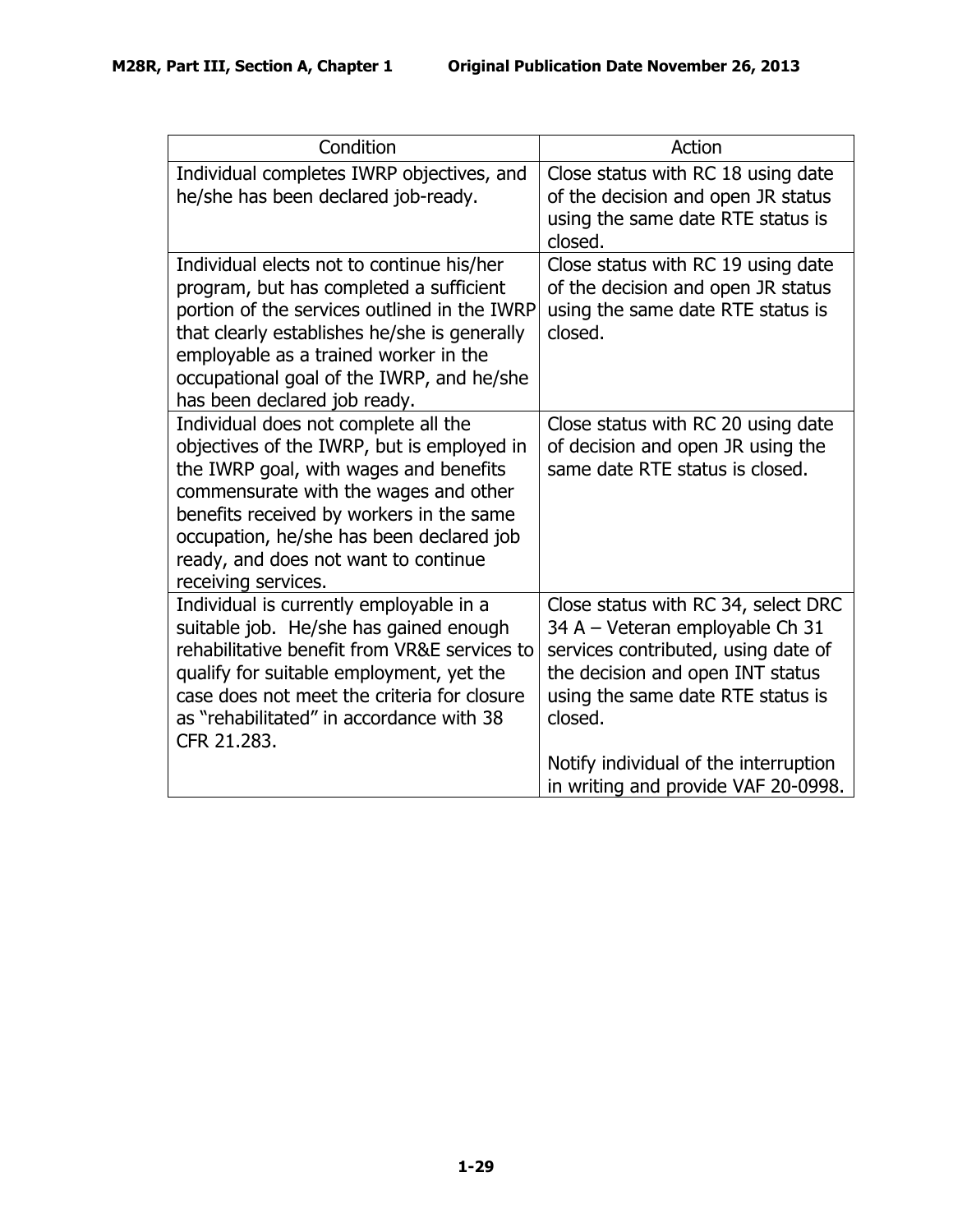| Condition                                                                                                                                                                                                                      | Action                                                                                                                                                                      |
|--------------------------------------------------------------------------------------------------------------------------------------------------------------------------------------------------------------------------------|-----------------------------------------------------------------------------------------------------------------------------------------------------------------------------|
| Individual is not currently employable in a<br>suitable job, but                                                                                                                                                               | Close status with RC $15,-$ Infeasible<br>- vocational goal not feasible, using<br>date of the decision and open INT                                                        |
| The individual had been receiving<br>$\bullet$<br>services toward a vocationally<br>oriented goal,                                                                                                                             | status using the same date RTE<br>status is closed.                                                                                                                         |
| The services provided by VR&E<br>substantially improved the<br>individual's circumstances through<br>measurable gains in such areas as<br>self-management, self-advocacy,<br>independence in daily living, and                 | Notify individual of the interruption<br>in writing and provide VAF 20-0998.                                                                                                |
| An assessment indicates that the<br>individual is not eligible for IL<br>services, or does not currently need<br>IL services, or may need IL services<br>but is unable or unwilling to<br>participate.                         |                                                                                                                                                                             |
| Individual is employed, services contributed<br>to his/her obtaining and maintaining<br>employment, and current employment is<br>advantageous to individual, but does not                                                      | Close status with RC 35 using date<br>of the decision and open INT status<br>using the same date RTE status is<br>closed.                                                   |
| meet the criteria for closure as rehabilitated<br>in accordance with 38 CFR 21.283.                                                                                                                                            | Notify individual of the interruption<br>in writing and provide VAF 20-0998.                                                                                                |
| Veteran's SCD rating is severed                                                                                                                                                                                                | Close status with RC 39 using the<br>last day of the month in which                                                                                                         |
| NOTE: If Veteran's SCD rating is reduced<br>to a non-compensable level, or 0 percent,<br>he/she may continue receiving services<br>while the case remains open. However,<br>discontinuance is required when SCD is<br>severed. | decision for severance of service<br>connection is final, or the discovery<br>date, whichever is later, and open<br>INT status using the same date RTE<br>status is closed. |
|                                                                                                                                                                                                                                | Notify Veteran of the interruption in<br>writing and provide VAF 20-0998.                                                                                                   |
| Individual's death is confirmed                                                                                                                                                                                                | Close status with RC 99 using date<br>the individual's death is confirmed<br>and open DIS status using the<br>same date.                                                    |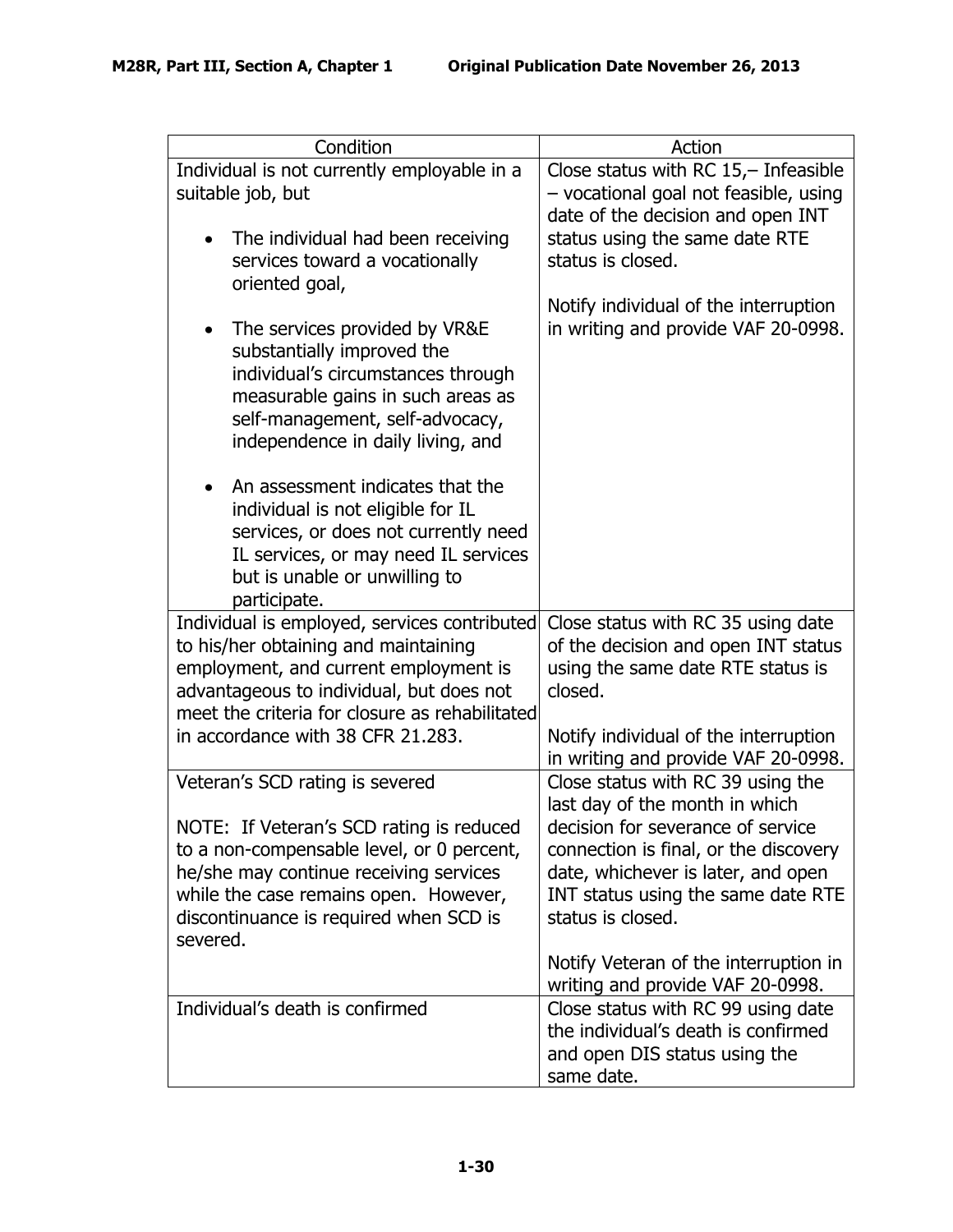6. Case in Job Ready (JR) Status (06) (Change Date February 19, 2019)

| Condition                                                                                                                                                                                              | Action                                                                                                                                                                                        |
|--------------------------------------------------------------------------------------------------------------------------------------------------------------------------------------------------------|-----------------------------------------------------------------------------------------------------------------------------------------------------------------------------------------------|
| Individual does not initiate employment<br>services, and does not respond to<br>motivational contact attempts.                                                                                         | Close status with RC 03 and select<br>appropriate DRC, using date of the<br>decision and open INT status using<br>the same date JR status is closed.<br>Notify individual of the interruption |
|                                                                                                                                                                                                        | in writing and provide VAF 20-0998.                                                                                                                                                           |
| Plan redevelopment is needed for IWRP<br>services. Additional rehabilitation to the<br>point of employability is needed to prepare<br>the individual for suitable employment.                          | Develop IWRP. Close status with RC<br>05, and open RTE status using the<br>date the plan is signed by VRC and<br>individual.                                                                  |
| Plan redevelopment is needed for IEEP<br>services to re-evaluate feasibility of a<br>vocational goal.                                                                                                  | Develop IEEP. Close status with RC<br>06, and open EE status using the<br>date the plan is signed by VRC and<br>individual.                                                                   |
| Individual is determined no longer<br>employable because his/her disability has<br>worsened, and all efforts to amend the plan<br>to enable the individual to participate have<br>not been successful. | Close status with RC 15 using date<br>of decision and open INT status<br>using the same date JR status is<br>closed.                                                                          |
| NOTE: If IL services are considered,<br>develop an IILP with individual. Maintain<br>case in INT status while developing IILP.                                                                         |                                                                                                                                                                                               |
| VA or individual interrupts employment<br>services.                                                                                                                                                    | Close status with RC 16 using date<br>of the decision and open INT status<br>using the same date JR status is<br>closed.                                                                      |
|                                                                                                                                                                                                        | Notify individual of the interruption<br>in writing and provide VAF 20-0998.                                                                                                                  |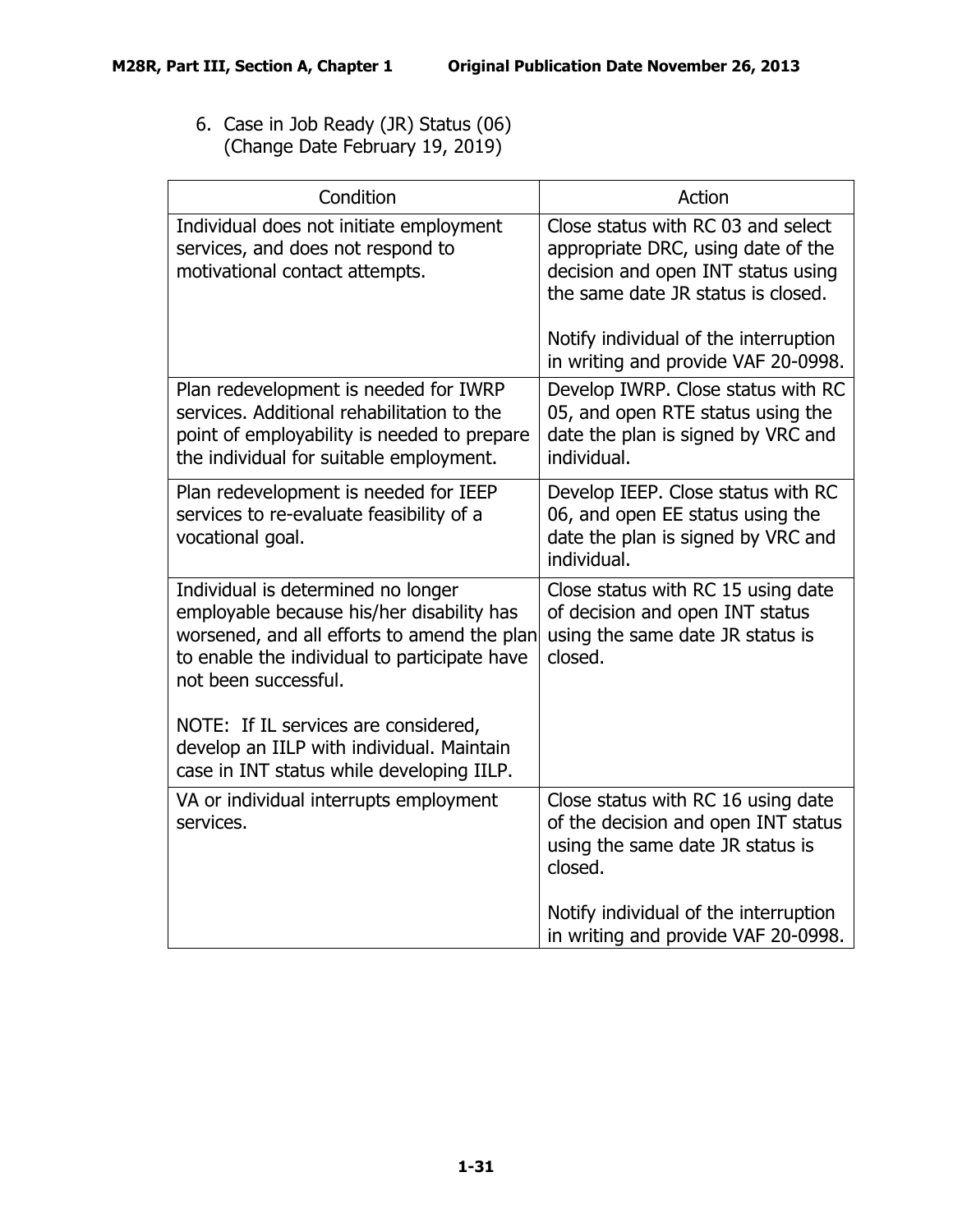| Condition                                                                                                                                                                                                                                                                                                                          | Action                                                                                                                                                                                                                         |
|------------------------------------------------------------------------------------------------------------------------------------------------------------------------------------------------------------------------------------------------------------------------------------------------------------------------------------|--------------------------------------------------------------------------------------------------------------------------------------------------------------------------------------------------------------------------------|
| Individual is suitably adjusted to the<br>employment goal, or revised goal of IWRP<br>and IEAP, or to a closely related<br>employment goal for at least 60 days.<br>NOTE: Required follow up is a minimum of<br>12 months for individuals who enter into<br>self-employment or temporary<br>employment. Follow up must occur in JR | Close status with RC 22, select DRC<br>22A - Achieved goals of Rehab Plan<br>- Employed in Field, using date of<br>the decision and open REH status<br>using the same date JR status is<br>closed.<br>Notify individual of the |
| status. VREO must concur with the case<br>closure.                                                                                                                                                                                                                                                                                 | rehabilitation in writing and provide<br>VAF 20-0998.                                                                                                                                                                          |
| Individual is suitably employed or adjusted<br>for at least 60 days in an occupation other<br>than the employment goal that is outlined<br>in his/her plan, with wages and benefits<br>that correspond with the wages and<br>benefits of employment for which he/she<br>was training.                                              | Close status with RC 22, select DRC<br>22B - Employed in Field Other than<br>Plan, using date of the<br>rehabilitation decision and open<br>REH status using the same date JR<br>status is closed.                             |
| NOTE: VREO must concur with the case<br>closure.                                                                                                                                                                                                                                                                                   | Notify individual prior to taking the<br>action and provide 30-day due<br>process period. When the action is<br>taken, notify individual in writing<br>and provide VAF 20-0998.                                                |
| Veteran is recalled to active duty and<br>services provided have helped him/her to<br>remain in a suitable employment in the<br>military by overcoming his/her impairment<br>to employability.                                                                                                                                     | Close status with RC 22, select DRC<br>22C - Return to Active Duty, using<br>date of the rehabilitation decision<br>and open REH status using the<br>same date JR status is closed.                                            |
| NOTE: VREO must concur with the case<br>closure.                                                                                                                                                                                                                                                                                   | NOTE: Notify Veteran prior to<br>taking the action and provide 30-<br>day due process period. When the<br>action is taken, notify Veteran of<br>the rehabilitation in writing and<br>provide VAF 20-0998.                      |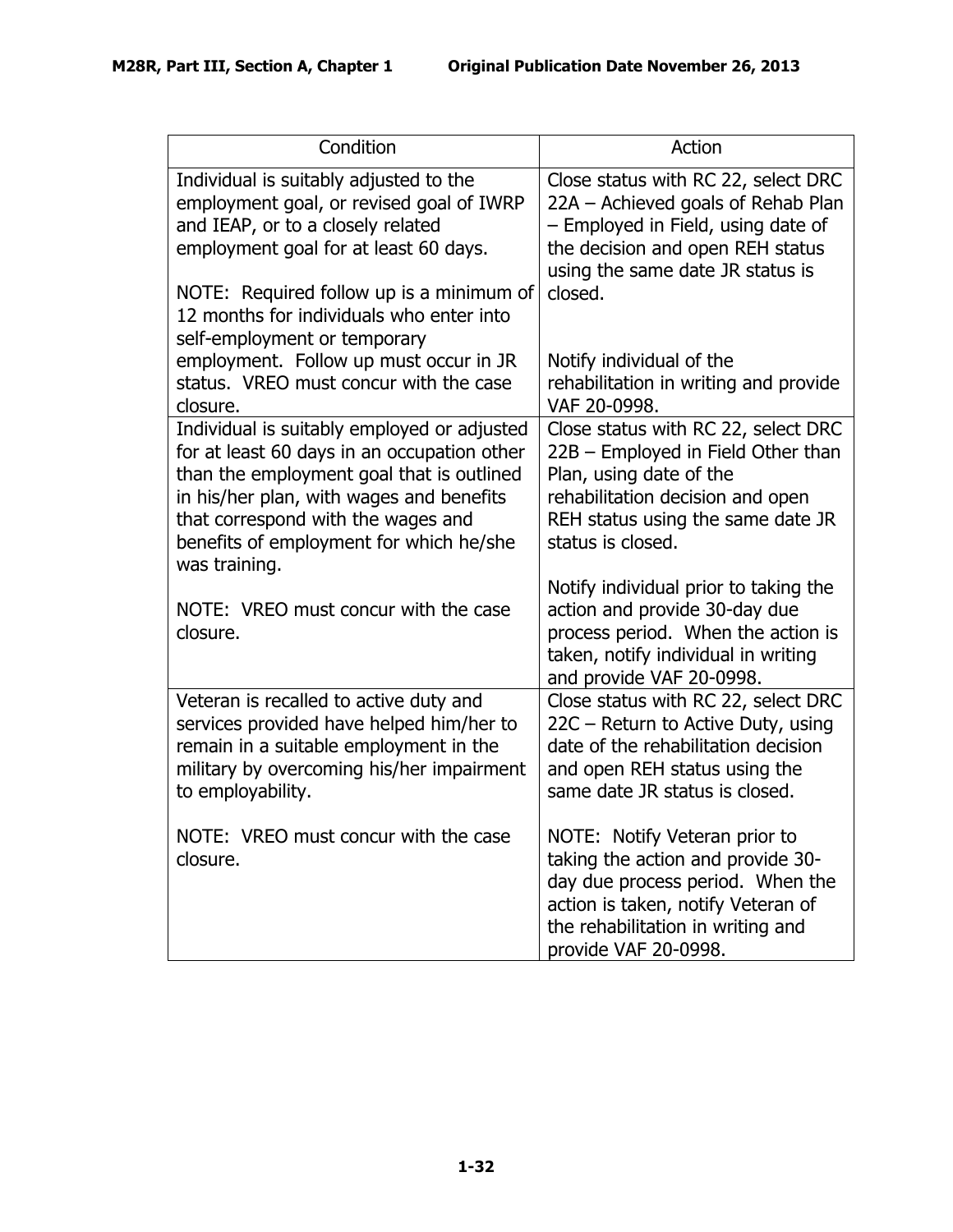| Condition                                                                                                                                                                                                                                                                                             | Action                                                                                                                                                                                              |
|-------------------------------------------------------------------------------------------------------------------------------------------------------------------------------------------------------------------------------------------------------------------------------------------------------|-----------------------------------------------------------------------------------------------------------------------------------------------------------------------------------------------------|
| Individual is suitably adjusted to<br>employment goal, or revised goal of IEAP<br>for at least 60 days, and the only program<br>of services received is employment<br>services.                                                                                                                       | Close status with RC 23 using date<br>of the decision and open REH<br>status using the same date JR<br>status is closed.                                                                            |
| Or, IEAP goal is not completed but the<br>individual is suitably adjusted to<br>employment for at least 60 days, which is<br>compatible with the limiting effects of                                                                                                                                  | This RC is reserved for<br>rehabilitation of individuals provided<br>employment services only as<br>specified under 38 U.S.C. 3117.                                                                 |
| his/her service- and non-service-connected<br>disabilities, is consistent with his/her<br>abilities, aptitudes, and interests, and<br>receives wages and benefits commensurate<br>with the wages and benefits received by<br>workers in the goal of the IEAP. If the                                  | NOTE: Required follow up is a<br>minimum of 12 months for<br>individuals who enter into self-<br>employment. VREO must concur<br>with the case closure.                                             |
| individual is receiving nominal pay or is not<br>being paid, the individual must concur that<br>this is the employment he/she desires in<br>lieu of employment with competitive wages.                                                                                                                | Notify individual of the<br>rehabilitation in writing and provide<br>VAF 20-0998.                                                                                                                   |
| Individual pursues further education or<br>training after completing IWRP objectives<br>in lieu of obtaining employment, and<br>additional training is not approvable as<br>part of his/her rehabilitation program, but<br>will enhance achievement of suitable<br>employment. This includes when the | Close status with RC 25,<br>Employable, but Elected to Pursue<br>Further Education, using date of the<br>rehabilitation decision and open<br>REH status using the same date JR<br>status is closed. |
| individual elects to use his/her Chapter 33<br>or other VA educational benefits for this<br>purpose.<br>NOTE: VREO must concur with the case                                                                                                                                                          | NOTE: Notify individual prior to<br>taking the action and provide 30-<br>day due process period. When the<br>action is taken, notify individual of<br>the rehabilitation in writing and             |
| closure.                                                                                                                                                                                                                                                                                              | provide VAF 20-0998.                                                                                                                                                                                |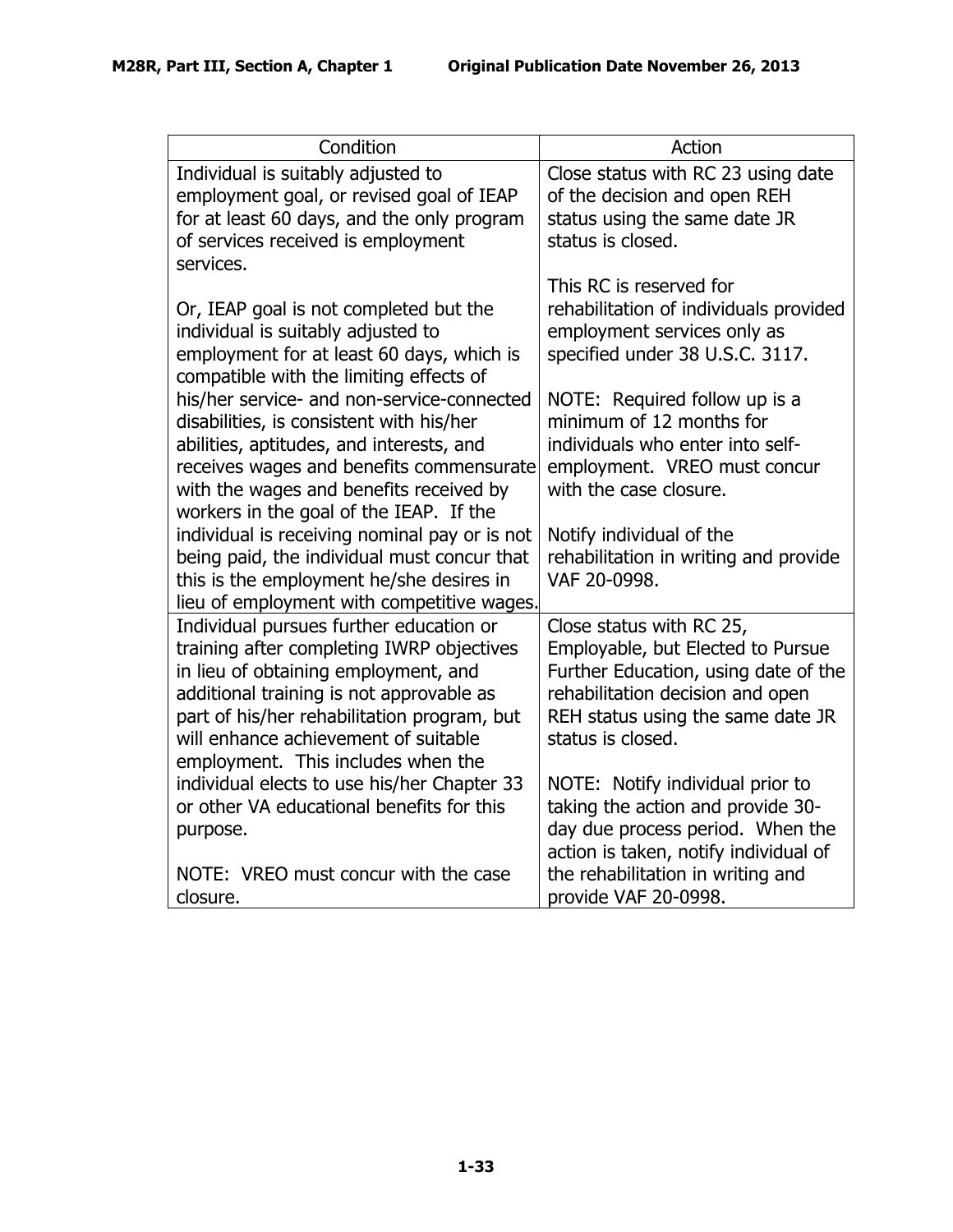| Condition                                                                                                                                                                                                                                                                               | Action                                                                                                                                                                                                                                    |
|-----------------------------------------------------------------------------------------------------------------------------------------------------------------------------------------------------------------------------------------------------------------------------------------|-------------------------------------------------------------------------------------------------------------------------------------------------------------------------------------------------------------------------------------------|
| Individual is currently employable in a<br>suitable job. He/she has gained enough<br>rehabilitative benefit from VR&E services<br>to qualify for suitable employment, yet the<br>case does not meet the criteria for closure<br>as "rehabilitated" in accordance with 38<br>CFR 21.283. | Close status with RC 34, select DRC<br>34A - Veteran employable, Ch 31<br>services contributed, using date of<br>the decision and open INT status<br>using the same date JR status is<br>closed.<br>Notify individual of the interruption |
|                                                                                                                                                                                                                                                                                         | in writing and provide VAF 20-0998.                                                                                                                                                                                                       |
| Individual is not currently employable in a<br>suitable job, but                                                                                                                                                                                                                        | Close status with $15$ , - Infeasible -<br>vocational goal not feasible, using<br>date of the decision and open INT                                                                                                                       |
| The individual had been receiving<br>services toward a vocationally oriented<br>goal,                                                                                                                                                                                                   | status using the same date JR<br>status is closed.                                                                                                                                                                                        |
| The services provided by VR&E<br>substantially improved the individual's<br>circumstances through measurable<br>gains in such areas as self-<br>management, self-advocacy,<br>independence in daily living, and                                                                         | Notify individual of the interruption<br>in writing and provide VAF 20-0998.                                                                                                                                                              |
| An assessment indicates either that the<br>individual does not currently need IL<br>services or may need IL services but is<br>unable or unwilling to participate.                                                                                                                      |                                                                                                                                                                                                                                           |
| Individual is employed, services contributed<br>to his/her obtaining and maintaining<br>employment, and current employment is<br>advantageous to individual, but does not<br>meet the criteria for closure as rehabilitated<br>in accordance with 38 CFR 21.283.                        | Close status with RC 35 using date<br>of the decision and open INT status<br>using the same date JR status is<br>closed.<br>Notify individual of the interruption                                                                         |
|                                                                                                                                                                                                                                                                                         | in writing and provide VAF 20-0998.                                                                                                                                                                                                       |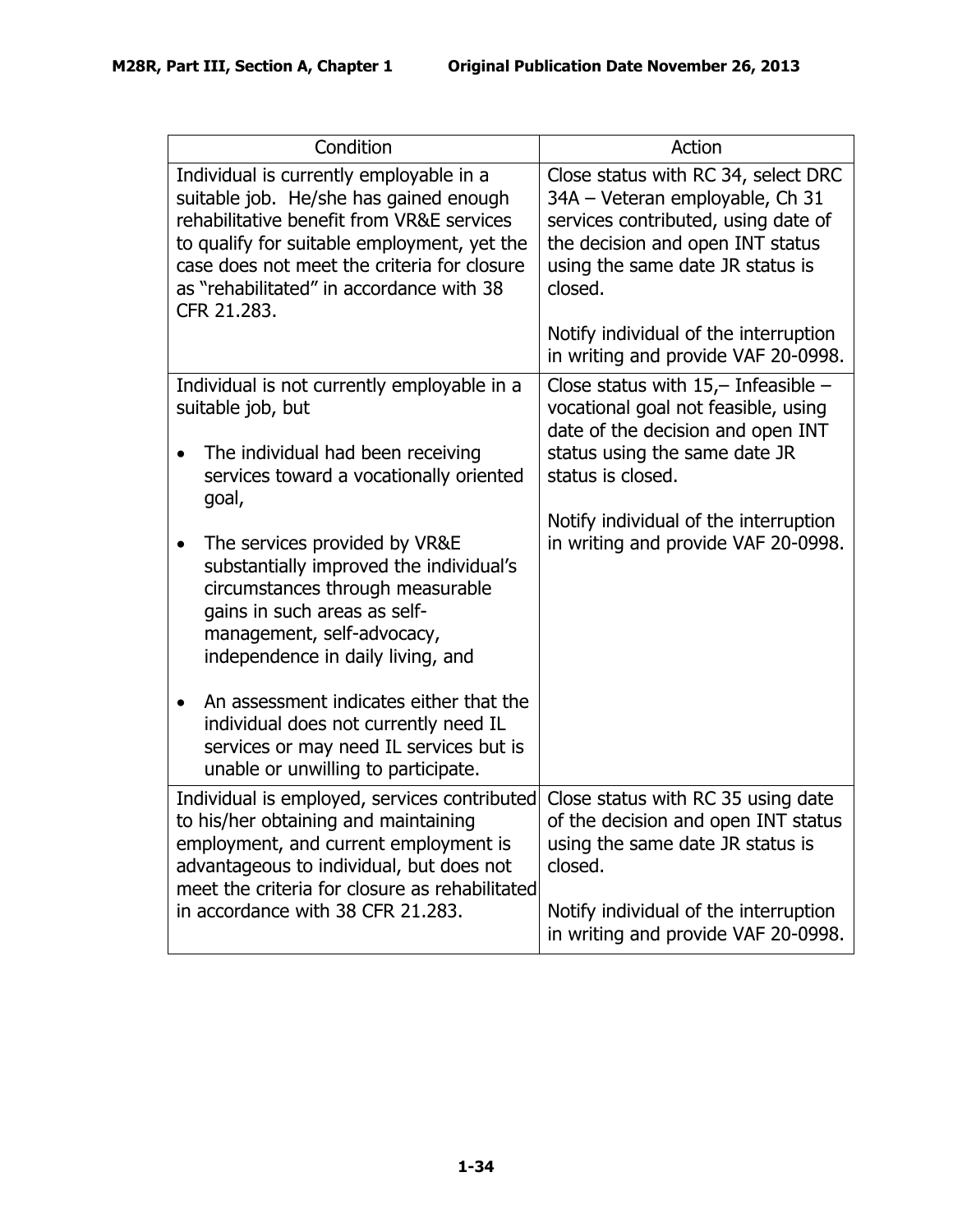| Condition                                                                                                                                                                                                                      | Action                                                                                                                                                                                                                                                                                                                                                                                                                                        |
|--------------------------------------------------------------------------------------------------------------------------------------------------------------------------------------------------------------------------------|-----------------------------------------------------------------------------------------------------------------------------------------------------------------------------------------------------------------------------------------------------------------------------------------------------------------------------------------------------------------------------------------------------------------------------------------------|
| Veteran's SCD rating is severed.                                                                                                                                                                                               | Close status with RC 39 using the<br>last day of the month in which                                                                                                                                                                                                                                                                                                                                                                           |
| NOTE: If Veteran's SCD rating is reduced<br>to a non-compensable level, or 0 percent,<br>he/she may continue receiving services<br>while the case remains open. However,<br>discontinuance is required when SCD is<br>severed. | decision for severance of service<br>connection is final, or the discovery<br>date, whichever is later, and open<br>INT status using the same date JR<br>status is closed.                                                                                                                                                                                                                                                                    |
|                                                                                                                                                                                                                                | Notify Veteran of the interruption in<br>writing and provide VAF 20-0998.                                                                                                                                                                                                                                                                                                                                                                     |
| Individual's 18-month period for<br>employment services expires.                                                                                                                                                               | Close status with RC 97 using the<br>date after the end of the 18-month<br>period and open INT status using<br>the same date JR status is closed.<br>Notify individual of the interruption<br>in writing and provide VAF 20-0998.<br>NOTE: Case manager must re-<br>evaluate the individual's program to<br>determine reasons for<br>unemployment and to determine if<br>further services may be provided<br>under a new rehabilitation plan. |
| Individual's death is confirmed.                                                                                                                                                                                               | Close status with RC 99 using the<br>date of individual's death and open<br>DIS status using the same date JR<br>status is closed.                                                                                                                                                                                                                                                                                                            |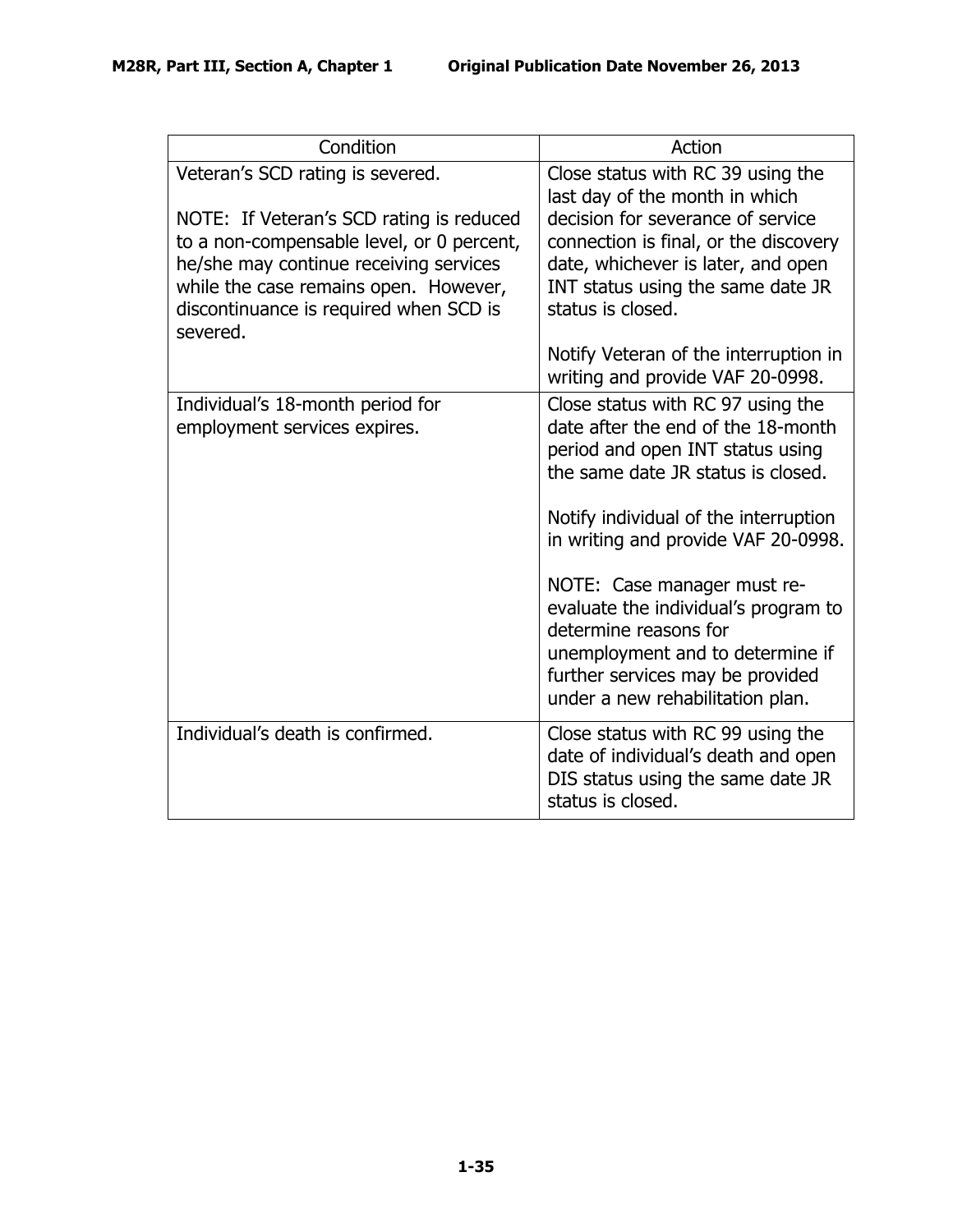7. Case in Rehabilitated (REH) Status (07) (Change Date February 19, 2019)

| Condition                                                                                     | Action                                                                                                                                                                                                 |
|-----------------------------------------------------------------------------------------------|--------------------------------------------------------------------------------------------------------------------------------------------------------------------------------------------------------|
| Individual was previously declared<br>rehabilitated and reapplies for<br>Chapter 31 benefits. | The case must be placed in APP status<br>while the evaluation is being conducted.<br>Upon completion of the evaluation, if                                                                             |
|                                                                                               | 1. The criteria for overturning the<br>rehabilitation are met and:                                                                                                                                     |
|                                                                                               | The case has been in rehabilitated status<br>for less than one year at date of<br>reapplication, VR&E Officer's concurrence<br>is required prior to processing the<br>application using AutoGED.       |
|                                                                                               | The case has been in rehabilitated status<br>for one year or more at date of<br>reapplication, VR&E Officer concurrence is<br>no longer required prior to processing the<br>application using AutoGED. |
|                                                                                               | Then close status with RC 88 using the<br>original date stamp of receipt of<br>application in VA, and open APP status<br>using the same date REH status is closed.                                     |
|                                                                                               | If the criteria for overturning the<br>rehabilitation are not met, maintain the<br>case in REH status. Notify individual with<br>of the adverse action in writing and<br>provide VAF 20-0998.          |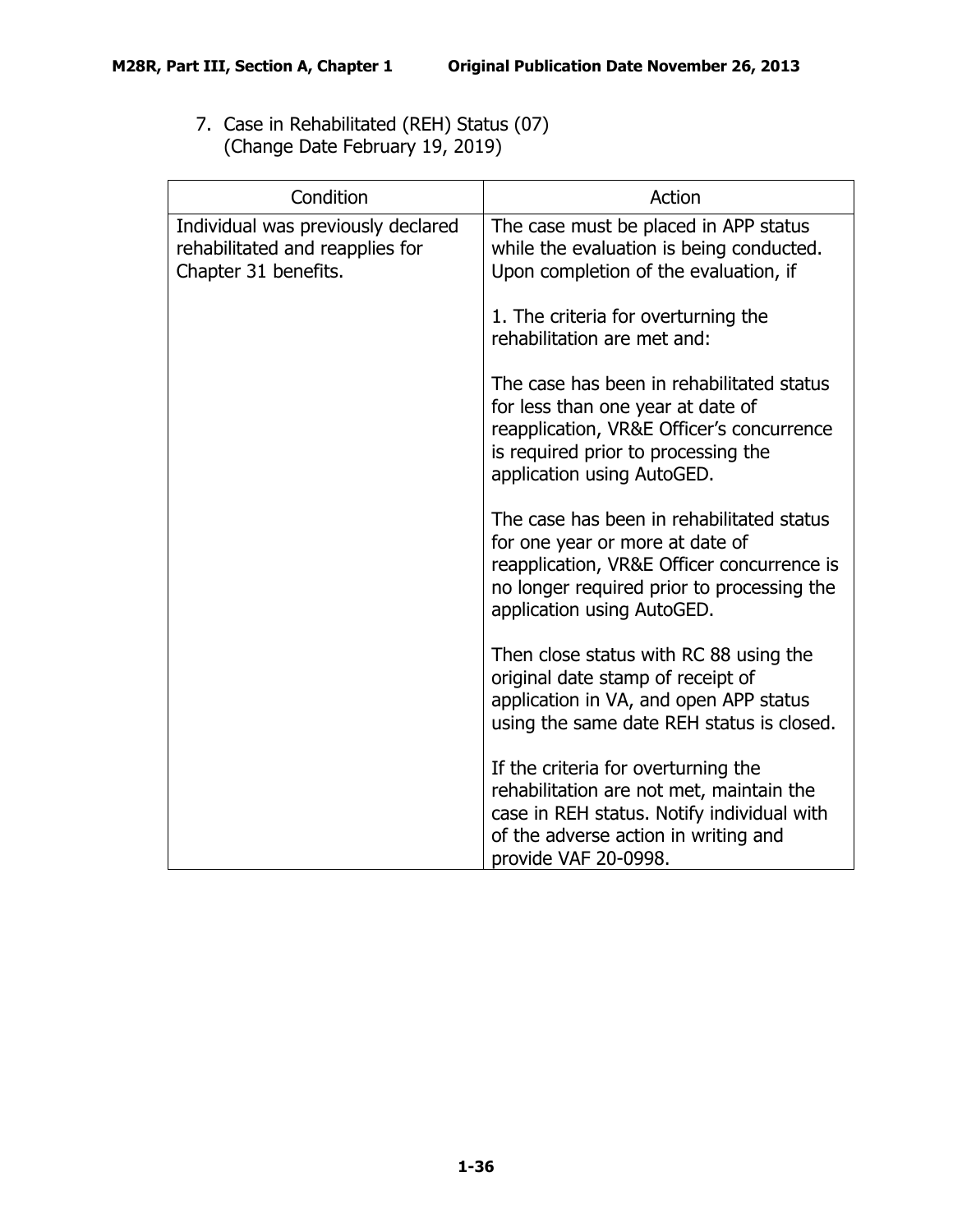8. Case in Interrupted (INT) Status (08) (Change Date February 19, 2019)

| Condition                                                                                                                                                             | Action                                                                                                                                                        |
|-----------------------------------------------------------------------------------------------------------------------------------------------------------------------|---------------------------------------------------------------------------------------------------------------------------------------------------------------|
| Case was placed in this status from EE,<br>IL, RTE, or JR status, and individual<br>does not reenter planned services, or<br>declines to continue receiving services; | Once VREO concurrence is obtained,<br>close status with RC 03 using date of<br>case closure and open DIS status using<br>the same date INT status is closed.  |
| Or, VR&E staff is unable to locate the<br>individual, e.g., moved without a<br>forwarding address, or unable to locate<br>valid address, etc.                         | A DRC must be selected to provide the<br>reason for using RC 03.<br>Notify individual of the discontinuance<br>in writing and provide VAF 20-0998.            |
| NOTE: VREO must concur with the<br>case closure from IL, RTE, or JR status.                                                                                           | NOTE: Due process is required prior to<br>case closure.                                                                                                       |
| Individual's 48-month entitlement has<br>been exhausted and he/she does not<br>meet the criteria for extension.                                                       | Close status with RC 11 using the date<br>after the end of the 48-month period,<br>and open DIS status using the same<br>date INT status is closed.           |
| NOTE: VREO must concur with the<br>case closure from IL, RTE, or JR<br>status.                                                                                        | Notify Individual of the discontinuance<br>in writing and provide VAF 20-0998.                                                                                |
| Individual's 12-year eligibility period<br>expires and he/she does not meet the<br>criteria for SEH.                                                                  | Close status with RC 12 using the date<br>after the end of the 12-year eligibility<br>period and open DIS status using the<br>same date INT status is closed. |
| NOTE: VREO must concur with the<br>case closure from IL, RTE, or JR<br>status.                                                                                        | Notify Individual of the discontinuance<br>in writing and provide VAF 20-0998.                                                                                |
| Individual's conduct or cooperation is<br>unsatisfactory under 38 CFR 21.362<br>despite all efforts to provide counseling<br>to engage the individual's cooperation.  | Close status with RC 31 using date of<br>the decision and open DIS using the<br>same date INT status is closed.                                               |
| NOTE: VREO must concur with the<br>case closure from IL, RTE, or JR<br>status.                                                                                        | Notify individual of the discontinuance<br>in writing and provide VAF 20-0998.                                                                                |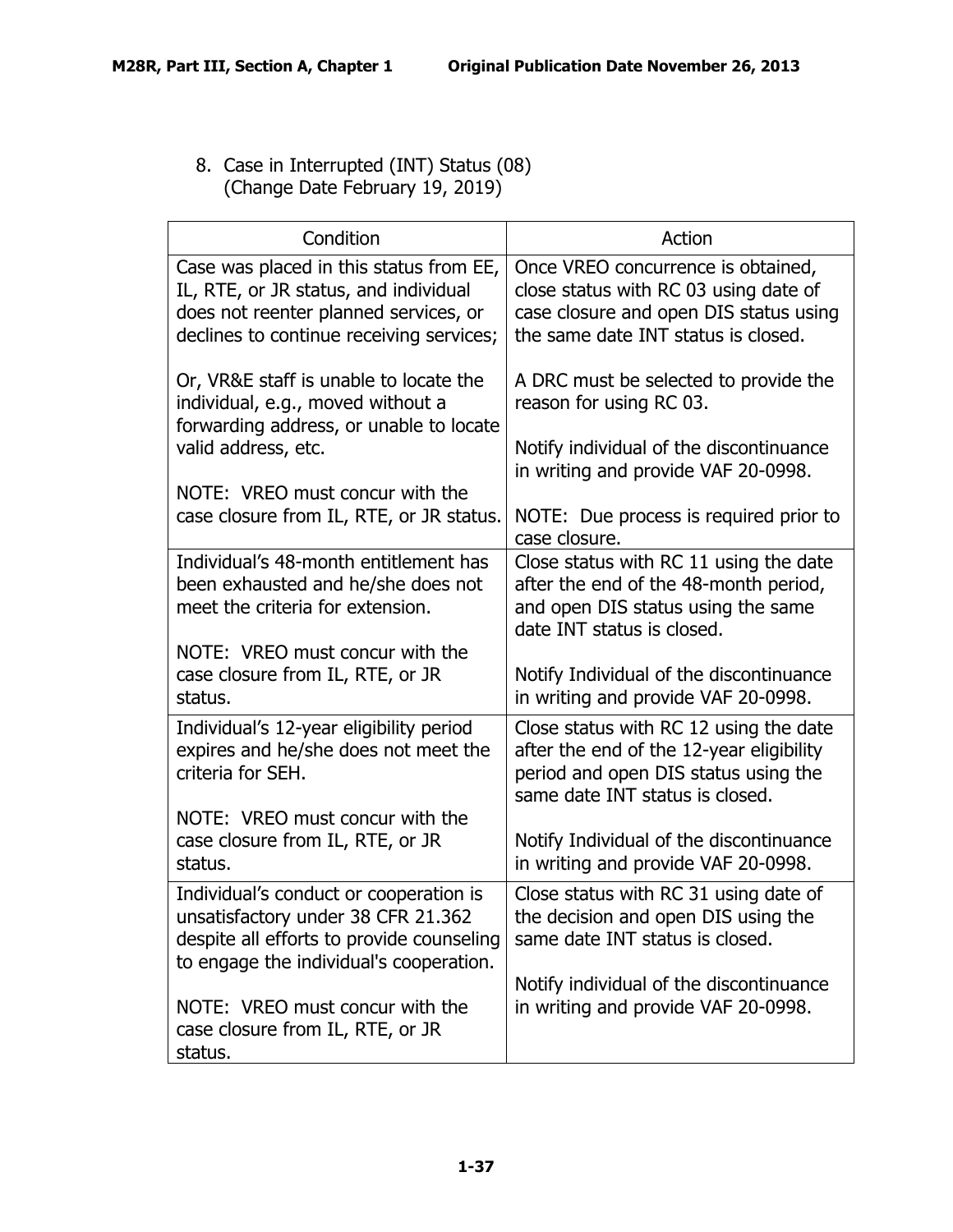| Condition                                                                                                                                                                                                                                                                                                                     | Action                                                                                                                                                                                                                                                                                     |
|-------------------------------------------------------------------------------------------------------------------------------------------------------------------------------------------------------------------------------------------------------------------------------------------------------------------------------|--------------------------------------------------------------------------------------------------------------------------------------------------------------------------------------------------------------------------------------------------------------------------------------------|
| Individual is currently employable in a<br>suitable job. He/she has gained<br>enough rehabilitative benefit from<br>VR&E services to qualify for suitable<br>employment, yet the case does not<br>meet the criteria for closure as<br>"rehabilitated" in accordance with 38<br>CFR 21.283.<br>NOTE: VREO must concur with the | Close status with RC 34 (MRG-2), select<br>DRC 34A - Individual Employable, Ch31<br>Services Contributed, using date of the<br>decision and open DIS status using the<br>same date INT status is closed.<br>Notify individual of the discontinuance<br>in writing and provide VAF 20-0998. |
| case closure.                                                                                                                                                                                                                                                                                                                 |                                                                                                                                                                                                                                                                                            |
| Individual is not currently employable<br>in a suitable job, but<br>The individual had been receiving<br>$\bullet$<br>services toward a vocationally<br>oriented goal,                                                                                                                                                        | Close status with RC $15,-$ Infeasible -<br>vocational goal not feasible, using date<br>of the decision and open DIS status<br>using the same date INT status is<br>closed.<br>Notify individual of the discontinuance                                                                     |
| The services provided by VR&E<br>$\bullet$<br>substantially improved the<br>individual's circumstances through<br>measurable gains in such areas as<br>self-management, self-advocacy,<br>independence in daily living, and                                                                                                   | in writing and provide VAF 20-0998.                                                                                                                                                                                                                                                        |
| An assessment indicates either that<br>$\bullet$<br>the individual does not currently<br>need IL services or may need IL<br>services but is unable or unwilling to<br>participate.                                                                                                                                            |                                                                                                                                                                                                                                                                                            |
| NOTE: VREO must concur with the<br>case closure.                                                                                                                                                                                                                                                                              |                                                                                                                                                                                                                                                                                            |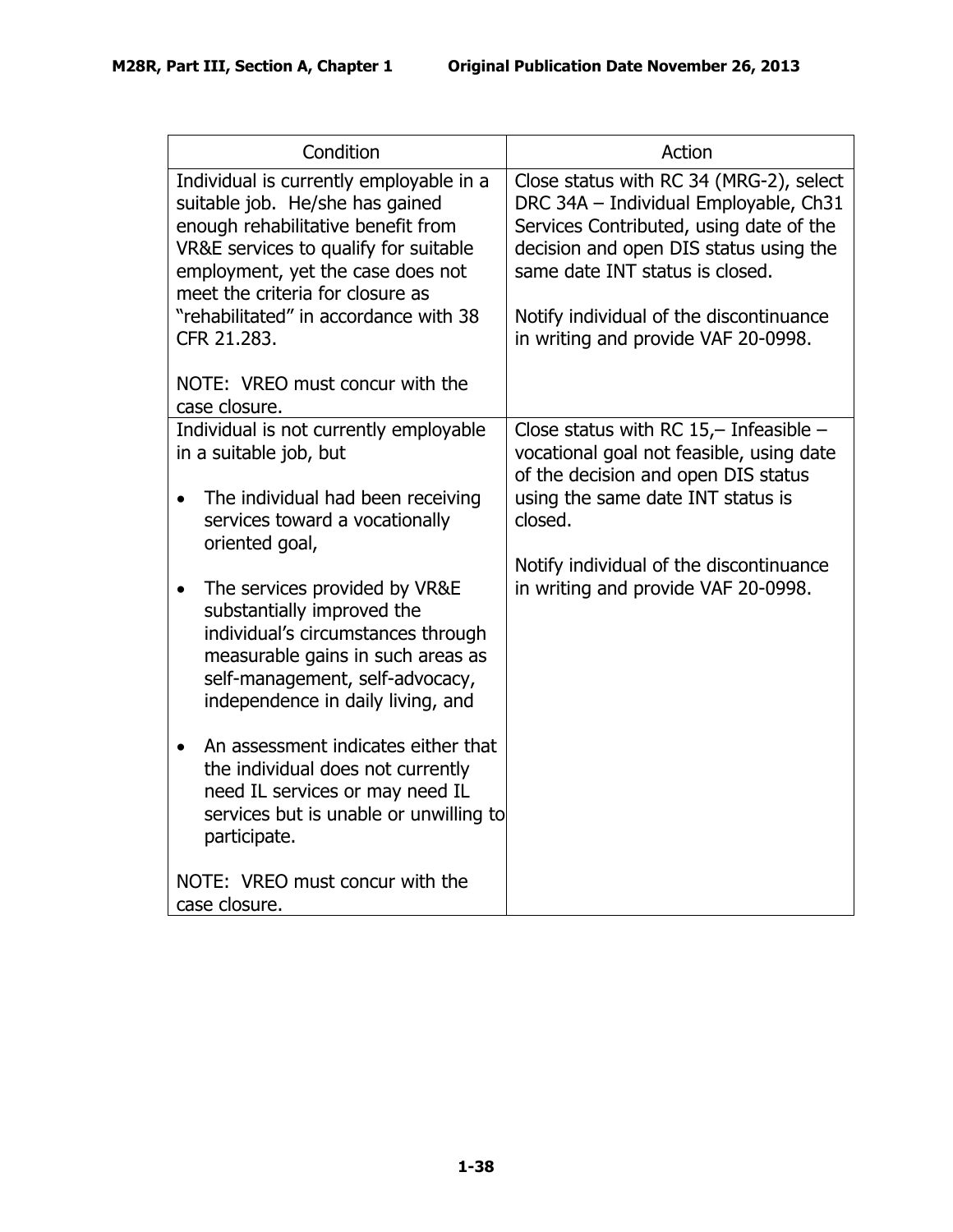| Condition                                                                                                                                                                                                                                                                                      | Action                                                                                                                                                                                                              |
|------------------------------------------------------------------------------------------------------------------------------------------------------------------------------------------------------------------------------------------------------------------------------------------------|---------------------------------------------------------------------------------------------------------------------------------------------------------------------------------------------------------------------|
| Individual is employed, VR&E services<br>contributed to the individual obtaining<br>or maintaining current employment,<br>and current employment is<br>advantageous to the individual but<br>does not meet the criteria for closure<br>as "rehabilitated" in accordance with<br>38 CFR 21.283. | Close status with RC 35 (MRG-1) using<br>date of the decision and open DIS<br>status using the same date INT status<br>is closed.<br>Notify individual of the discontinuance<br>in writing and provide VAF 20-0998. |
| NOTE: VREO must concur with the<br>case closure.                                                                                                                                                                                                                                               |                                                                                                                                                                                                                     |
| Individual does not complete his/her<br>IWRP/IEAP objectives, elects to use<br>his/her Chapter 33 or other VA<br>educational benefits and training                                                                                                                                             | Close status with RC 36 using date of<br>the decision and open DIS status using<br>the same date INT status is closed.                                                                                              |
| program despite documented efforts to<br>counsel the individual to remain in the<br>Chapter 31 program.                                                                                                                                                                                        | Notify individual of the discontinuance<br>in writing and provide VAF 20-0998.                                                                                                                                      |
| NOTE: VREO must concur with the<br>case closure.                                                                                                                                                                                                                                               |                                                                                                                                                                                                                     |
| Individual's SCD rating is severed.                                                                                                                                                                                                                                                            | Close status with RC 39 using the last<br>day of the month in which severance of                                                                                                                                    |
| NOTE: If individual's SCD rating is<br>reduced to a non-compensable, or 0<br>percent level, he/she may continue<br>receiving services while the case<br>remains open. However,                                                                                                                 | service-connection is final, or the date<br>of discovery (whichever is later) and<br>open DIS status using the same date<br>INT status is closed.                                                                   |
| discontinuance is required when SCD is<br>severed.                                                                                                                                                                                                                                             | Notify individual of the discontinuance<br>in writing and provide VAF 20-0998.                                                                                                                                      |
| VREO must concur with the case<br>closure if individual received IL, RTE,<br>or JR services.                                                                                                                                                                                                   |                                                                                                                                                                                                                     |
| Individual's case was placed in this<br>status from EE status and the case<br>needs to return to EE status,                                                                                                                                                                                    | Close status with RC 41 using date the<br>IEEP is signed and open EE status using<br>the same date INT status is closed.                                                                                            |
| Or, IEEP has been developed and<br>signed by the VRC and the individual.                                                                                                                                                                                                                       |                                                                                                                                                                                                                     |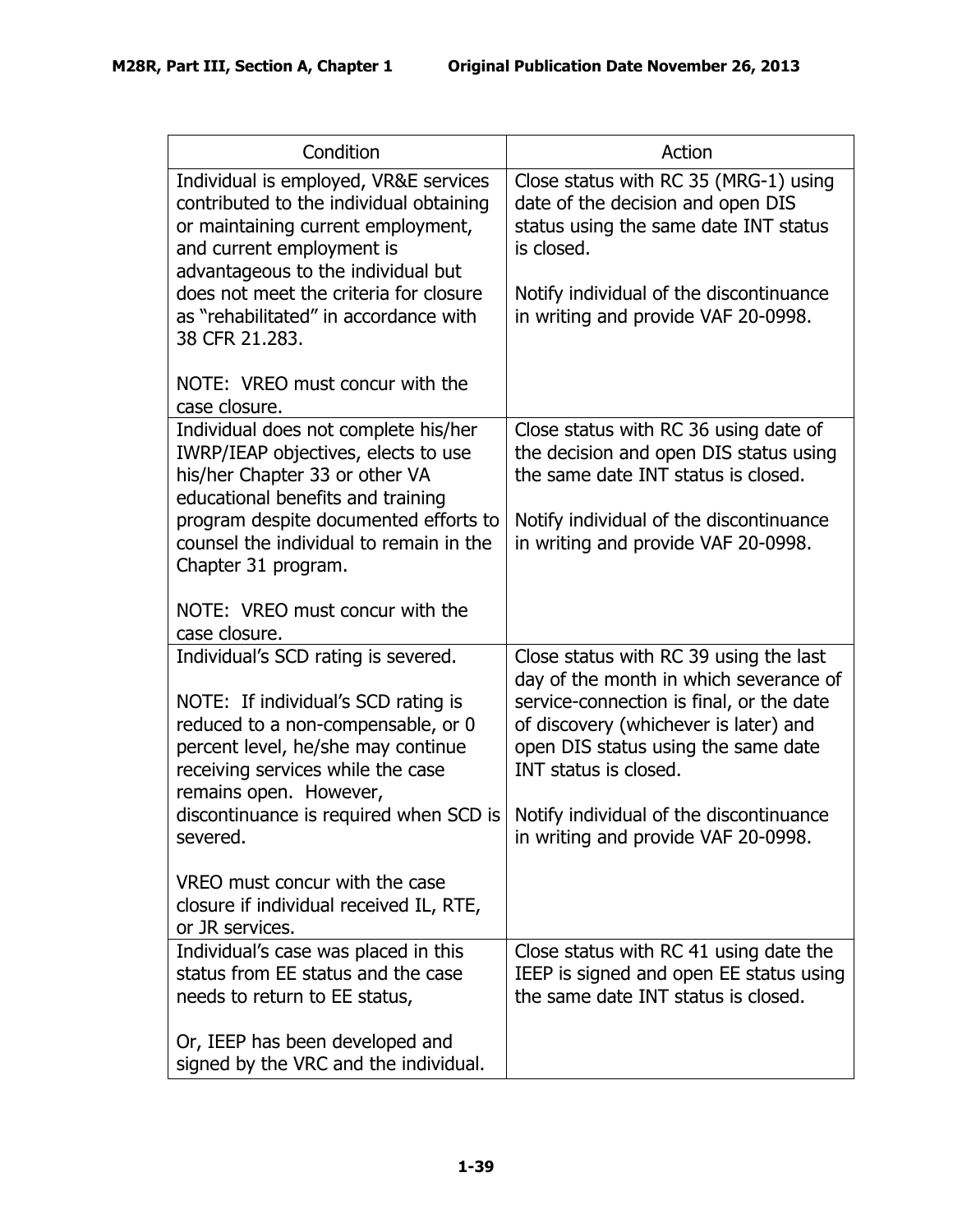| Condition                                                                                                     | Action                                                                                                                       |
|---------------------------------------------------------------------------------------------------------------|------------------------------------------------------------------------------------------------------------------------------|
| Individual's case was placed in this<br>status from RTE status and the case<br>needs to return to RTE status, | Close status with RC 43 using date the<br>IWRP is signed and open RTE status<br>using the same date INT status is<br>closed. |
| Or, IWRP has been developed and<br>signed by the VRC and the individual.                                      |                                                                                                                              |
| Individual's case was placed in this<br>status from JR status and the case<br>needs to return to JR status,   | Close status with RC 44 using date the<br>IEAP is signed and open JR status using<br>the same date INT status is closed.     |
| Or, IEAP has been developed and<br>signed by individual and VRC.                                              |                                                                                                                              |
| Individual's death is confirmed.                                                                              | Close status with RC 99 using date the<br>individual's death is verified and open<br>DIS same date the status is closed.     |

9. Case in Discontinued (DIS) Status (09) (Change Date February 19, 2019)

| Condition                                                                                                                                          | Action                                                                                                                                                                                          |
|----------------------------------------------------------------------------------------------------------------------------------------------------|-------------------------------------------------------------------------------------------------------------------------------------------------------------------------------------------------|
| Individual reapplies for Chapter 31 benefits. Process application through the<br>Prior case was discontinued using any RC<br>other than 34A or 35. | AutoGED processing.<br>Case status is closed with RC 88<br>using the original date stamp of<br>receipt of application in VA and<br>open APP status using the same<br>date DIS status is closed. |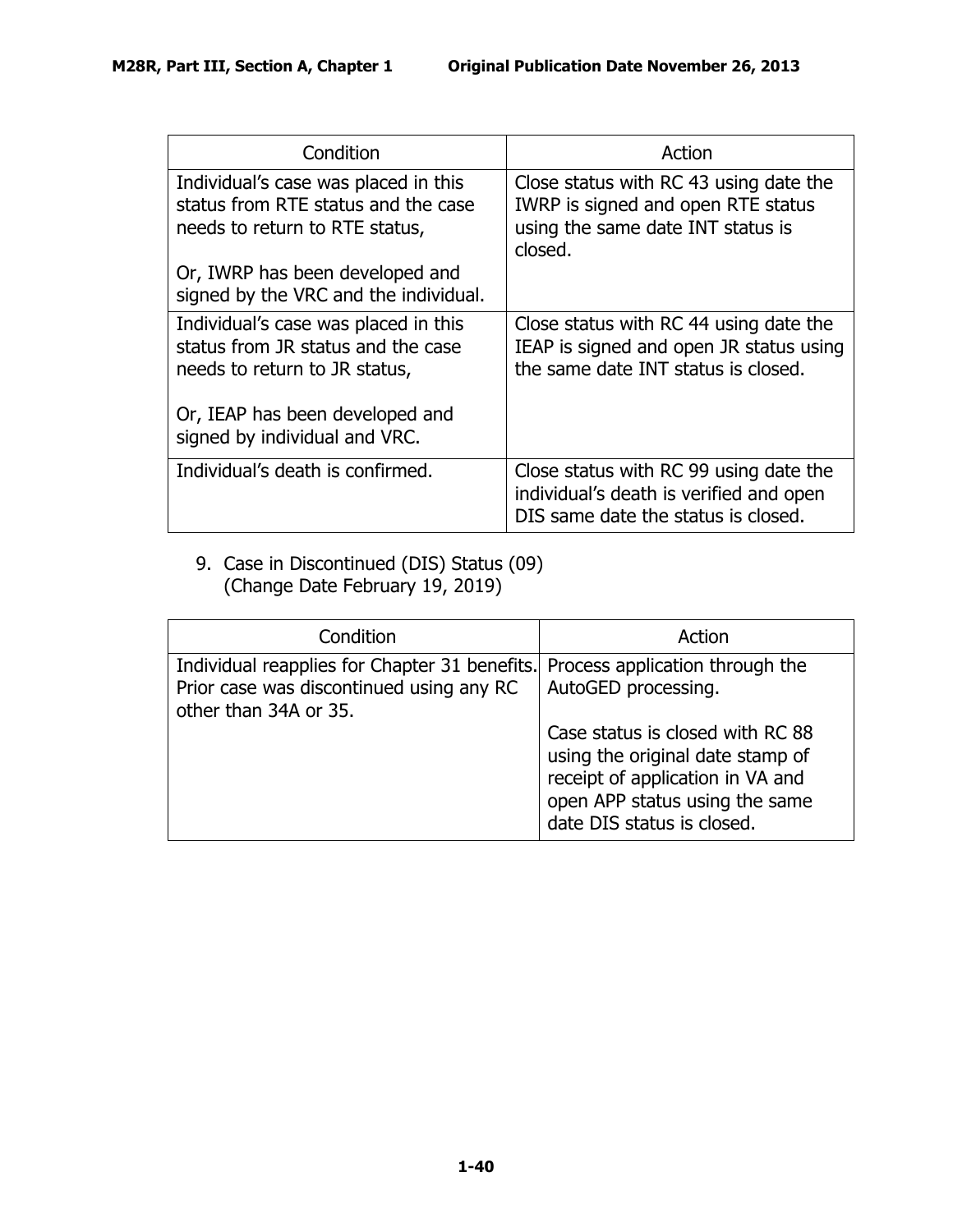| Condition                                                                                                                | Action                                                                                                                                                                                    |
|--------------------------------------------------------------------------------------------------------------------------|-------------------------------------------------------------------------------------------------------------------------------------------------------------------------------------------|
| Individual reapplies for Chapter 31 benefits.<br>Closure code for prior case indicates MRG<br>closure with RC 34A or 35. | The case must be placed in APP<br>status while the evaluation is being<br>conducted. Upon completion of the<br>evaluation, if the criteria for<br>overturning the MRG are met, and:       |
|                                                                                                                          | The case has been in DIS status for<br>less than one year at date of<br>reapplication, VR&E Officer's<br>concurrence is required prior to<br>processing the application using<br>AutoGED. |
|                                                                                                                          | The case has been in DIS status for<br>one year or more at date of<br>reapplication, VR&E Officer<br>concurrence is not prior to<br>processing the application using<br>AutoGED.          |
|                                                                                                                          | Then, close status with RC 88 using<br>the original date stamp of receipt of<br>application in VA, and open APP<br>status using the same date DIS<br>status is closed.<br><b>OR</b>       |
|                                                                                                                          | If the criteria for overturning the<br>MRG are not met, maintain the case<br>in DIS status. Notify individual of<br>the adverse action in writing and<br>provide VAF 20-0998.             |

<span id="page-42-0"></span>b. Detail Reason Codes (DRC) (Change Date July 1, 2015)

> For some selected Reason Codes, users will be required to select an additional Detail Reason Code, which provides more specifics related to the selected Reason.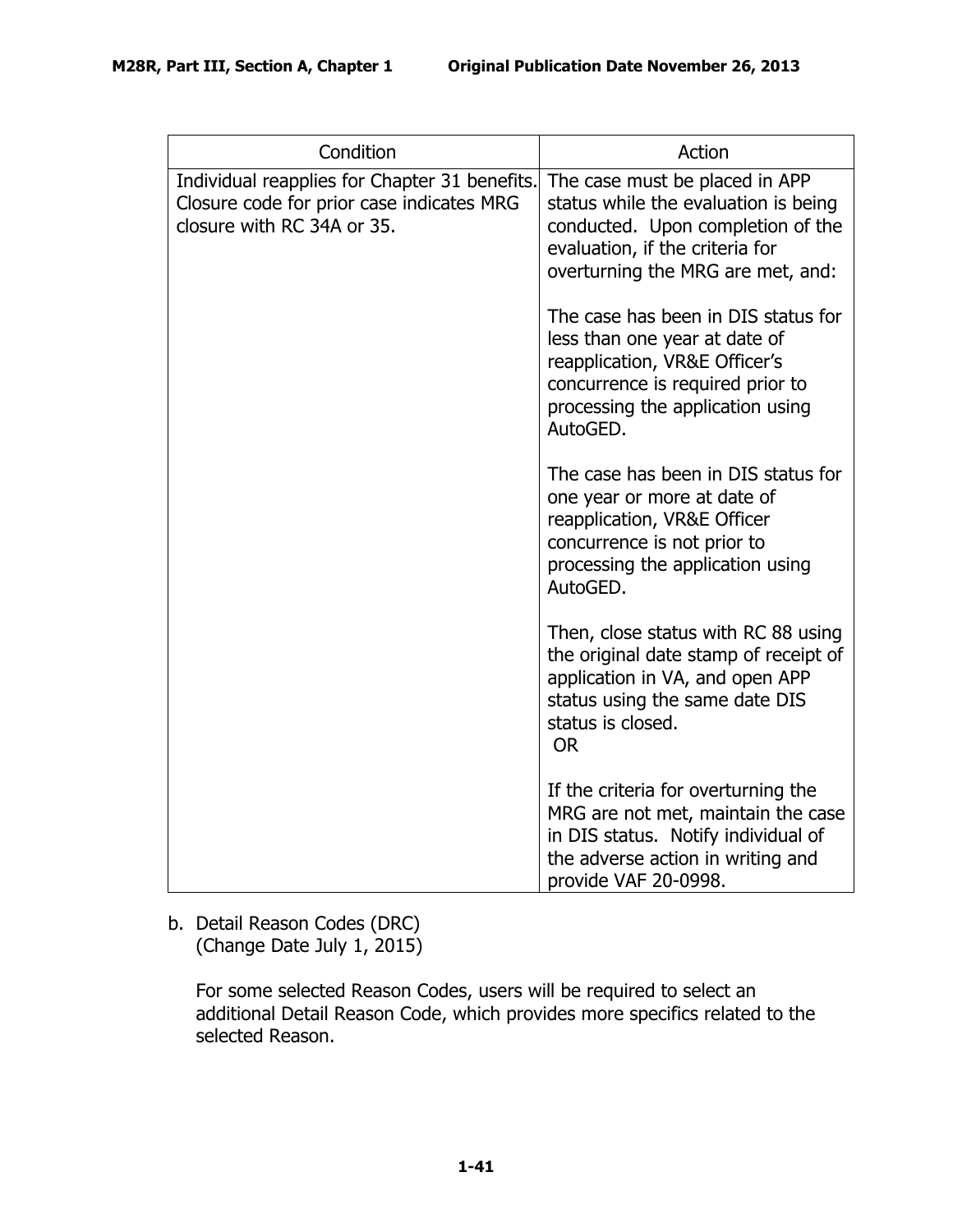| <b>SELECTED RC</b>                                    | <b>DRC</b>                                                                                                                                                                                                                                                                                                      |
|-------------------------------------------------------|-----------------------------------------------------------------------------------------------------------------------------------------------------------------------------------------------------------------------------------------------------------------------------------------------------------------|
| 03 - Non-pursuit from APPL or entitled                | 03A Medical Issues<br>03B Financial Issues<br>03C Elects GI Bill (not CH33), Does<br>Not Want VR&E to Monitor<br>03D Refusal to Participate<br>03E Reactivated into the Service<br>03F Disappeared/Unable to Locate<br>03G Incarcerated<br>03H Family Illness<br>03I No Response After Due Process<br>03J Other |
| 22 - Suitably employed, IWRP / IEAP goal              | 03K Elected CH33<br>22A Achieved Goals of Rehab Plan -                                                                                                                                                                                                                                                          |
| achieved - Rehabilitated                              | <b>Employed in Field</b>                                                                                                                                                                                                                                                                                        |
|                                                       | 22B Employed in Field Other than<br>Plan                                                                                                                                                                                                                                                                        |
|                                                       | 22C Return to Active Duty                                                                                                                                                                                                                                                                                       |
| 34 - 35 Maximum rehabilitation gain<br>(MRG) achieved | 34A Individual Employable, CH31<br>Services Contributed (MRG-2)<br>34B Special Restorative Training<br>Complete, No Need for Specialized<br>Vocational Training (for Chapter 35<br>claims only).<br>35 Individual is Employed, CH31<br>Services Contributed, Does not Meet<br>Rehabilitation Criteria (MRG-1).  |

### <span id="page-43-1"></span><span id="page-43-0"></span>1.09 Reevaluation or Redevelopment of Rehabilitation Plans

a. Case Status Procedure (Change Date July 2, 2014)

> When a reevaluation or plan redevelopment is needed, the case must remain in its current status while the plan is being developed. The case manager must ensure that the reevaluation is clearly documented on VAF 28-1902n or CWINRS Notes. The redevelopment of plan should be completed within an average of 90 days.

Only cases being redeveloped from EE, RTE, or JR status into IL status must be placed in INT status during the assessment and plan development to avoid exceeding statutory limits in certain case statuses. In this instance, the case manager is not required to provide the individual due process when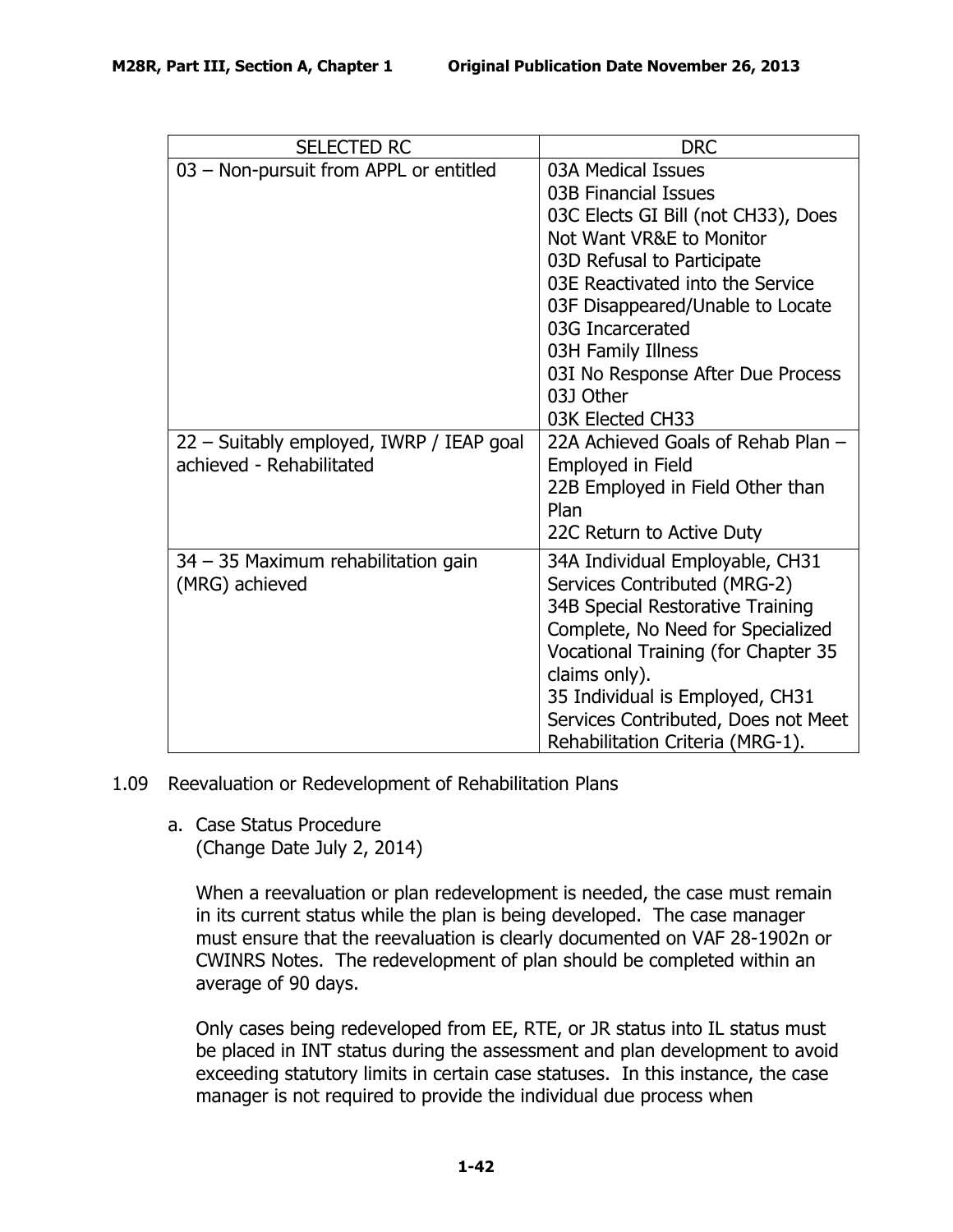interrupting the case because no adverse action is taken.

<span id="page-44-0"></span>b. Plan Redeveloped (Change Date July 2, 2014)

When a new plan is developed and signed by the VRC and individual, the case must be moved directly to the appropriate case status on the same day. When an existing plan is redeveloped, the effective date of the case status change is the date that the VRC and individual sign the new plan. If the type of plan does not change, the case remains in the same status.

<span id="page-44-1"></span>c. Individual Failed to Participate in Plan Redevelopment (Change Date July 2, 2014)

If the individual fails to participate in planned services after his/her case has been placed in INT status for plan redevelopment, the case manager must provide the individual with a written notification of the intent to close his/her case. In addition, the case manager must provide the individual with proper due process.

Reasons for an individual's non-participation may include, but are not limited to the following:

- Stops participating in redevelopment activities.
- Becomes medically unable to participate.
- Disagrees with proposed program.
- <span id="page-44-3"></span><span id="page-44-2"></span>1.10 Temporary Interruption of Services
	- a. Cases not Placed in INT Status (Change Date July 2, 2014)

Cases in RTE status will not be placed in INT status, but will remain in RTE status during temporary periods of inactivity when:

- Services are temporarily suspended, but the individual will return or is expected to continue receiving services at a later time, and
- The case manager has established an anticipated date for the individual to return to the program.

The case manager must ensure that the temporary suspension of services is clearly documented on VAF 28-1905d or CWINRS Notes specifying the